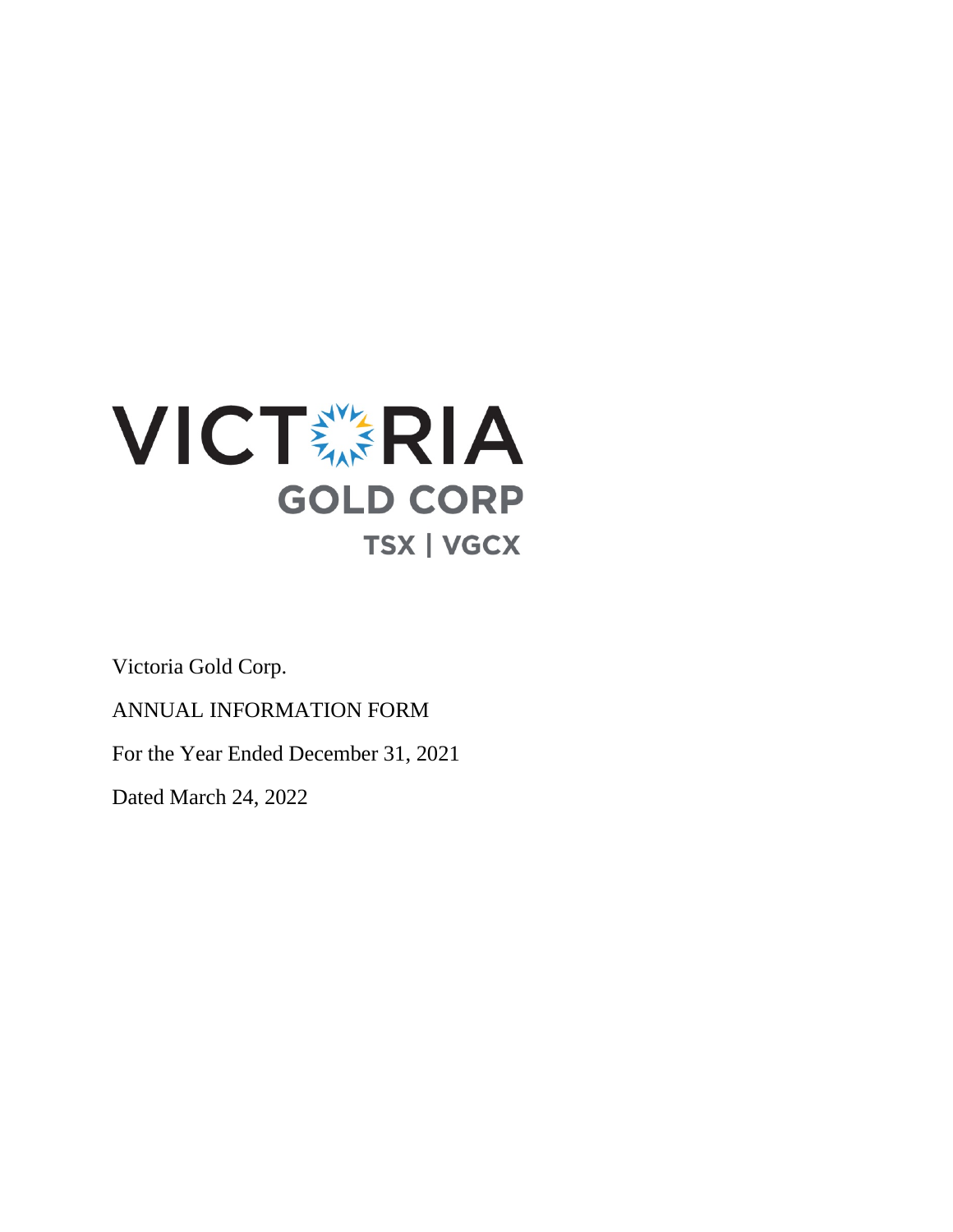# **TABLE OF CONTENTS**

| <b>CAUTIONARY NOTE REGARDING FORWARD-LOOKING STATEMENTS1</b>          |  |
|-----------------------------------------------------------------------|--|
|                                                                       |  |
|                                                                       |  |
|                                                                       |  |
|                                                                       |  |
| GENERAL DEVELOPMENT OF THE BUSINESS OVER THE LAST THREE YEARS3        |  |
|                                                                       |  |
|                                                                       |  |
| DEVELOPMENTS SINCE THE EFFECTIVE DATE OF THE TECHNICAL REPORT30       |  |
|                                                                       |  |
|                                                                       |  |
|                                                                       |  |
|                                                                       |  |
|                                                                       |  |
|                                                                       |  |
|                                                                       |  |
|                                                                       |  |
| <b>INTEREST OF MANAGEMENT AND OTHERS IN MATERIAL TRANSACTIONS  46</b> |  |
|                                                                       |  |
|                                                                       |  |
|                                                                       |  |
|                                                                       |  |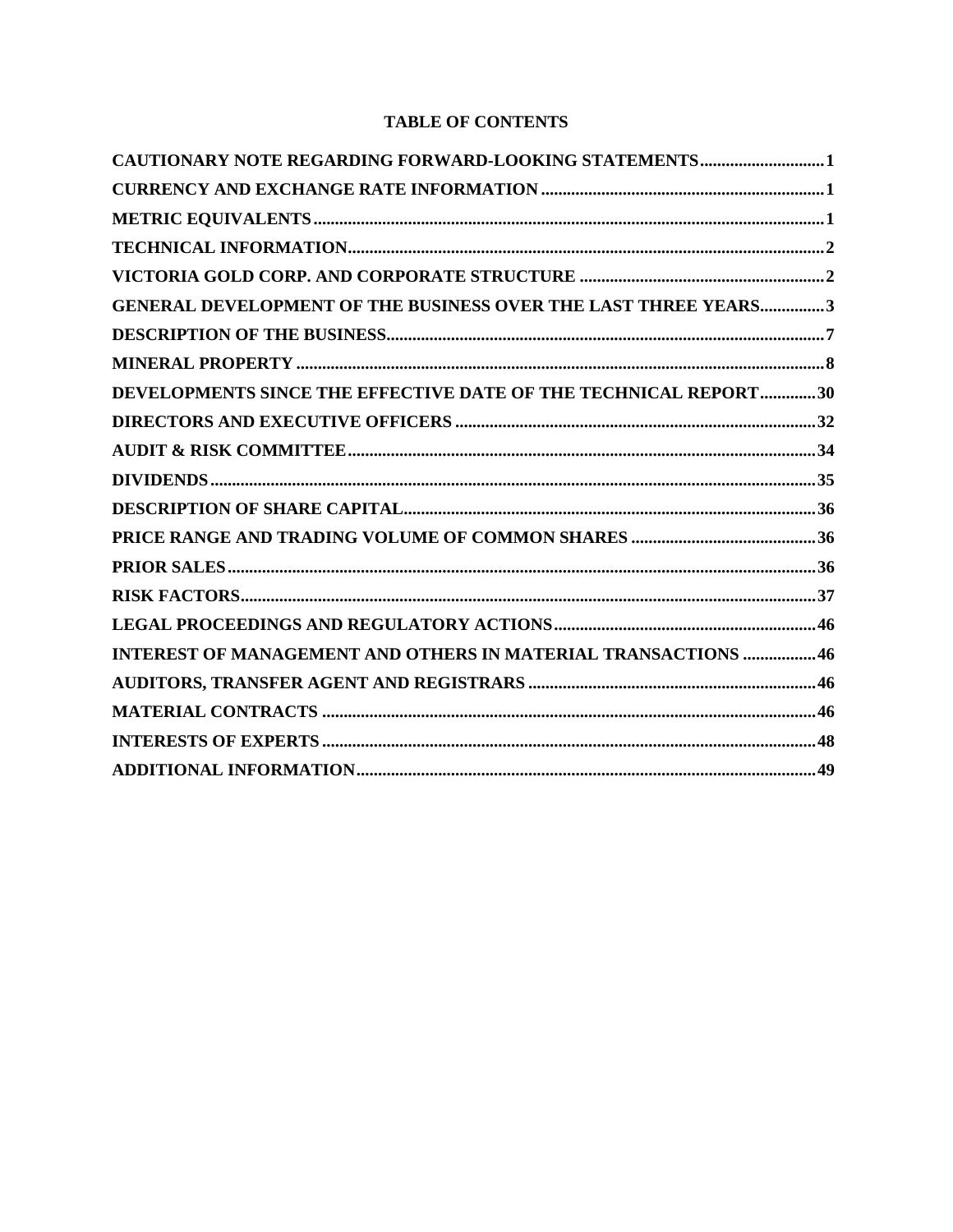#### **CAUTIONARY NOTE REGARDING FORWARD-LOOKING STATEMENTS**

<span id="page-2-0"></span>This annual information form (the "**AIF**") contains or incorporates by reference "forward-looking statements" within the meaning of applicable Canadian securities legislation. Except for statements of historical fact relating to Victoria (as defined herein), information contained herein constitutes forwardlooking statements, including any information as to Victoria's strategy, plans or future financial or operating performance. Forward-looking statements are characterized by words such as "plan", "expect", "budget", "target", "project", "intend", "believe", "anticipate", "estimate" and other similar words, or statements that certain events or conditions "may" or "will" occur. Forward-looking statements are based on the opinions, assumptions and estimates of Victoria's management, which it considers reasonable at the date the statements are made, and are inherently subject to a variety of risks and uncertainties and other known and unknown factors that could cause actual events or results to differ materially from those projected in the forward-looking statements. These factors include, but are not limited to, the impact of general business and economic conditions, risks associated with the impact of COVID-19 on the Company's operations and business, global liquidity and credit availability, the timing of cash flows, the values of assets and liabilities based on projected future conditions, fluctuating metal prices, currency exchange rates, possible variations in ore grade or recovery rates, changes in accounting policies, changes in Victoria's corporate resources, changes in project parameters, changes in project development and production time frames, risks related to joint venture operations, the possibility of project cost overruns or unanticipated costs and expenses, higher prices for fuel, steel, power, labour and other consumables contributing to higher costs and general risks of the mining industry, failure of plant, equipment or processes to operate as anticipated, final pricing for concentrate sales, unanticipated results of future studies, seasonality and unanticipated weather changes, costs and timing of the development of new deposits, success of exploration activities, permitting time lines, government regulation of mining operations, environmental risks, unanticipated reclamation expenses, title disputes or claims, limitations on insurance coverage and timing and possible outcomes of pending litigation and labour disputes, pandemics, as well as those risk factors discussed or referred to in Victoria's annual Management's Discussion and Analysis filed with the securities regulatory authorities in all of Victoria's reporting jurisdictions in Canada and available at [www.sedar.com.](http://www.sedar.com/) Although Victoria has attempted to identify important factors that could cause actual actions, events or results to differ materially from those described in forward-looking statements, there may be other factors that cause actions, events or results not to be anticipated, estimated or intended. There can be no assurance that forward-looking statements will prove to be accurate, as actual results and future events could differ materially from those anticipated in such statements. The reader is cautioned not to place undue reliance on forward-looking statements. The forward-looking information contained herein is presented for the purpose of assisting investors in understanding Victoria's expected financial and operational performance and Victoria's plans and objectives and may not be appropriate for other purposes.

### **CURRENCY AND EXCHANGE RATE INFORMATION**

<span id="page-2-2"></span><span id="page-2-1"></span>In this AIF, unless otherwise indicated, all references to "\$" or "dollars" refer to Canadian dollars.

### **METRIC EQUIVALENTS**

For ease of reference, the following factors for converting imperial measurements into metric equivalents are provided:

| To convert imperial |                              |           |
|---------------------|------------------------------|-----------|
| measurement units   | 'To metric measurement units | Divide by |
| Inches              | Centimeters                  | 0.3937    |
| Trov ounces         | . <del>i</del> rams          | 0.03215   |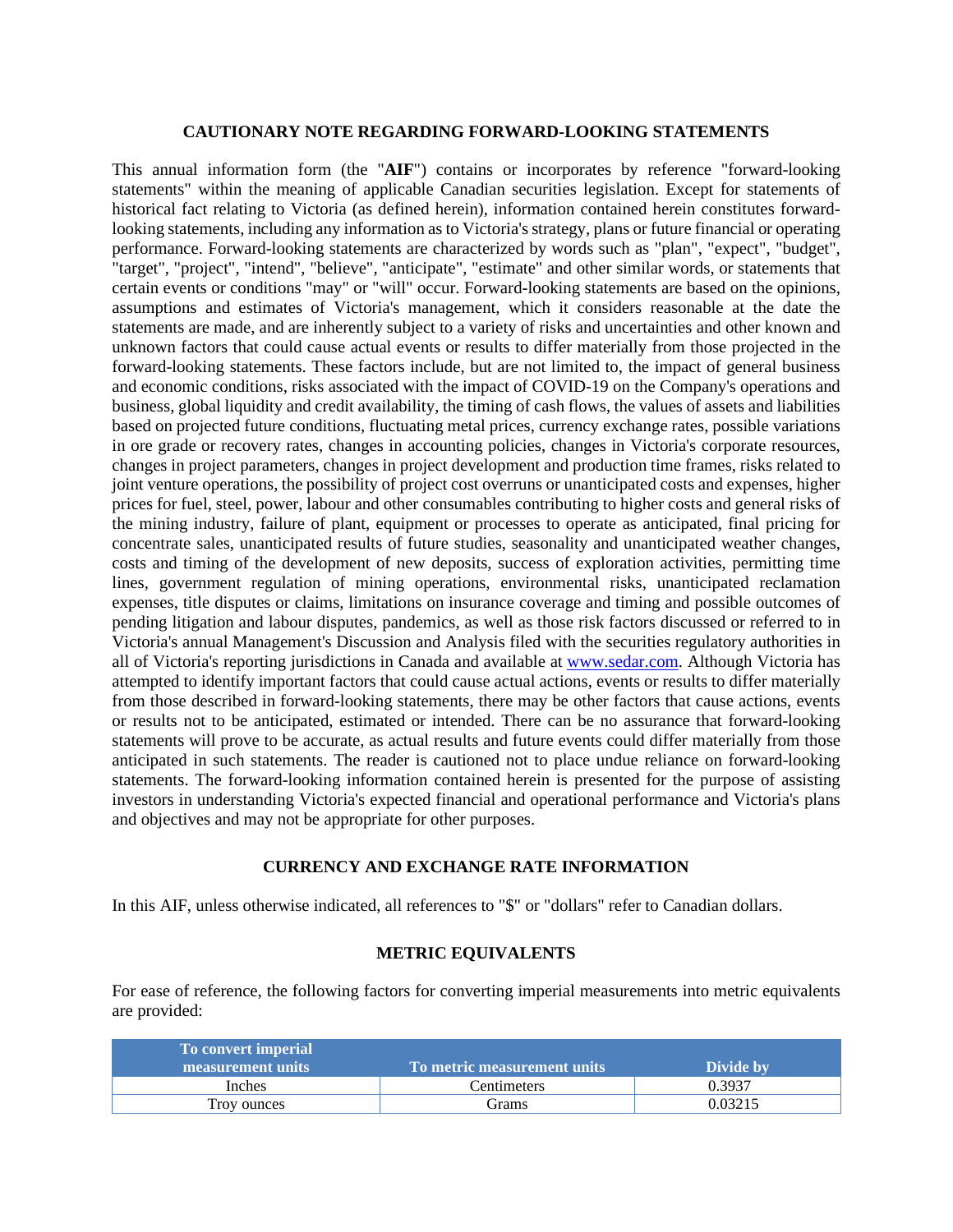| To convert imperial |                             |           |
|---------------------|-----------------------------|-----------|
| measurement units   | To metric measurement units | Divide by |
| Acres               | <b>Hectares</b>             | 2.4711    |
| Pounds              | Kilograms                   | 2.2046    |
| Miles               | Kilometers                  | 0.6214    |
| Feet                | <b>Meters</b>               | 3.2808    |
| Short tons          | Tonnes                      | .1023     |

# **TECHNICAL INFORMATION**

<span id="page-3-0"></span>The scientific and technical information contained in this AIF relating to the Eagle Gold project is supported by the technical report (the "**Technical Report**") titled "Technical Report for the Eagle Gold Mine, Yukon Territory, Canada" dated December 6, 2019 (effective December 4, 2019), prepared by Richard Goodwin, P. Eng., Paul Gray, P. Geo., Barry Carlson, P. Eng, Marc Jutras, P. Eng., Steve Tang, P.Eng. and Stephen Wilbur, P.Geo. (collectively, the "**Eagle Report Authors**").

The Technical Report is subject to certain assumptions, qualifications and procedures described therein, and its conclusions are based upon information provided by Victoria throughout the course of investigations by the Eagle Report Authors, which in turn reflect various technical and economic conditions existing at the time of preparing the Technical Report. Given the nature of the exploration, mining development, and production business, these conditions can change significantly over relatively short periods of time. Reference should be made to the full text of the Technical Report, which has been filed with Canadian securities regulatory authorities pursuant to National Instrument 43-101 – *Standards of Disclosure for Mineral Projects* ("**NI 43-101**") and are available for review under Victoria's profile on SEDAR at www.sedar.com and which is incorporated by reference herein.

Mr. Gray, Mr. Jutras and Mr. Wilbur are professional geologists and "qualified persons" as defined in NI 43-101. Mr. Goodwin, Mr. Carlson, Mr. Tang and Mr. Levy are professional engineers and "qualified persons" as defined in NI 43-101.

See Schedule "A" for a discussion of the classification of mineral resources and mineral reserves used in this AIF.

### **VICTORIA GOLD CORP. AND CORPORATE STRUCTURE**

#### <span id="page-3-1"></span>**Incorporation**

Victoria Gold Corp. ("**Victoria**" or the "**Company**") was incorporated under the *Company Act* (British Columbia) on September 21, 1981. Victoria was transitioned under the *Business Corporations Act* (British Columbia) ("**BCA**") on July 12, 2004 and is now governed by the BCA. On July 18, 2008, the name of the Company was changed from "Victoria Resource Corporation" to the current name of "Victoria Gold Corp."

The head office of Victoria is located at 80 Richmond Street West, Suite 204, Toronto, Ontario, M5H 2A4. The registered office of Victoria is located at 666 Burrard Street, Suite 2500, Vancouver, British Columbia, V6C 2X8.

#### **Available Information**

Victoria files reports and other information with certain Canadian provincial securities commissions. These reports and other information are available to the public free of charge under the profile of Victoria on SEDAR at www.sedar.com.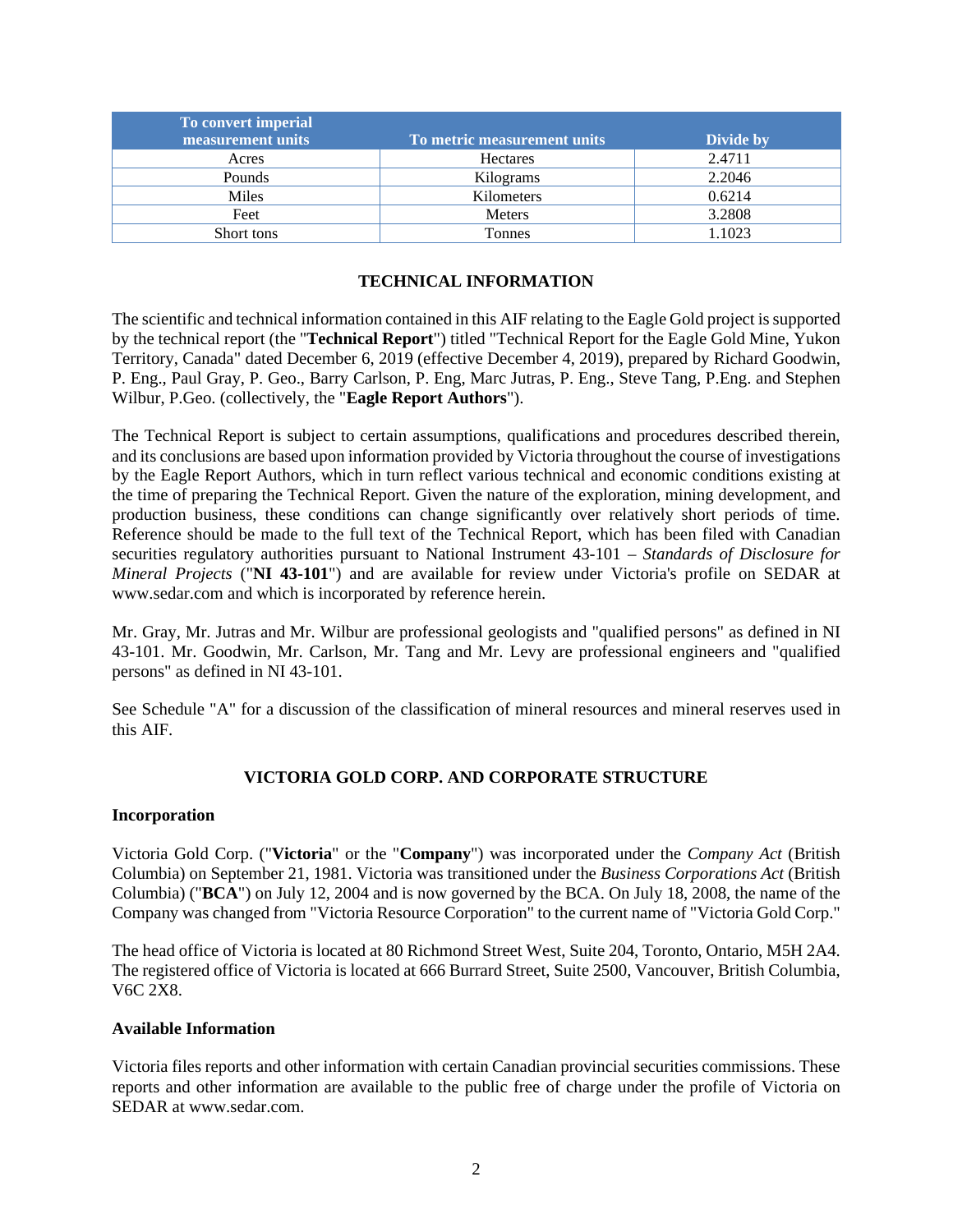### **Intercorporate Relationships**

The corporate structure of Victoria as at the date of this AIF is set forth in the chart below.

# VICTORIA GOLD CORP. a British Columbia corporation (VGCX.TO) VICTORIA GOLD (YUKON) **LAHONTAN GOLD CORP** an Ontario corporation CORP.  $(54.44\%)$ a British Columbia corporation  $(100\%)$

# **VICTORIA GOLD CORP**

# **GENERAL DEVELOPMENT OF THE BUSINESS OVER THE LAST THREE YEARS**

<span id="page-4-0"></span>On November 20, 2019, the Company completed a Consolidation on the basis of fifteen (15) pre-Consolidation Common Shares for one (1) post-Consolidation Common Share. Unless otherwise indicated, the number of Common Shares in this section reflects the number of Common Shares on a pre-Consolidation basis. See *"General Development of the Business Over the Last Three Years – 2019 Developments – Share Consolidation"*. The Common Share figures included below for periods prior to November 20, 2019 are provided on a pre-Consolidation basis.

# **2019 Developments**

# *Public Offering and Concurrent Private Placement Offering*

On April 2, 2019, the Company closed a "bought deal", which included a public offering of 5,799,091 Common Shares at a price of \$0.44 per Common Share and 28,310,000 Common Shares issued on a flowthrough basis at a price of \$0.53 per flow-through Common Share, as well as a concurrent private placement of 34,090,909 Common Shares at a price of \$0.44 per Common Share, for aggregate gross proceeds of \$32,555,900. The partial exercise of the over-allotment option of the underwriters brought the total number of Common Shares and flow-through Common Shares issued pursuant to the offering and private placement to 72,421,604 and the aggregate gross proceeds to \$34,413,406.

### *Increase of Orion Ownership Interest through a Purchase of Outstanding Shares*

On June 25, 2019 and July 9, 2019, Orion Co-VI Ltd. ("**Orion Co-VI**"), a corporation controlled by Orion Mine Finance Management II Limited, completed separate share purchase transactions pursuant to which Orion increased its percentage of ownership of the issued and outstanding Common Shares to approximately 47.13% on a non-diluted basis (the "**Orion Share Purchase Transactions**"). In connection with such transactions, Orion and the Company entered into a shareholder rights agreement (the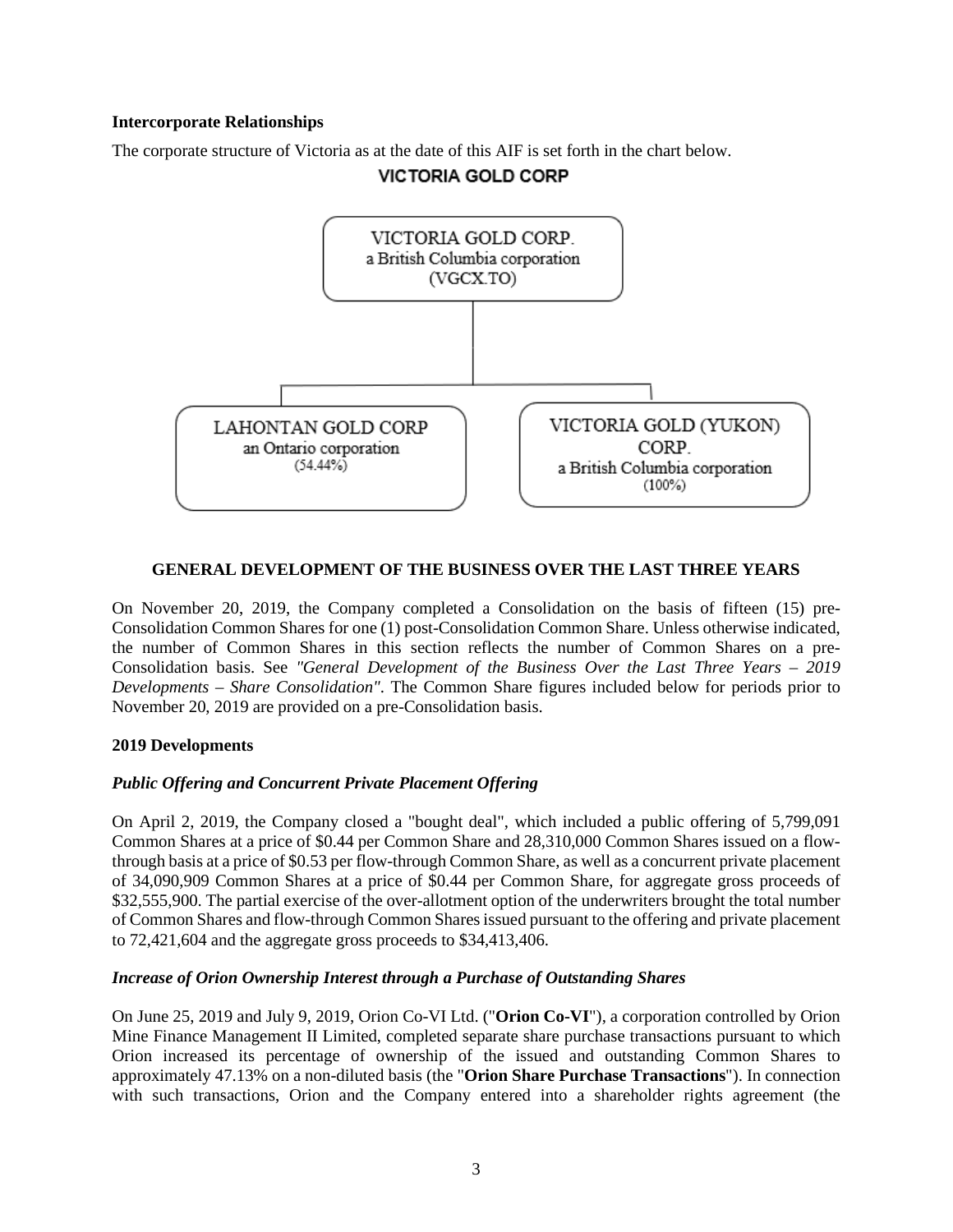"**Shareholder Rights Agreement**") which, among other things, the Company granted to Orion Co-VI certain shareholder rights provided that Orion Co-VI maintained certain equity ownership thresholds and satisfied certain conditions. Orion Co-VI subsequently decreased its ownership percentage of Common Shares through a series of transactions completed in 2021, such that Orion no longer meets the required ownership thresholds to exercise the shareholder rights under to the Shareholder Rights Agreement. See *"General Developments of the Business over the Last Three Years – 2021 Developments – Decrease in Orion's Ownership Interest in Common Shares".* See also *"Material Contracts – Shareholder Rights Agreement".* For additional information regarding the Orion Share Purchase Transactions, see *" General Developments of the Business over the Last Three Years – 2019 Developments – Increase of Orion Ownership Interest through a Purchase of Outstanding Shares"* in the Company's annual information form for the year-ended December 31, 2020, a copy of which is filed on SEDAR at [www.sedar.com.](http://www.sedar.com/)

#### *Amendment to Debt Facilities*

On May 22, 2019, the Company made amendments to the 2018 Financing Package (as defined below). For additional information regarding the 2018 Financing Package and the amendments thereto, see *"General Developments of the Business over the Last Three Years – 2018 Developments – Secured Credit Transaction"* and *"General Developments of the Business over the Last Three Years – 2019 Developments – Amendment to Debt Facilities"* in the Company's annual information form for the year-ended December 31, 2020, a copy of which is filed on SEDAR at [www.sedar.com.](http://www.sedar.com/)

### *Completion of Eagle Gold Mine Construction and Ramping Up of Operations*

On September 9, 2019, the Company provided an update on the Eagle Gold project's transition to an operating mine. The Eagle Gold project construction was completed in early July and handed over to the Company's operations team, one month ahead of schedule and on the revised budget. Commissioning took place through July and August and was substantively completed by September 9, 2019. The Company's operations management team was fully staffed and in control of site. Operations ramp up was in progress and was tracking on schedule.

### *Completion of the First Gold Pour at the Eagle Gold Mine*

On September 18, 2019, the Company completed its first gold pour at the Eagle Gold mine ("**Eagle Gold**" "**Eagle Gold Mine**" or "**Mine**").

### *Share Consolidation*

On November 20, 2019, the Company completed a consolidation of its Common Shares (the "**Consolidation**"). Prior to the Consolidation, a total of 858,394,437 Common Shares were issued and outstanding. Upon the effective date of the Consolidation, on the basis of fifteen (15) existing Common Shares for one (1) new Common Share, a total of 57,226,295 Common Shares were issued and outstanding.

#### *Change in Year End*

On November 18, 2019, the Company changed its financial year-end from February 28 to December 31 in order to improve clarity in communication with investors and stakeholders, allow for easier comparison to its peer group of mining production companies, and align internal management and reporting processes with external requirements. As such, the next financial year-end of the Company occurred December 31, 2019.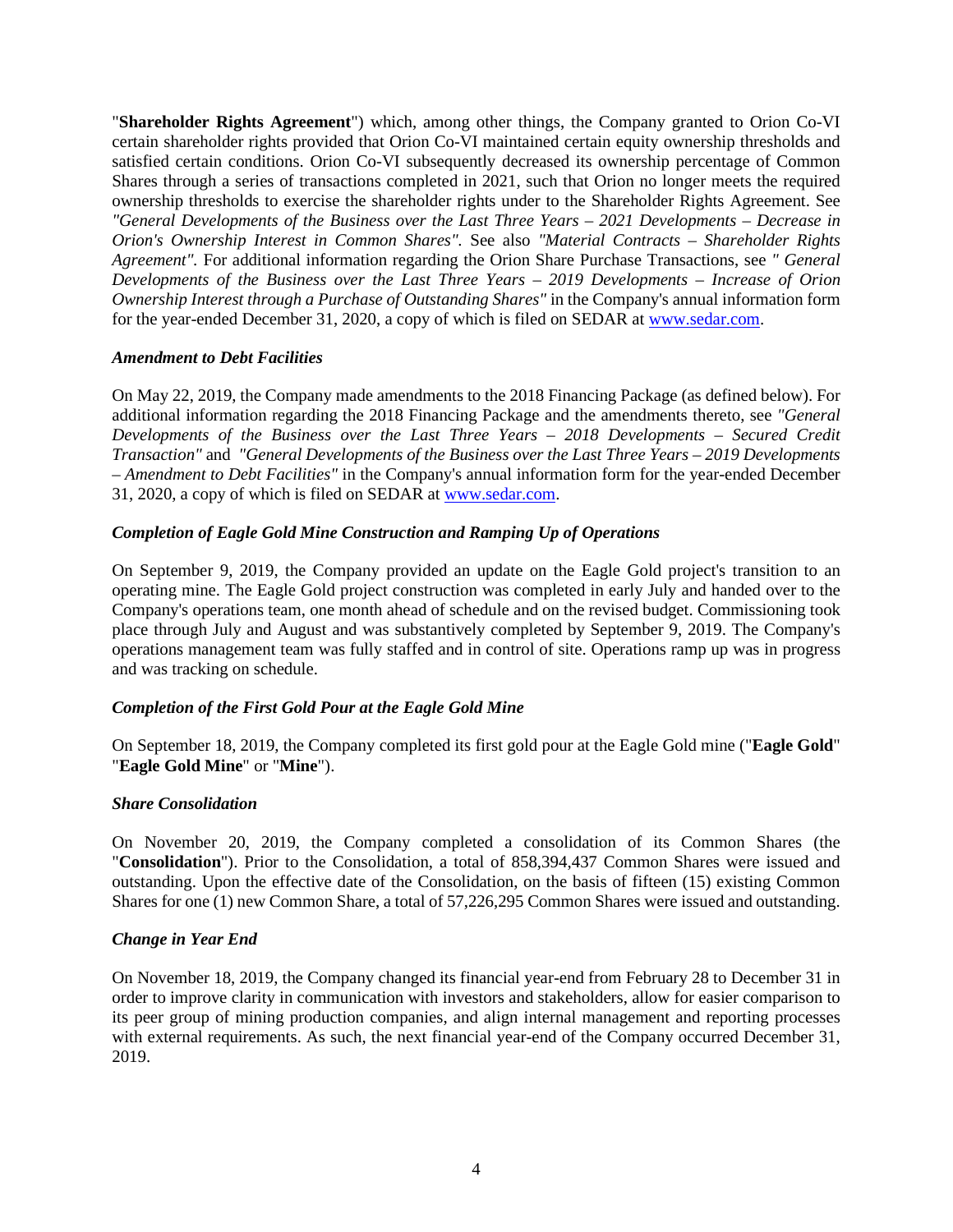#### *Amendment to the Company's Articles Regarding Votes Needed for a Special Resolution of Shareholders*

On October 25, 2019, the Company amended its articles so that the majority of votes required to pass a special resolution at a meeting of the shareholders is 2/3 of the votes cast on the resolution, rather than 3/4 previously.

#### *Technical Report*

On December 4, 2019, the Company announced the results of an updated technical report on its 100% owned Eagle Gold Mine, prepared in accordance with NI 43-101. The Company has filed on SEDAR the technical report, entitled "Technical Report for the Eagle Gold Mine, Yukon Territory, Canada" with an effective date of December 4, 2019.

#### **2020 Developments**

### *Graduation to the Toronto Stock Exchange*

On February 18, 2020, the Company announced the receipt of final approval from the Toronto Stock Exchange ("**TSX**") to graduate from listing on the TSX-V to the TSX. On February 19, 2020, the Common Shares began trading on the TSX, under the new symbol, "VGCX". The Company's CUSIP/ISIN was not affected. In conjunction with listing on the TSX, the Common Shares were voluntarily delisted from the TSX-V prior to the commencement of trading on the TSX.

### *Non-Brokered Private Placement Offering*

On February 27, 2020, the Company closed a non-brokered private placement of 801,822 flow-through Common Shares at a price of \$8.73 per share, for gross proceeds of approximately \$6,999,900. [1](#page-6-0) No finder's fees were paid in connection with the financing.

### *Public Offering*

On May 8, 2020, the Company closed a bought deal public offering of Common Shares with a syndicate of underwriters co-led by BMO Capital Markets and PI Financial Corp. and including Cormark Securities Inc. This offering, including the exercise in full of the over-allotment option by the underwriters thereof, consisted of 3,007,250 Common Shares at a price of \$7.65 per Common Share for gross proceeds of \$23,005,463.

### *Secondary Offering*

On September 30, 2020, the Company closed a bought deal secondary offering of Common Shares with Orion, as selling shareholder and a syndicate of underwriters co-led by BMO Capital Markets and CIBC Capital Markets and including PI Financial Corp. This offering, including the exercise in full of the overallotment option by the underwriters thereof, consisted of 3,383,300 Common Shares sold at a price of \$17.00 per Common Share for gross proceeds to Orion of \$57,516,100. The Corporation did not realize any proceeds as a result of the secondary offering.

<span id="page-6-0"></span><sup>1</sup> This information is presented on a post-Consolidation basis. See *General Development of the Business Over the Last Three Years – 2019 Developments – Share Consolidation*.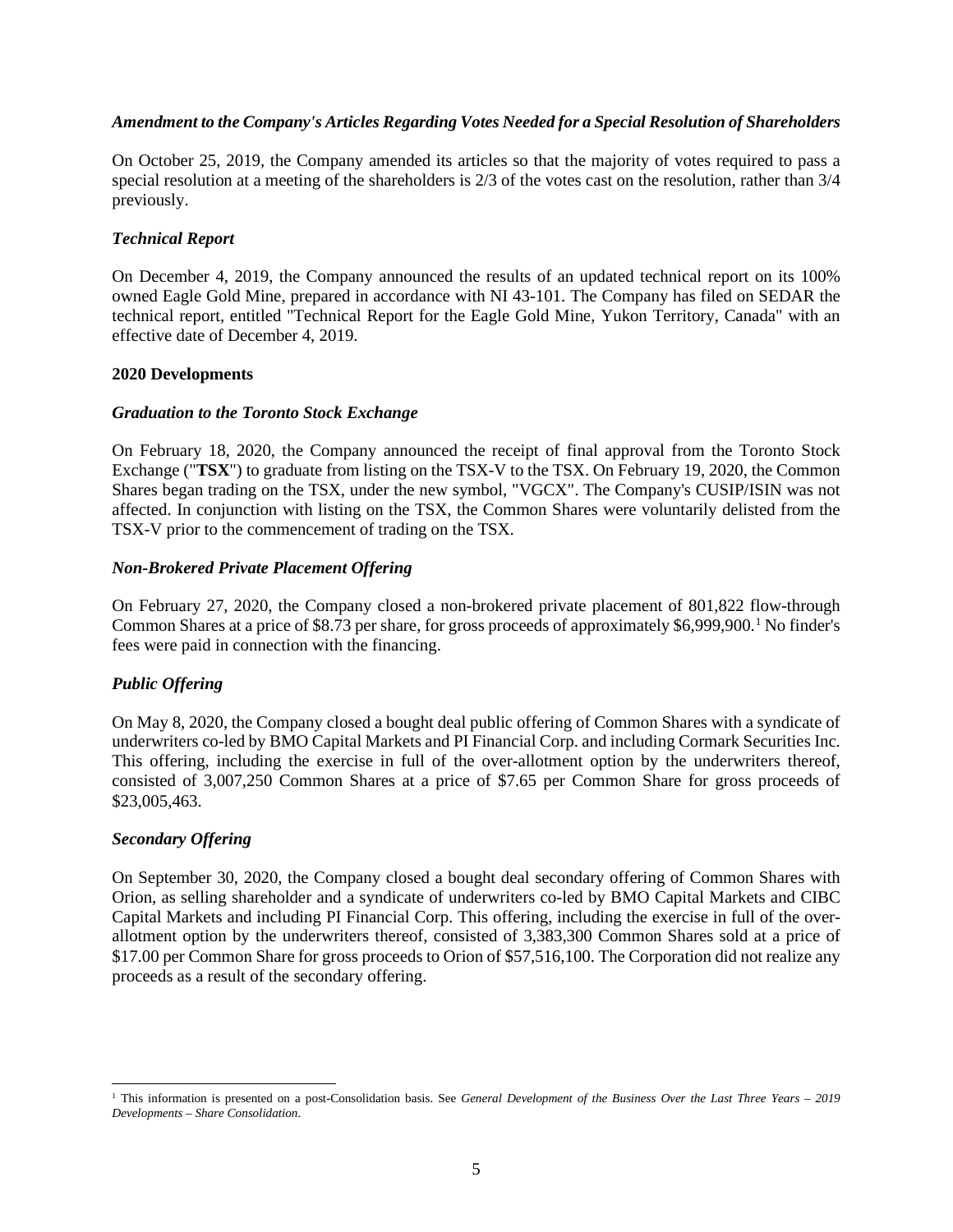### *Secured Credit Transaction*

On December 18, 2020, the Company announced that it had entered into a credit agreement (the "**Credit Agreemen**t") with a syndicate of banks, comprised of Bank of Montreal, as joint bookrunner, co-lead arranger and administrative agent, Canadian Imperial Bank of Commerce, as bookrunner and co-lead arranger, and BNP Paribas, as co-lead arranger with respect to a refinancing package totaling US\$200 million, to be used to fund operations of the Eagle Gold mine (the "**Refinancing Facility**").

The Refinancing Facility comprised of a US\$100,000,000 (approximately \$127 million) term loan facility (the "**Term Loan Facility**") and a US\$100,000,000 (approximately \$127 million) revolving loan facility (the "**Revolving Loan Facility**"). See *"Material Contracts – Secured Credit Transaction"* for more details on the terms of the Refinancing Facility.

Among other things, the Refinancing Facility was used to repay a financing package previously advanced to the company on April 16, 2018, as amended on May 22, 2019, for the construction of the Eagle Gold Mine (the "**2018 Financing Package**"). For additional information regarding the 2018 Financing Package, see *"General Developments of the Business over the Last Three Years – 2018 Developments – Secured Credit Transaction"* in the Company's annual information form for the year-ended December 31, 2020, a copy of which is filed on SEDAR at [www.sedar.com.](http://www.sedar.com/)

### **2021 Developments**

### *Decrease in Orion's Ownership Interest in Common Shares*

On May 10, 2021, Coeur Mining, Inc. ("**Coeur**") and Orion Co-VI announced that they had entered into an agreement pursuant to which Coeur agreed to acquire 11,067,714 Common Shares from Orion Co-VI at a price of \$13.20 per Common Share, representing approximately 17.8% of the issued and outstanding Common Shares on a non-diluted basis (the "**Coeur Investment**"). In addition, between November 1 and November 12, 2021, Orion Co-VI completed a series of private transactions pursuant to which Orion Co-VI sold an aggregate 6,519,277 Common Shares (the "**2021 Orion Transactions**"). Following the Coeur Investment and the 2021 Orion Transactions, Orion Co-VI held a percentage of approximately 9.36% of the issued and outstanding Common Shares on a partially-diluted basis.

# *Shareholder Rights Plan*

On May 14, 2021, the Company announced that, subject to receiving the requisite shareholder approval, it had adopted a shareholder rights plan (the "**Rights Plan**") to ensure that all Shareholders are treated fairly in connection with any take-over bid. Pursuant to the terms of the Rights Plan, one right attaches to each issued and outstanding Common Share. Subject to certain exceptions provided under the Rights Plan, upon any person becoming, either directly or indirectly, the beneficial holder of 20% or more of the issued and outstanding Common Shares, holders of the rights will be permitted to exercise such rights to purchase additional Common Shares at a 50% discount to the then prevailing market price of the Common Shares. The Rights Plan was not ratified by Shareholders within 6 months from the date of adoption by the Company and, as a result, the Rights Plan is no longer effective.

# *Normal Course Issuer Bid*

On May 27, 2021, the Company announced its intention to complete a normal course issuer bid pursuant to which the Company proposes to purchase for cancellation, from time to time over a 12-month period, up to 3,122,493 Common Shares, representing 5% of the issued and outstanding Common Shares on a nondiluted basis at such time (the "**NCIB Program**"). Purchases for cancellation under the NCIB Program commenced on June 1, 2021 and will terminate on May 31, 2022 or on such earlier date that the NCIB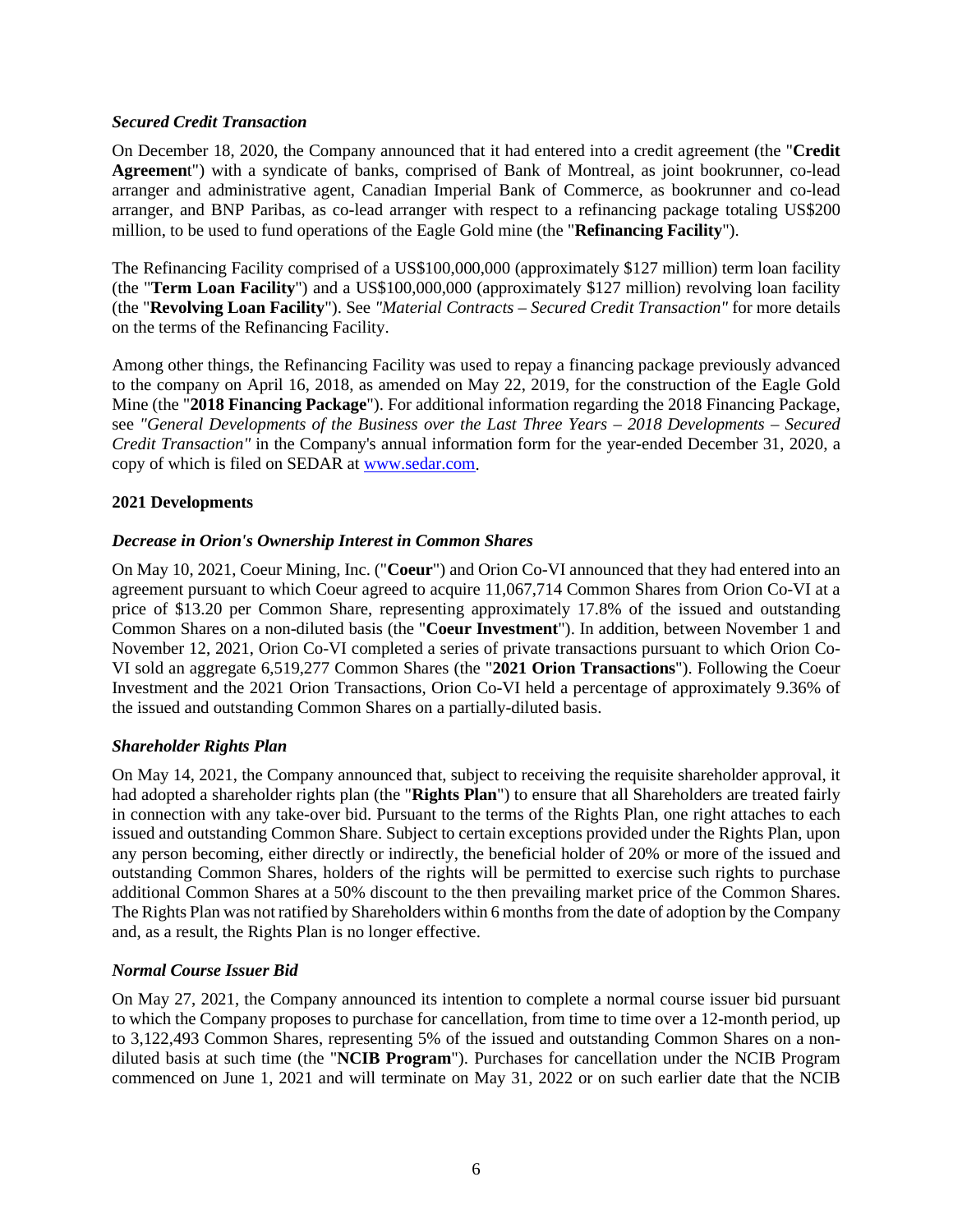Program is complete. All purchases under the NCIB shall be made through the facilities of the TSX and other alternative trading systems, in accordance with the rules of the TSX.

#### **DESCRIPTION OF THE BUSINESS**

#### <span id="page-8-0"></span>**General**

Victoria is a gold mining company whose flagship asset is its 100% owned Dublin Gulch property (the "**Property**"), which hosts the Eagle and Olive gold deposits. In addition to its exploration and development activities, the Company completed construction of the Eagle Gold Mine (the "**Mine**") in July 2019 and declared commercial production on July 1, 2020. The Property is situated in central Yukon Territory, Canada, approximately 375 kilometers north of the capital city of Whitehorse and approximately 85 kilometers from the town of Mayo. The Property covers an area of approximately 555 square kilometers, is accessible by road year-round and is connected to Yukon Energy's electrical grid. Further information regarding the Mine is provided below.

#### **Competitive Conditions**

The gold mining and exploration business is competitive in all phases of exploration, development and production. Victoria competes with a number of other mining companies in the search for and acquisition of mineral properties, to obtain equity and debt financing for the development of its properties, and to retain qualified personnel. See *"Risk Factors"*. Management believes that Victoria's treasury position in comparison to other mineral production companies at a similar stage of operations will enable Victoria to execute on its corporate and operational objectives.

#### **Environmental Policies**

The Company respects its employees, the environment and the communities in which we operate.

Victoria acknowledges that its activities can impact the environment, thus it is our intention to act responsibly by demonstrating stewardship to the environment. The Company believes that environmental stewardship is both a matter of "doing the right thing" and a sound business practice that will create value for our shareholders.

Victoria commits to the following principles to ensure environmental stewardship:

- comply with applicable legal requirements;
- work to reduce or avoid potential environmental impacts through effective management, the wise use of resources, pollution prevention and other appropriate mitigative measures;
- establish and review environmental objectives and targets;
- seek continual improvement in our environmental performance through regular review and improvement of our operational procedures;
- ensure that employees and contractors are aware of environmental policies, understand the policies, are aware of their roles and responsibilities, and have the appropriate training to do their work; and
- make environmental policies available to the public through our website.

Victoria is committed to exploring for, building, operating and closing mines in an environmental, socially and financially responsible manner.

#### **Employees**

As at December 31, 2021, Victoria had 438 employees.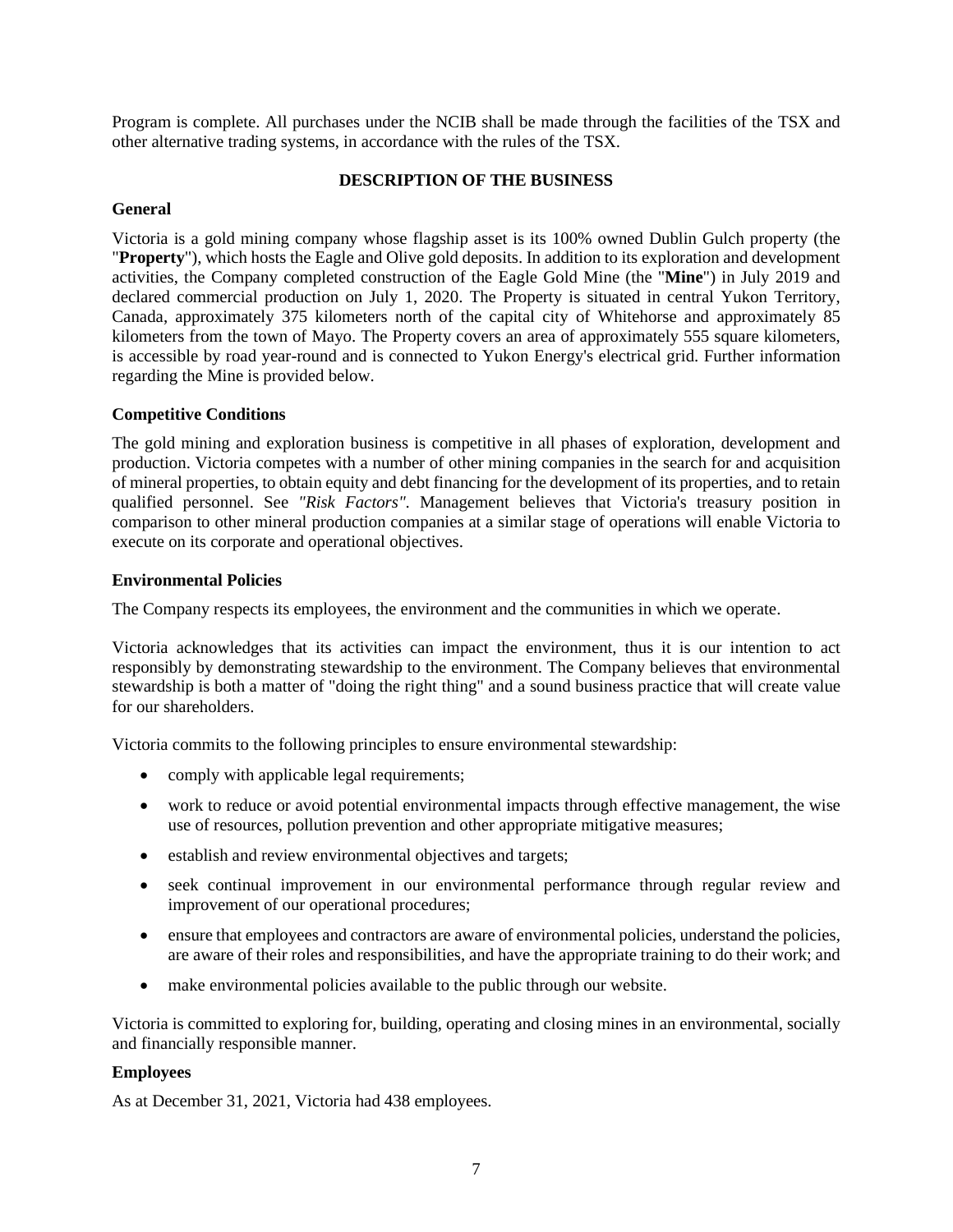#### **MINERAL PROPERTY**

#### <span id="page-9-0"></span>**Eagle Gold Project Technical Report**

The following is the executive summary contained in the Technical Report filed by the Company on December 9, 2019, effective as of December 4, 2019. The Technical Report is available on SEDAR at [www.sedar.com](http://www.sedar.com/) and on the Company's website at [www.vgcx.com.](http://www.vgcx.com/) The information included or incorporated by reference herein is based on assumptions, qualifications and procedures described in the Technical Report. For a complete description of assumptions, qualifications and procedures associated with the following information, reference should be made to the full text of the Technical Report.

### **Executive Summary**

#### *Introduction*

JDS Energy & Mining Inc. ("**JDS**") was commissioned by Victoria to prepare a Feasibility Study Update for the Eagle Gold Mine, an operating gold mine owned by Victoria. The Mine is located in the Mayo Mining District of Central Yukon Territory, approximately 45 km north of the community of Mayo.

The Technical Report presents the results of the Feasibility Study, including updated resource and reserve estimations for the Eagle Zone based on additional diamond drilling (there is no change to the Olive Zone). The report uses the guidance of NI 43-101 and Form 43-101F1 and Canadian Institute of Mining ("**CIM**") guidance on Resource and Reserve Estimation. Much of the technical and financial information in the Feasibility Study is based on updates to the 2016 NI 43-101 Feasibility Study based on actual operating performance and costs during the operational start up.

The Technical Report has been prepared by Independent Qualified Persons ("**IQPs**") supplied by JDS, Ginto Consulting, and Forte Dynamics Inc.; as well as several non-independent QPs who are current employees of Victoria. As the Technical Report is not triggered by any event and is being voluntarily submitted, the use of independent QPs is not a requirement of the Technical Report.

### *Project Description*

The Eagle and Olive deposits are situated within Victoria's Dublin Gulch property. The Eagle deposit is actively being mined using open pit ("**OP**") methods. Based on current reserves, the Eagle deposit will provide 110.4 million tonnes ("**Mt**" or "**M t**") of ore while the Olive deposit will provide 6.5M t for a total of 116.9M t from January 2020 until completion of operations in 2030. An additional 32.1M t of low-grade ROM ore will also be mined over this period, resulting in a total extraction of 149.0M t. Waste mining will total 144.9M t for an overall strip ratio of 0.97:1. Production rate will be an average of 13.0 million tonnes per annum ("**M t/a**") comprised of 29,500 t/d ore and 7,500 t/d ROM over a thirteen-year mine life, excluding the ramp-up period.

Gold is extracted from ore into a solution by a heap leaching process using two heap leaching pads ("**HLPs**") – a primary and a secondary. Heap leach feed consists of crushed ore (116.9M t at 0.78  $g/t$  Au) conveyed to the HLPs as well as run-of-mine ("**ROM**"), un-crushed (32.1M t at 0.22 g/t Au) ore, which is hauled directly to the HLP for leaching. The current plan is to stack both crushed and ROM ore on the primary HLP and secondary HLP.

Crushed ore is being fed through a three-stage crushing plant to produce an 80% passing ("**P80**") 6.5 mm product. All ROM ore will bypass the crushing plant.

Gold is being leached with cyanide solution and recovered by an adsorption-desorption-regeneration ("**ADR**") carbon plant.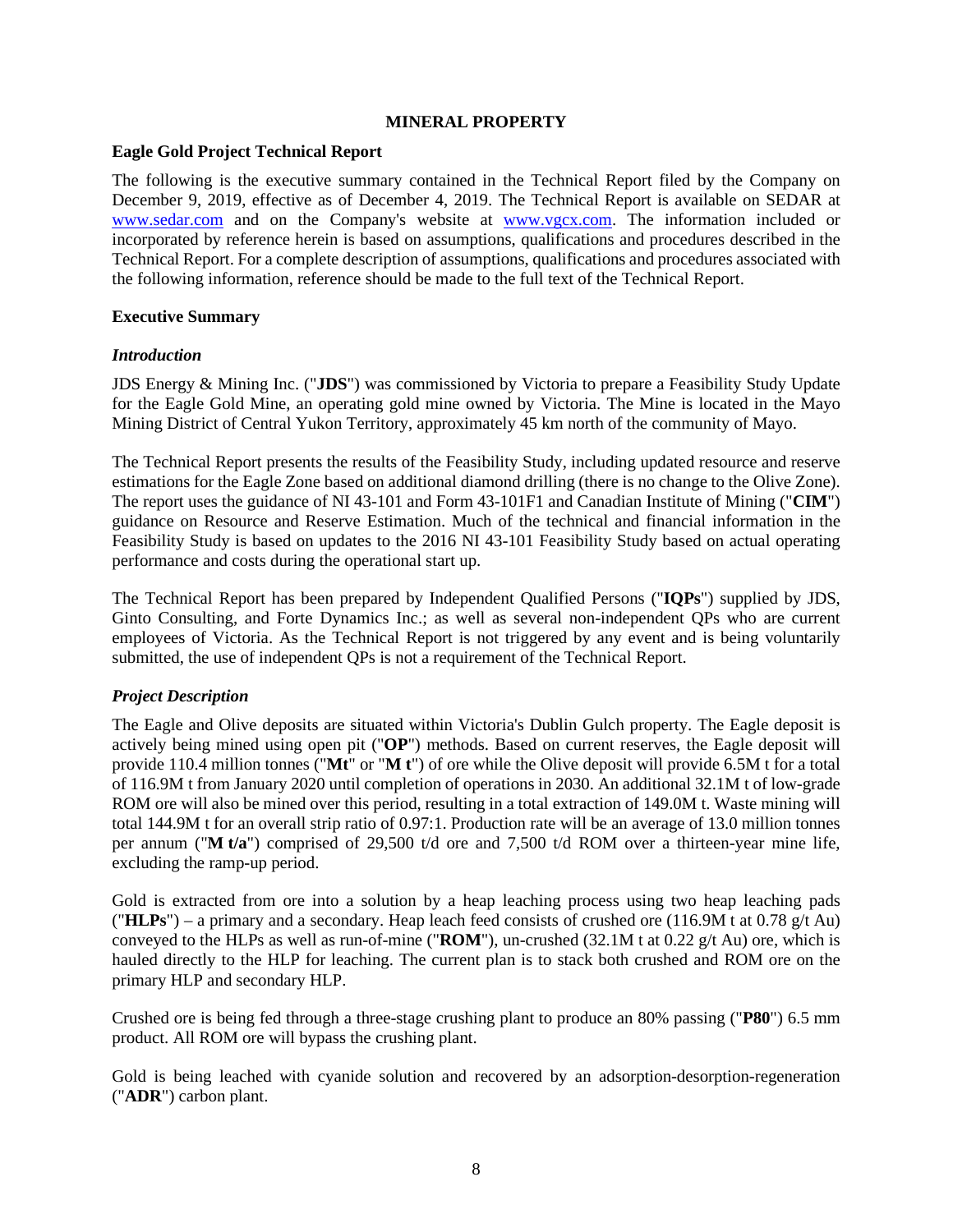A total of 2,406k oz of gold will be recovered over a thirteen-year mine life from 77% overall recovery.

### *Property Description and Ownership*

The Eagle Gold Mine is situated approximately 350 km north of the Yukon capital of Whitehorse (Figure 1.1). The centre of the Mine is at approximately 64°01'30" N latitude and 135°49'30" W longitude or Universal Transverse Mercator ("**UTM**") Coordinates 7,100,060N / 459,680E, Zone 8, North American Datum ("**NAD**") 83. Access to the project from Mayo is via the Silver Trail (Highway 11), then onto the South McQuesten and Haggart Creek Roads that terminate at the mine site.

The Mine is situated within the Dublin Gulch property, which is a contiguous block of 1,914 quartz claims, 10 quartz leases, and one federal crown grant all of which are under the control of Victoria's wholly owned, directly held subsidiary StrataGold Corporation ("**StrataGold**").[2](#page-10-0) The Dublin Gulch property is rectangular in shape and extends approximately 26 km in an east-west direction and 13 km in a north-south direction covering an aggregate area of approximately 35,000 hectares ("**ha**").

A property location map is provided in Figure 1.1.



#### **Figure 1.1: Property Location Map**

Source: VGC (2019)

<span id="page-10-0"></span><sup>2</sup> Subsequent to the Technical Report, StrataGold Corporation changed its name to Victoria Gold (Yukon) Corp. See *"Victoria Gold Corp. and Corporate Structure – Intercorporate Relationships"* above. All references to StrataGold in this AIF should be read as references to Victoria Gold (Yukon) Corp.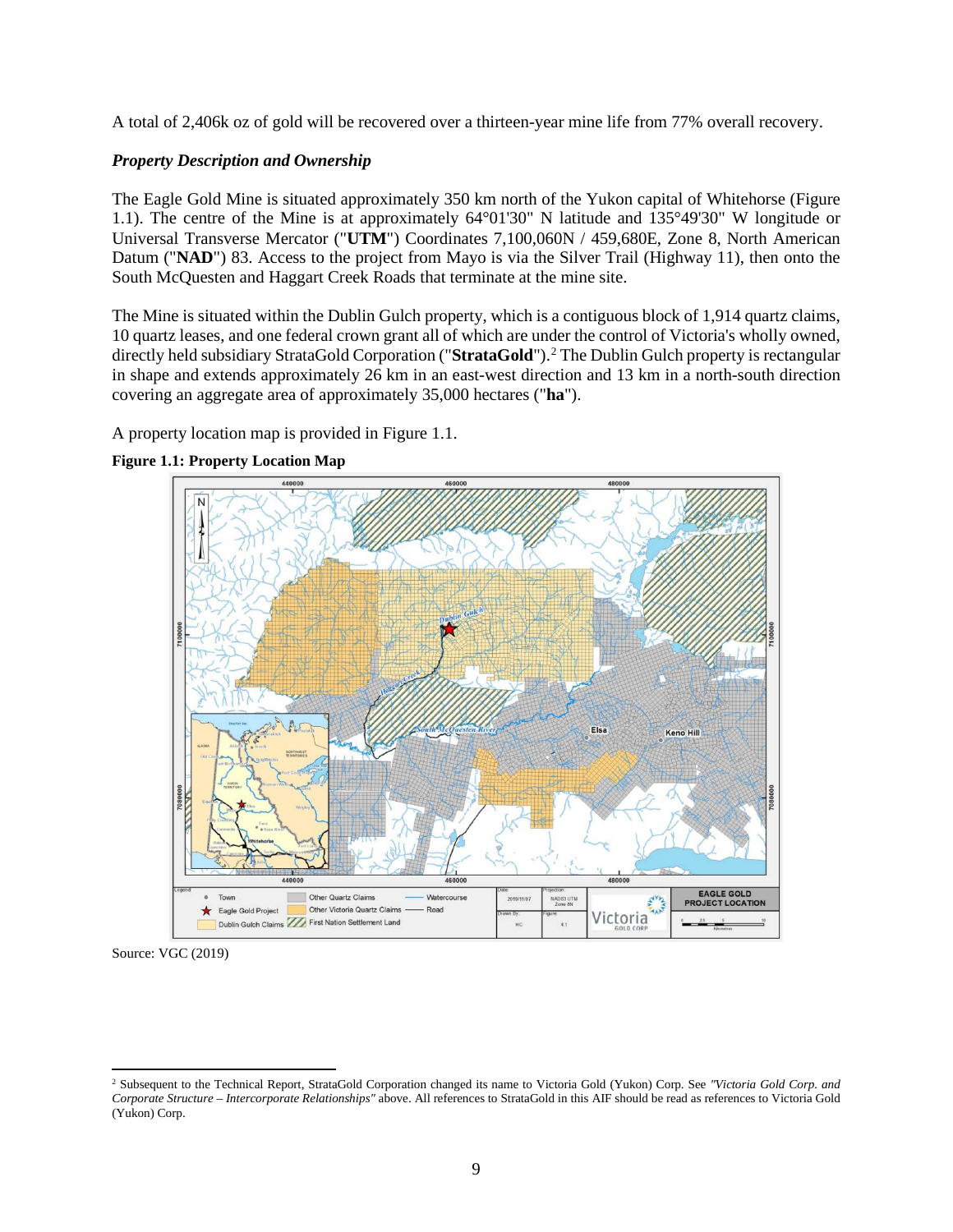#### *Geology & Mineralization*

The Dublin Gulch property (Eagle Gold Mine) is underlain by upper Proterozoic to lower Paleozoic clastic sedimentary rocks that have undergone regional deformation including Cretaceous age thrust faulting and subsequent granitoid intrusions. Mineralization is associated with granitic intrusive bodies, here described as the Eagle Zone and Olive Zone gold deposits, which are hosted primarily in granodioritic rocks. The gold deposits occur within the Tombstone Gold Belt, located in the eastern portion of the Tintina Gold Province, which also hosts the Brewery Creek deposit and other gold occurrences in the Yukon.

The property is located on the northern limb of the McQuesten Antiform and is underlain by Proterozoic to Lower Cambrian-age Hyland Group metasediments and the Dublin Gulch intrusion, a granodioritic stock. The Dublin Gulch Stock is comprised of four intrusive rock phases, the most significant of which is Granodiorite. The stock has been dated at approximately 93 Mega annum ("**Ma**").

The metasediments are the product of greenschist-grade regional metamorphism. Proximal to the Dublin Gulch Stock, these metasediments have undergone metasomatism and contact metamorphism. A hornfelsic thermal halo surrounds the stock and within the halo, the metasediments have been altered to schist, marble and skarn.

The Eagle and Olive zones belong to the RIRGS class ("**Reduced Intrusion-Related Gold Systems**") of mineral deposits.

The Eagle Zone gold occurrence is localized at the narrowest exposed portion of the stock. The Eagle Zone mineralization is comprised of sub-parallel extensional quartz veins that are best developed within the granodiorite.

Sulphides account for less than 5% of vein material and occur in the centre, on the margin, and disseminated throughout the veins. The most common sulphide minerals are pyrrhotite, pyrite, arsenopyrite, chalcopyrite, sphalerite, bismuthinite, molybdenite and galena. Secondary potassium feldspar is the dominant mineral in alteration envelopes. Sericite-carbonate is generally restricted to narrow vein selvedges, although alteration zones of this type also occur with no obvious relation to veins. Gold mineralization also occurs within the metasedimentary rock package immediately adjacent to the granodiorite.

The Eagle Zone is the principal concentration of mineralization within the property. The Eagle Zone is irregular in plan and is approximately 1,600 m long (east-west) and 600 m wide north-south. The Eagle Zone is near-vertical and has been traced for about 500 m below surface. Current drilling indicates that the mineralization is relatively continuous along this length and is open in several directions, including at depth. Mineralization occurs as elemental gold, both as isolated grains and most commonly in association with arsenopyrite, and less commonly with pyrite and chalcopyrite. The sulphide content in the veins is typically less than 5%, and is less than 0.5% within the deposit overall, with 1 to 4% carbonate (calcite) present.

The Olive Zone gold occurrence is localized at the contact zone on the northwest flank of the granodiorite intrusive and located 2.5 km northeast of the Eagle Zone. Olive measures approximately 20 to 80 m in width, 900 m in length, and has been drilled to approximately 175 to 250 m in depth. Over 97% of the gold mineralization in the Olive Zone is hosted in granodiorite.

Compared to Eagle, the Olive mineralization is more associated with sulphides and quartz-sulphide veining in an interpreted shear-zone setting. An oxidation zone and a transition zone, from near total oxidation to only sulphides, have been defined. Veins can be only sulphides or sulphides with white quartz. Pyrite plus arsenopyrite (or arsenical pyrite) and quartz-pyrite veins are common, within the overall NE trending zone of mineralization.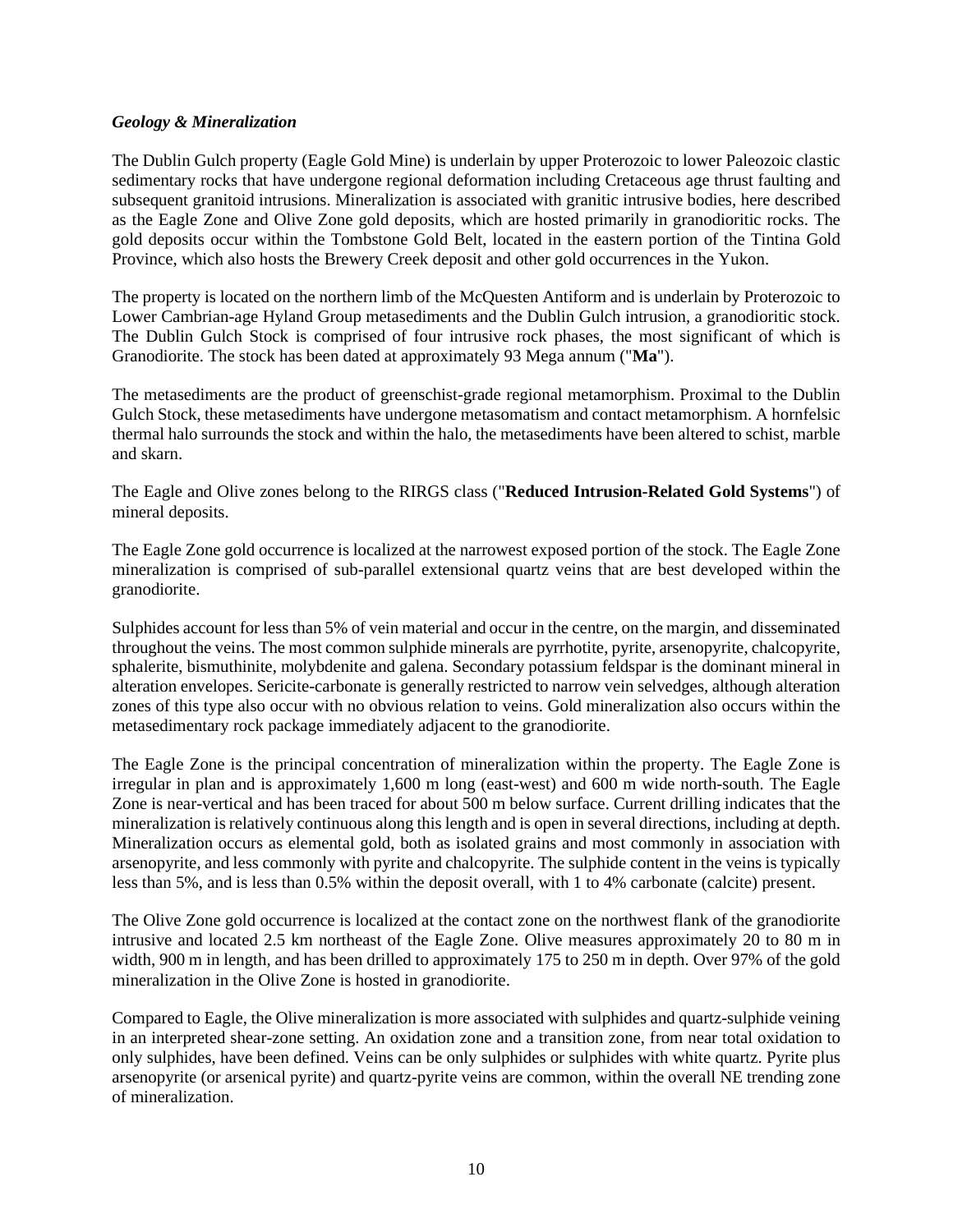### *History, Exploration and Drilling*

Exploration drilling for intrusive-hosted gold mineralization began in the early 1990's and continued sporadically by several owners through 2004, including through StrataGold. Victoria acquired StrataGold in 2009, and continued exploration drilling on the property. Since 2012, the majority of Victoria's exploration work has been in-fill drilling at the Eagle Zone, and exploration efforts including trenching, geophysical surveys and drilling at the Olive Zone. In the winter of 2011-2012, Victoria conducted a targeted in-fill drilling program consisting of core and Reverse Circulation ("**RC**") drilling of an additional 130 drill holes in the Eagle Zone. The purpose of the targeted in-fill drilling program was to better define Measured and Indicated Mineral Resources. In 2017, an additional 2,557 meters of diamond drilling from four diamond drill holes was completed in the Eagle Zone.

The Olive Zone had been explored prior to Victoria's ownership, with initial drilling in 1992, and sporadic follow-up drilling for a total of 19 holes by 2007. Victoria conducted additional drilling of 58 holes in 2010- 2012, in-fill drilling of 61 holes in 2014, and an additional 89 drill holes in 2016 in the Olive Zone.

The additional drilling allowed the Olive Zone to be defined as a Mineral Resource. Additional exploration work conducted at the Olive Zone included 17 shallow trenches in 2014 and 29 trenches in 2016, to expose and sample oxidized sulphide mineralization and help define the surface trace and extensions to mineralization. As well, a program of Induced polarization ("**IP**")-Resistivity geophysical surveys was conducted over the core area of the Olive Zone in 2015. The results of the program concluded that there is a good correlation of IP chargeability highs with the modelled zone of anomalous gold mineralization in drilling, and a direct association of the gold with increased sulphide content.

A summary of exploration drilling and trenching, for which sample analyses have been used for Mineral Resource estimation, are presented below for the Eagle Zone in Table 1.1 and the Olive Zone in Table 1.2.

| <b>Company</b>             | Year | <b>Number of Holes</b> | <b>Meters Drilled</b> | <b>Type</b> |
|----------------------------|------|------------------------|-----------------------|-------------|
| Canada Tungsten            | 1977 | 65                     | 11,315                | <b>DDH</b>  |
| Queenstake Resources       | 1986 | 4                      | 705                   | <b>DDH</b>  |
| Can Pro                    | 1989 | $\overline{4}$         | 653                   | <b>DDH</b>  |
| <b>Ivanhoe Goldfields</b>  | 1991 | 16                     | 2,410                 | <b>DDH</b>  |
| Amax Gold Inc.             | 1992 | 13                     | 1,943                 | <b>DDH</b>  |
| Amax Gold Inc.             | 1993 | 56                     | 7,729                 | RC          |
| Amax Gold Inc.             | 1993 | 10                     | 1,476                 | <b>DDH</b>  |
| <b>Ivanhoe Goldfields</b>  | 1993 | 10                     | 2,078                 | <b>RD</b>   |
| <b>First Dynasty Mines</b> | 1995 | 40                     | 8,354                 | RC          |
| <b>First Dynasty Mines</b> | 1995 | 25                     | 4,946                 | <b>DDH</b>  |
| New Millennium Mining      | 1996 | 21                     | 4.114                 | <b>DDH</b>  |
| New Millennium Mining      | 1996 | 37                     | 5,271                 | RC          |
| New Millennium Mining      | 1996 | 19                     | 189                   | Auger       |
| New Millennium Mining      | 1996 | 33                     | 797                   | Water       |
| StrataGold                 | 2005 | 34                     | 8,105                 | <b>DDH</b>  |
| StrataGold                 | 2006 | 10                     | 4,282                 | <b>DDH</b>  |
| StrataGold                 | 2007 | 20                     | 5,627                 | <b>DDH</b>  |
| StrataGold                 | 2008 | 15                     | 4,429                 | DDH         |
| Victoria                   | 2009 | 10                     | 5,122                 | <b>DDH</b>  |
| Victoria                   | 2009 | $\overline{4}$         | 1,321                 | Geotech     |

| Table 1.1: Summary of Annual Exploration Programs - Eagle Zone: |  |  |  |  |  |  |
|-----------------------------------------------------------------|--|--|--|--|--|--|
|-----------------------------------------------------------------|--|--|--|--|--|--|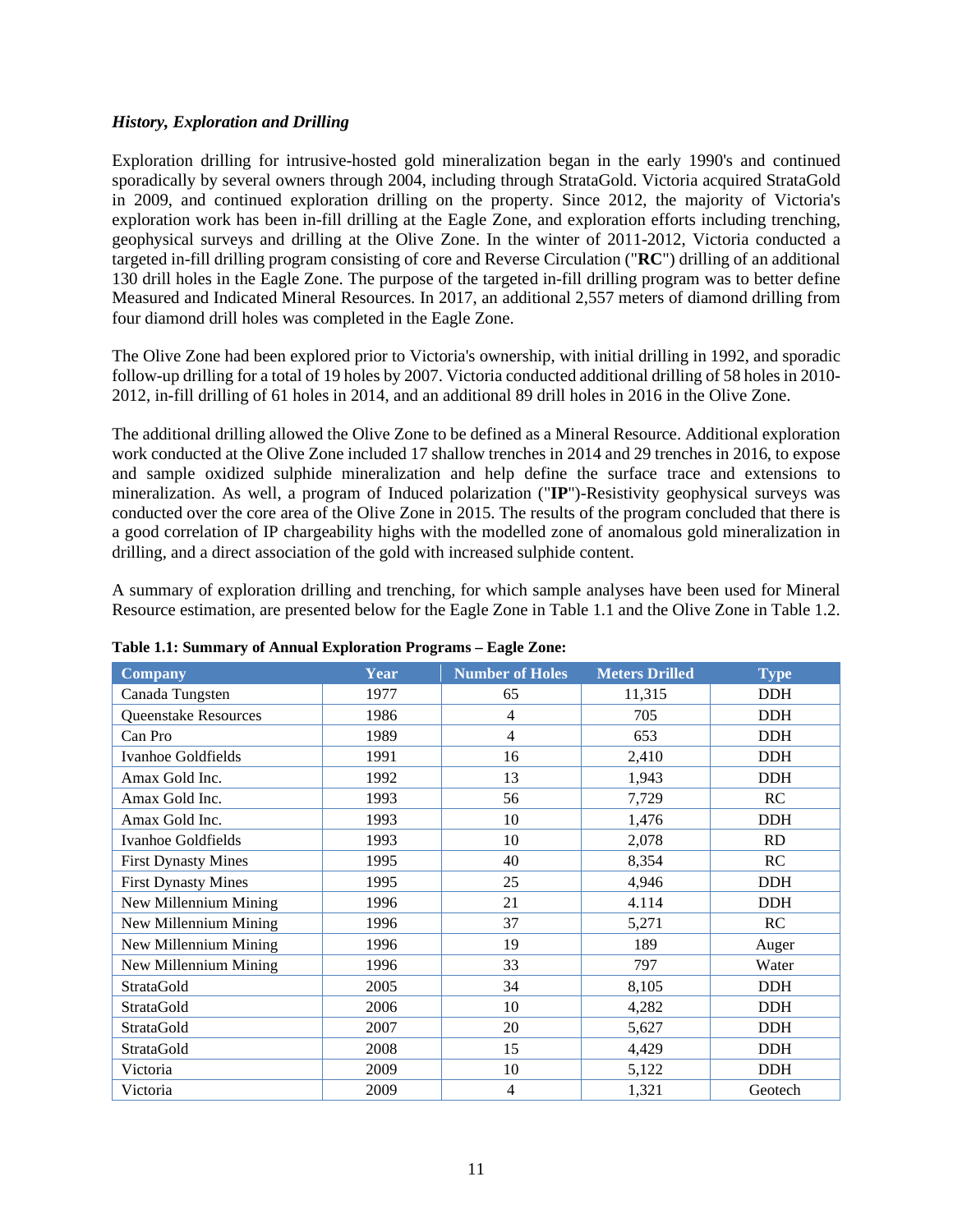| <b>Company</b> | Year      | <b>Number of Holes</b> | <b>Meters Drilled</b> | <b>Type</b> |
|----------------|-----------|------------------------|-----------------------|-------------|
| Victoria       | 2010      | 20                     | 3,592                 | <b>DDH</b>  |
| Victoria       | 2010      |                        | 1,341                 | Geotech     |
| Victoria       | 2011      |                        | 616                   | Geotech     |
| Victoria       | 2011-2012 | 33                     | 4.337                 | RC          |
| Victoria       | 2011-2012 | 58                     | 17,538                | <b>DDH</b>  |
| Victoria       | 2017      | 59                     | 8.423                 | <b>DDH</b>  |
| <b>TOTAL</b>   |           | 570                    | 112,603               |             |

Source: Wardrop (2012), updated in 2019 from drill hole database

| Table 1.2: Summary of Annual Exploration Programs - Olive Zone |  |  |
|----------------------------------------------------------------|--|--|
|                                                                |  |  |

| <b>Company</b>        | Year       | Number of<br><b>Holes/Trenches</b> | <b>Meters</b><br><b>Drilled/Trenched</b> | <b>Type</b> |
|-----------------------|------------|------------------------------------|------------------------------------------|-------------|
| Prior owners          | 1991, 1992 |                                    | 959                                      | RC and DDH  |
| Prior owners          | 2007       | 5                                  | 868                                      | <b>DDH</b>  |
| Prior owners          | 1989,2009  | 10                                 | 707                                      | Trenches    |
| Victoria              | 2010       | 19                                 | 4,144                                    | <b>DDH</b>  |
| Victoria              | 2011       | 24                                 | 4,486                                    | <b>DDH</b>  |
| Victoria              | 2011       | 4                                  | 300                                      | RC          |
| Victoria              | 2012       | 11                                 | 2,997                                    | <b>DDH</b>  |
| Victoria              | 2014       | 61                                 | 8,594                                    | <b>DDH</b>  |
| Victoria              | 2014       | 10                                 | 1,027                                    | Geotech     |
| Victoria              | 2014       | 17                                 | 885                                      | Trenches    |
| Victoria              | 2016       | 89                                 | 12,546                                   | <b>DDH</b>  |
| Victoria              | 2016       | 34                                 | 1,025                                    | Trenches    |
| <b>TOTAL DRILLING</b> |            | 230                                | 35,921                                   |             |
| <b>TOTAL TRENCHES</b> |            | 61                                 | 2,671                                    |             |

Source: Wardrop (2012), updated in 2016 from drill hole database

### *Metallurgical and Mineral Processing Test Results*

Extensive metallurgical testing programs including column leach, bottle roll leach, gravity concentration and flotation tests were conducted on various composites from the Eagle deposit. Comminution, compacted permeability, cyanide neutralization and humidity cell studies were also performed. Additional testing including bottle roll leach and column leach tests were conducted on composites from the Olive deposit.

Leach data on the Eagle Zone composites, crushed with a high-pressure grinding roll and with conventional cone crushers, were compiled at several crush sizes. The results from the column leach test programs indicate that gold recovery is sensitive to crush size, ore type, and, to a lesser extent, crush type. Overall gold recoveries ranged from 68% to 79% at a P80 crush size of approximately 6.5 mm.

Leach data was also compiled on Olive oxide, transition and sulphide composites, crushed with conventional cone crushers to approximately 6.5 mm. Gold recoveries ranged from 54% to 68%.

The column leach test results show that crushing to a P80 size of approximately 6.5 mm with conventional crushers will lead to the projected recoveries for Eagle as summarized in Table 1.3, as projected by Forte Dynamics Inc. ("**Forte**"). Forte uses a first principle fraction-extraction equation by rock type to estimate total heap leach recovery from operations, specific to each rock type and their respective tonnages and grades, as a function of time. This provides a long-term ultimate recovery that can be expected.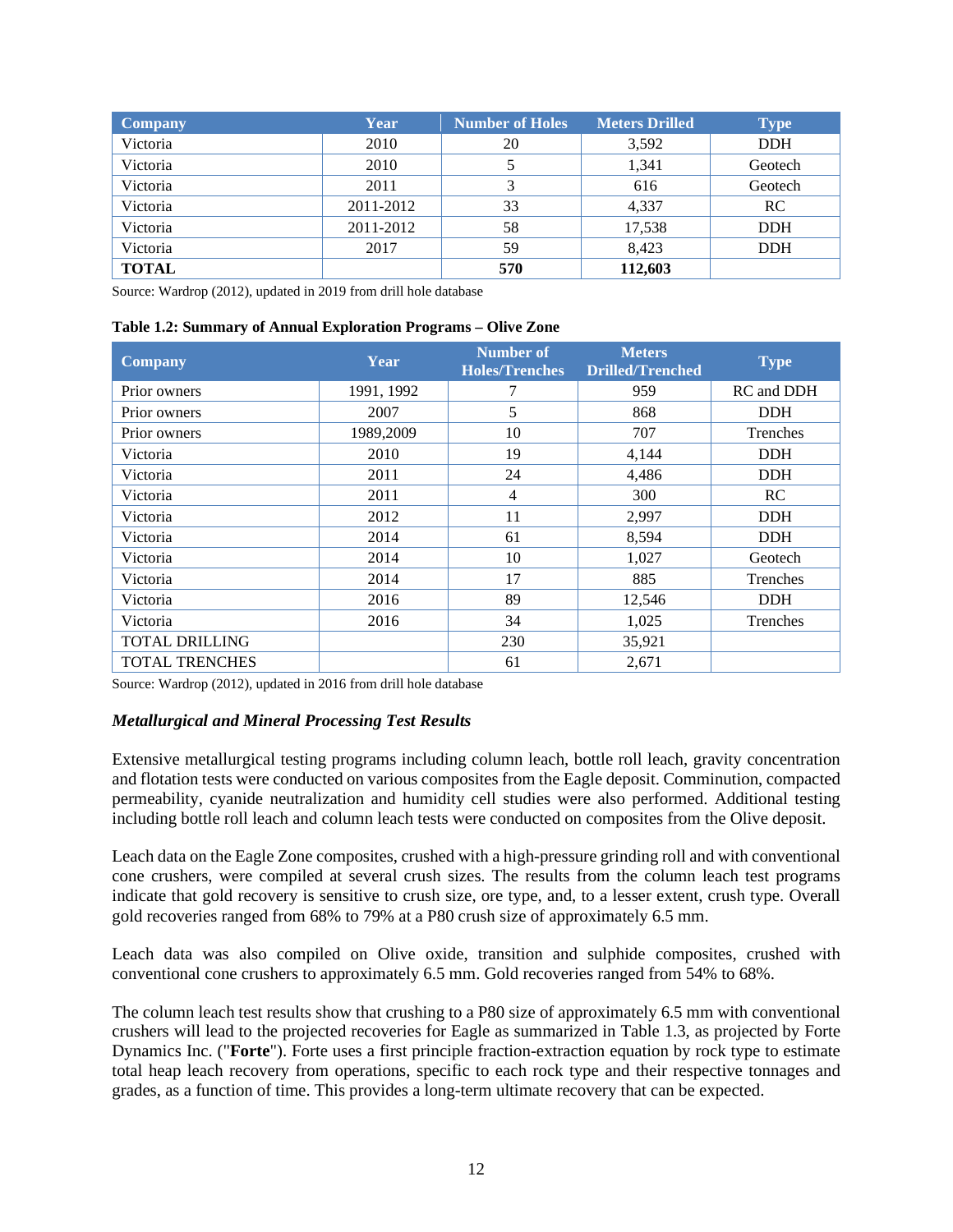The fraction-extraction method allows for a projection for the ROM recovery by modification of kinetics based on the projected particle size distribution for life of mine. ROM size distribution based on the first principles of diffusion and dissolution. The ROM particle size distribution for Eagle was estimated from a combination of data from current and other operations however not all lithologies have been encountered to date. Due to the limited data, the life of mine ("**LOM**") recovery for Eagle ROM material is estimated at 60%. Lime and sodium cyanide requirements were similarly estimated to be 1.0 kg/t and 0.35 kg/t, respectively. The leach cycle to be utilized for ROM material will be 90 days.

Long term ultimate recoveries based on bottle roll and column testing were projected for each rock type and are shown in Table 1.3. Field leach recoveries for Olive have been previously projected by Kappes, Cassiday and Associates ("**KCA**") in 2016. Overall leach pad gold recoveries are dependent on the distribution of ore types and function of time. While these ultimate recoveries represent long term results, recovery as a function of time during active mining and leaching is estimated using the fraction-extraction values presented in Section 13 of the Technical Report.

#### **Table 1.3: Summary of Gold Recovery by Ore Type**

| <b>Eagle – Ultimate Recoveries</b>                            |                       |                   |              |
|---------------------------------------------------------------|-----------------------|-------------------|--------------|
| Type A - Weathered Granodiorite                               | 85.8%                 | Oxide             | 75.7% / 66%  |
| Type B - Fresh to Weakly Altered Granodiorite                 | 73.1%                 |                   |              |
| Type C - Sericitic, Chloritic, Carbonate Altered Granodiorite | 74.9%                 | <b>Transition</b> | $N/A / 55\%$ |
| Type E - Weathered Metasediments                              | 77.2%                 | Sulphide          | N/A/53%      |
| Run of Mine                                                   | $60.0\%$ <sup>a</sup> |                   |              |

 $N/A$  = not available

ª ROM recovery from test work is 60%, however gold model calculates a ROM recovery of 55.7%.

\* Source: Forte Dynamics (2018)

\*\* Source: KCA (2016)

The results of the test programs indicate low reagent requirements and moderate leach times for both Eagle and Olive ore. A 30% and 0% reduction for field scale estimates for sodium cyanide (NaCN) and lime requirements have been incorporated, respectively. Projected reagent requirements are presented in Table 1.4.

#### **Table 1.4: Summary of Reagent Consumption Estimate**

|                      | <b>Reagent Requirements</b><br>(kg/t) |             |  |  |
|----------------------|---------------------------------------|-------------|--|--|
| <b>Description</b>   | <b>NaCN</b>                           | <b>Lime</b> |  |  |
| *Eagle - Overall     | 0.35                                  | 1.0         |  |  |
| **Olive - Oxide      | 0.46                                  | <b>TBD</b>  |  |  |
| **Olive - Transition | 0.24                                  | <b>TBD</b>  |  |  |
| **Olive - Sulphide   | 0.25                                  | <b>TBD</b>  |  |  |

\* Source: Forte Dynamics (2018)

\*\* Source: KCA (2016)

### *Mineral Resource Estimates*

The 2019 Technical Report includes an update to the Mineral Resource Estimate ("**MRE**") for the Eagle Gold deposit, here called the Eagle Zone, as previously described in the JDS 2016 FS, and the MRE for the Olive Zone gold mineralization, a satellite deposit that is located approximately 2.5 km northeast of the Eagle Zone.

The MRE has been classified as "Measured", "Indicated" and "Inferred" according to the CIM "CIM Standards on Mineral Resources and Reserves: Definitions and Guidelines" (May 2014).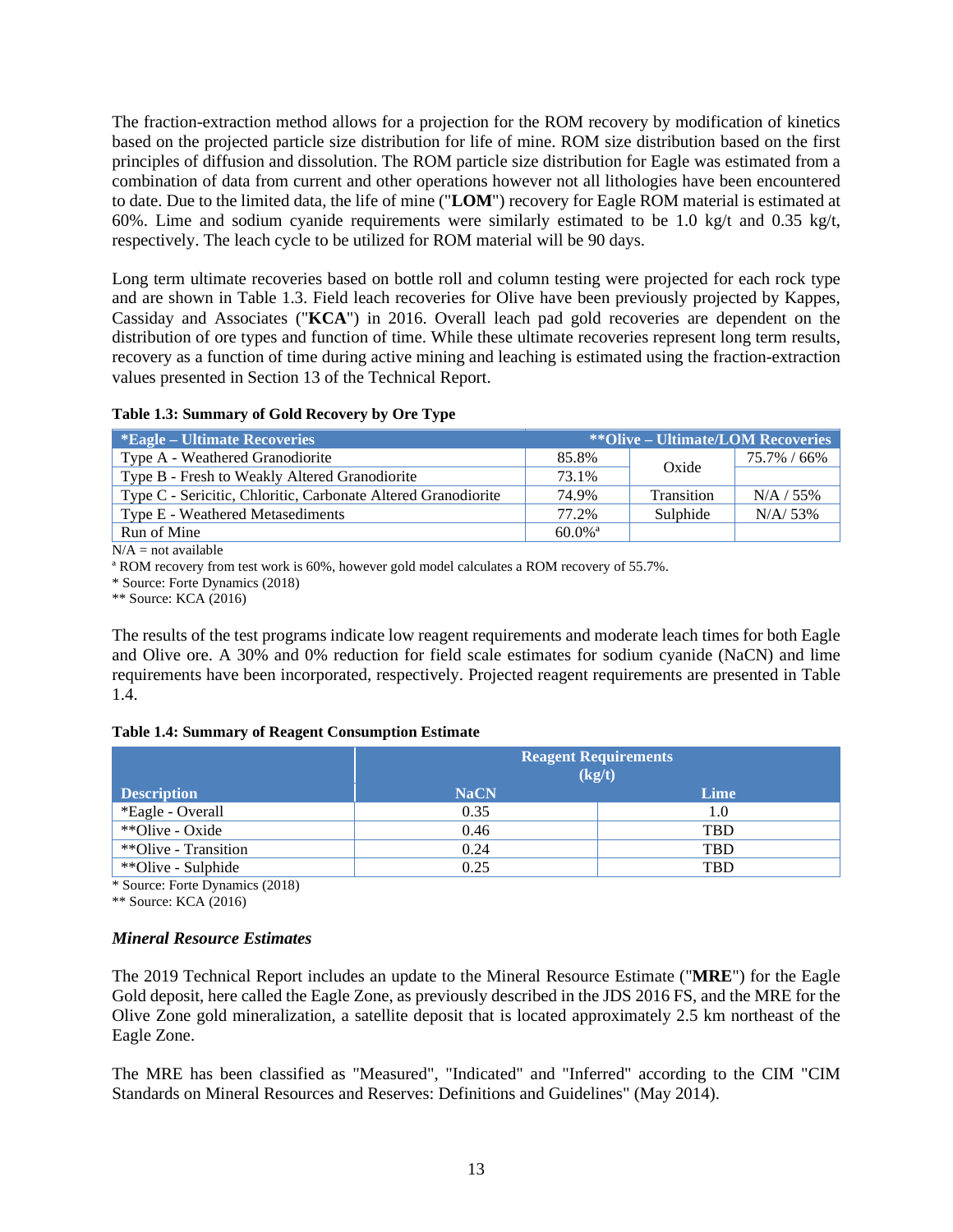A geological model was used for each deposit, consisting of lithology (granodiorite and metasediments), a mineralized shape defined from drill hole gold assays, and oxidation surfaces. Industry-standard statistical and geostatistical evaluations were performed, and data for both Eagle and Olive drill hole and trench assays were composited to 1.52 and 2.5 m, respectively. A block size of 10 x 10 x 5 m was used for each deposit with ordinary kriging for grade estimation from capped composited assays. Validation of the estimates was performed for both deposits. The estimation of the mineral resources was carried out with the Vulcan® software for the Eagle Zone and with the Datamine® software for the Olive Zone.

The current Eagle Zone Mineral Resources are reported as in-pit resources at a cut-off grade ("**COG**") of 0.15 g/t Au.

The current Olive Zone in-pit Mineral Resources are reported at a cut-off grade of 0.40 g/t Au. The cut-off is supported by the same parameters as for Eagle, but with lower recoveries. The Olive cut-off grade was selected to provide higher-grade material for the project. Olive has a complete assay database for silver, whereas Eagle does not; thus, Olive has silver reported as an associated element.

Mineral Resources for the Eagle Zone and Olive Zone, effective December 4, 2019, are stated in Table 1.5. For reconciliation of the Mineral Resources below to the December 31, 2020 update, refer to *"Developments since the Effective Date of the Technical Report".*

| <b>Classification</b>                 | <b>Quantity</b><br>(M t)                                  | <b>Gold Grade</b><br>(g/t) | <b>Silver Grade</b><br>(g/t) | <b>Contained Gold</b><br>(koz) | <b>Contained Silver</b><br>(koz) |  |  |  |
|---------------------------------------|-----------------------------------------------------------|----------------------------|------------------------------|--------------------------------|----------------------------------|--|--|--|
|                                       | Eagle (0.15 g/t Au cut-off) - Effective November 15, 2019 |                            |                              |                                |                                  |  |  |  |
| Measured                              | 37.4                                                      | 0.71                       | N/A                          | 850                            | N/A                              |  |  |  |
| Indicated                             | 180.0                                                     | 0.61                       | N/A                          | 3547                           | N/A                              |  |  |  |
| <b>Combined</b>                       | 217.4                                                     | 0.63                       | N/A                          | 4,397                          | N/A                              |  |  |  |
| Inferred                              | 21.5                                                      | 0.52                       | N/A                          | 361                            | N/A                              |  |  |  |
| Olive $(0.40 \text{ g/t}$ Au cut-off) |                                                           |                            |                              |                                |                                  |  |  |  |
| Measured                              | 2.0                                                       | 1.19                       | 2.31                         | 75                             | 146                              |  |  |  |
| Indicated                             | 7.5                                                       | 1.05                       | 2.06                         | 254                            | 498                              |  |  |  |
| <b>Combined</b>                       | 9.5                                                       | 1.08                       | 2.11                         | 329                            | 645                              |  |  |  |
| Inferred                              | 7.3                                                       | 0.89                       | 1.70                         | 210                            | 402                              |  |  |  |

|  | Table 1.5: 2019 Pit Constrained Eagle Mineral Resource Estimate* (inclusive of Mineral Reserves) |  |
|--|--------------------------------------------------------------------------------------------------|--|
|  |                                                                                                  |  |

**\*Notes:**

- 2. Mineral Resources are estimated at a cut-off of 0.15 g/t Au for Eagle and 0.40 g/t for Olive
- 3. Gold price used for this estimate was US\$1,700/oz
- 4. High-grade caps were applied as per the text of the report
- 5. Specific gravity was estimated for each block based on measurements taken from core specimens
- 6. Resources are In-pit resources as defined by pit parameters described in the text of the report
- 7. Mineral resources are not mineral reserves and do not have demonstrated economic viability. There is no certainty that all or any part of the mineral resources estimated will be converted into mineral reserves. The estimate of mineral resources may be materially affected by environmental, permitting, legal, title, taxation, socio-political, marketing, or other relevant issues. However, there are no currently known issues that negatively impact the stated mineral resources.
- 8. The inferred mineral resources have a lower level of confidence than that applying to measured and indicated mineral resources and must not be converted to mineral reserves. It is reasonably expected that the majority of inferred mineral resources could be upgraded to indicated mineral resources with continued exploration.
- 9. The mineral resources do not account for mining depletion. Up to the effective date of the mineral resources, 2.44M tonnes at 0.82 g/t Au for 64,500 ounces of gold were mined.

Source: Qualified Persons M. Jutras and F. Daviess

<sup>1.</sup> CIM definitions were followed for Mineral Resources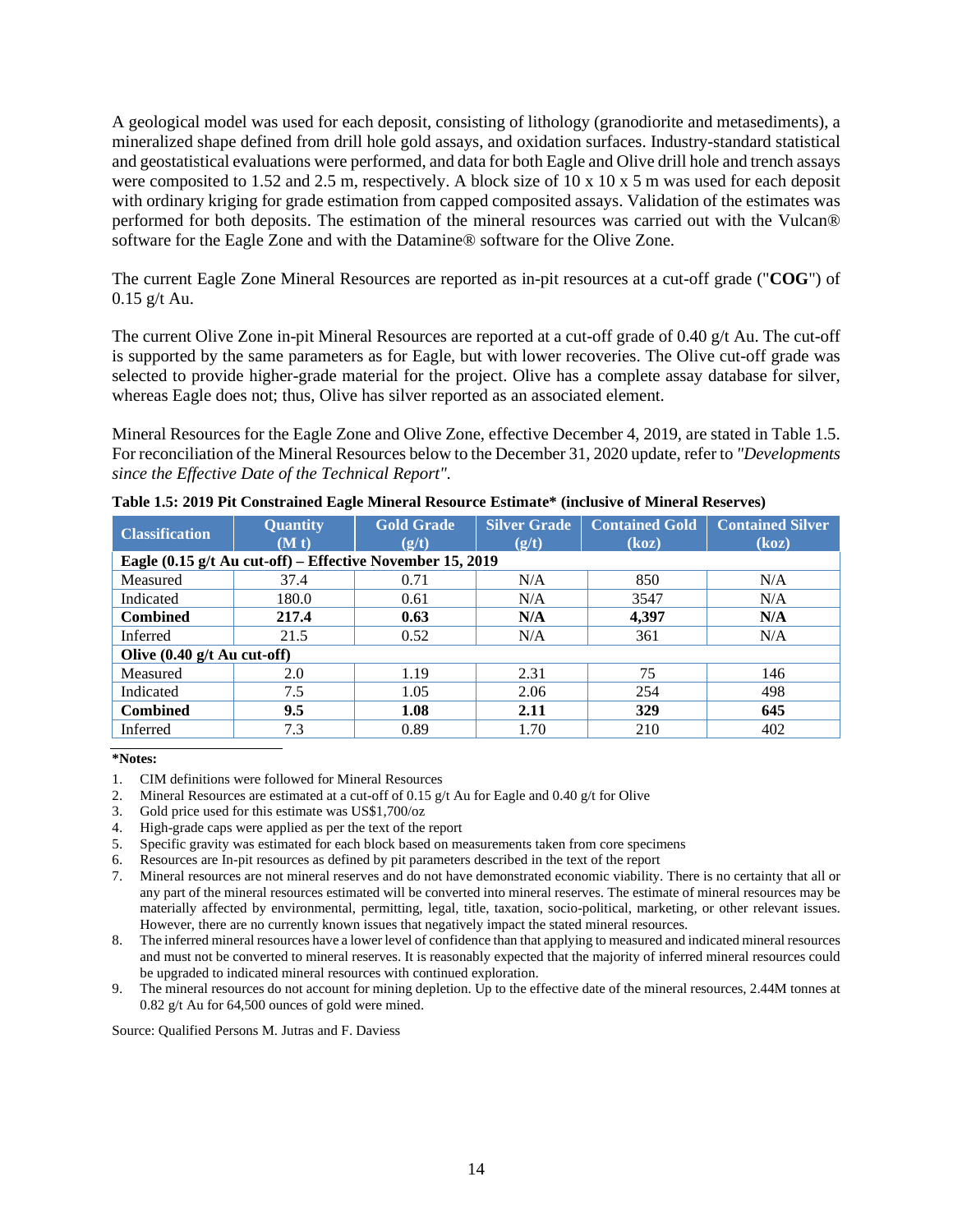### *Mineral Reserve Estimate*

The Mineral Reserve for the property is based on the Mineral Resource estimate for Eagle and Olive.

The Mineral Reserves were developed by examining each deposit to determine the optimal and practical mining method. COGs were then determined based on appropriate mine design criteria and the adopted mining method. A shovel and truck open pit mining method was selected for the two deposits.

The estimated Proven and Probable Mineral Reserves, effective December 4, 2019, total 155M t at 0.65 g/t Au, containing 3,261k oz gold prior to mining activities. (Table 1.6 and Table 1.7). Reserve depletion up to November 15, 2019 totaled 2.44M t at 0.82 g/t and 64.5k oz. For reconciliation of the Mineral Reserves below to the December 31, 2021 update, refer to *"Developments since the Effective Date of the Technical Report".*

|  |  |  |  | Table 1.6: Open Pit Mineral Reserves by Deposit (Pre-Mining) |  |
|--|--|--|--|--------------------------------------------------------------|--|
|  |  |  |  |                                                              |  |

| <b>Area</b>     | <b>Classification</b> | <b>Ore</b><br>(M t) | <b>Diluted Grade</b><br>(g/t) | <b>Contained Gold</b><br>$(k \text{ oz})$ |  |
|-----------------|-----------------------|---------------------|-------------------------------|-------------------------------------------|--|
|                 | Proven                | 30                  | 0.71                          | 694                                       |  |
| Eagle           | Probable              | 118                 | 0.63                          | 2,366                                     |  |
|                 | Total                 | 148                 | 0.64                          | 3,061                                     |  |
|                 | Proven                |                     | 1.02                          | 58                                        |  |
| Olive           | Probable              |                     | 0.93                          | 142                                       |  |
|                 | Total                 |                     | 0.67                          | 200                                       |  |
| Eagle $+$ Olive | <b>Total</b>          | 155                 | 0.65                          | 3,261                                     |  |

**Notes:**

1. A gold price of US\$1,275/oz is assumed.

2. Reserve based on original topo with no depletion from preproduction/ramp up period up to the effective date.

3. A US\$:C\$ exchange rate of 0.75.

4. Cut-off grades, dilution and recovery factors are applied as per open pit mining method.

Source: VGC (2019)

### **Table 1.7: Open Pit Mineral Reserves by Ore Type (Pre-Mining)**

| <b>Type</b>     | <b>Area</b>  | <b>Ore</b><br>(M t)      | <b>Diluted Grade</b><br>(g/t) | <b>Contained Gold</b><br>$(k \text{ oz})$ |
|-----------------|--------------|--------------------------|-------------------------------|-------------------------------------------|
|                 | Eagle        | 114                      | 0.77                          | 2,818                                     |
| Crushed Ore     | Olive        |                          | 0.95                          | 200                                       |
|                 | Total        | 121                      | 0.78                          | 3,018                                     |
|                 | Eagle        | 35                       | 0.22                          | 243                                       |
| Run of Mine Ore | Olive        | $\overline{\phantom{0}}$ | -                             |                                           |
|                 | Total        | 35                       | 0.22                          | 243                                       |
| Crushed + ROM   | <b>Total</b> | 155                      | 0.65                          | 3,261                                     |

**Notes:**

1. A gold price of US\$1,275/oz is assumed.

2. A US\$:C\$ exchange rate of 0.75.

3. Cut-off grades, dilution and recovery factors are applied as per open pit mining method.

4. Reserve based on original topo with no depletion from preproduction/ramp up period up to the effective date.

Source: VGC (2019)

The COGs for Eagle and Olive by ore type are listed in Table 1.8.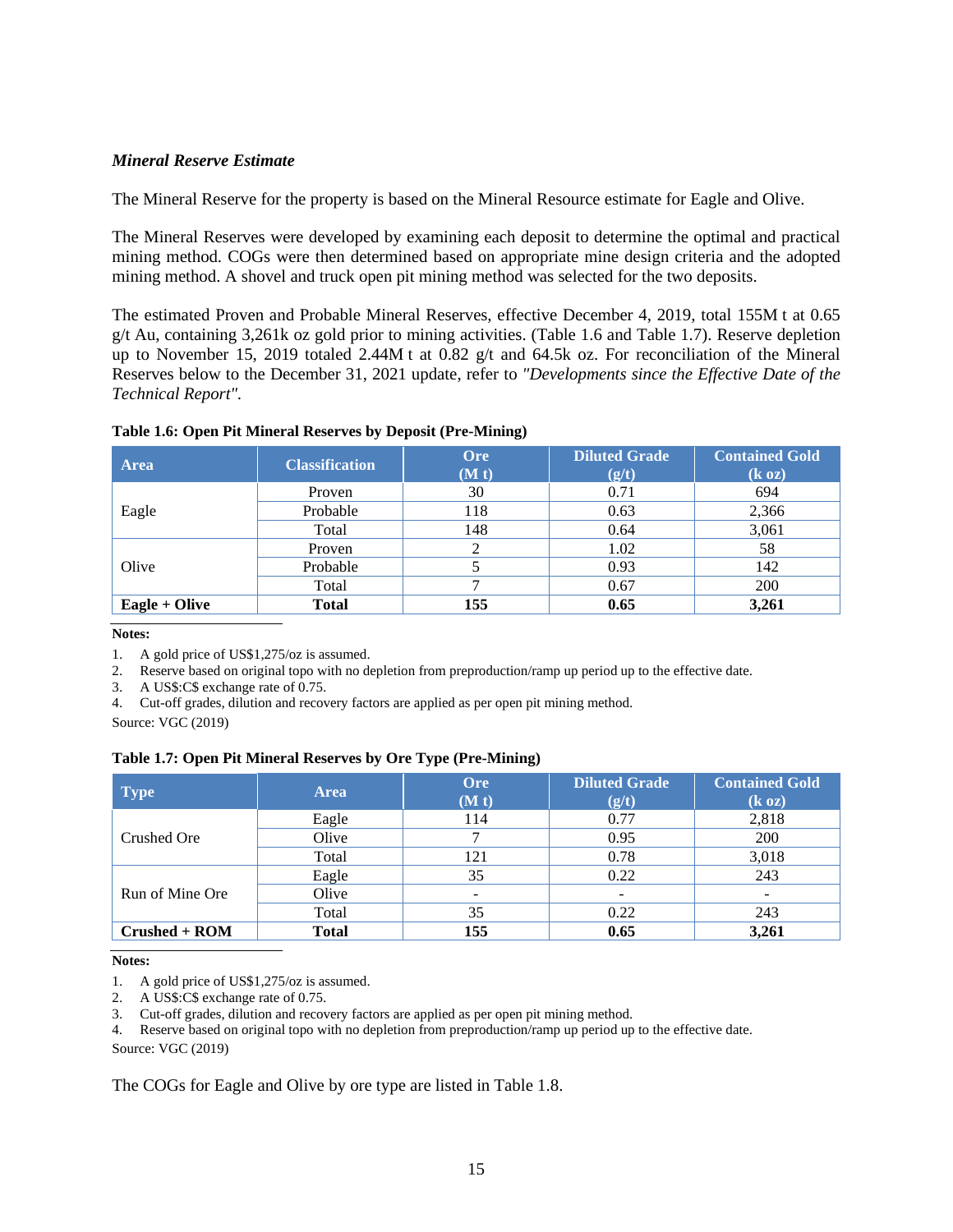#### **Table 1.8: Cut-off Grades by Deposit and Material Type**

| <b>Rock Type</b>                | <b>Direct Crushed</b><br><b>Feed - Break</b><br><b>Even COG</b><br>(g/t) | <b>Direct Crush</b><br>Feed -<br><b>Incremental</b><br>$COG*$<br>(g/t) | <b>Direct ROM</b><br><b>Hauled to HLP -</b><br><b>Incremental</b><br>$COG^*$<br>(g/t) | <b>Rehandled ROM</b><br><b>Stockpile to HLP</b><br>- Incremental<br>$COG*$<br>(g/t) |
|---------------------------------|--------------------------------------------------------------------------|------------------------------------------------------------------------|---------------------------------------------------------------------------------------|-------------------------------------------------------------------------------------|
| Eagle - Oxide Granodiorite      | 0.25                                                                     | 0.15                                                                   | 0.15                                                                                  | 0.20                                                                                |
| Eagle - Altered Granodiorite    | 0.29                                                                     | 0.17                                                                   | 0.15                                                                                  | 0.20                                                                                |
| Eagle - Unaltered Granodiorite  | 0.30                                                                     | 0.17                                                                   | 0.15                                                                                  | 0.20                                                                                |
| Eagle - Oxide Metasediments     | 0.30                                                                     | 0.17                                                                   | 0.15                                                                                  | 0.20                                                                                |
| Eagle - Unaltered Metasediments | 0.32                                                                     | 0.19                                                                   | 0.15                                                                                  | 0.20                                                                                |
| Olive - Oxide                   | 0.46                                                                     | 0.20                                                                   | not defined                                                                           | not defined                                                                         |
| Olive - Mixed                   | 0.56                                                                     | 0.24                                                                   | not defined                                                                           | not defined                                                                         |
| Olive - Sulphide                | 0.58                                                                     | 0.25                                                                   | not defined                                                                           | not defined                                                                         |

#### **Notes:**

1. Direct Crushed Feed Break Even COG: Bottom Break even cut off grade for material that are fed direct from the pit to the Primary Crusher/Primary Crusher Pad.

2. Direct Crush Feed Incremental COG: Bottom Incremental cut off grade for material that are fed directly from the pit to the Primary Crusher that covers leaching and crushing costs only.

3. Direct ROM Hauled to HLP Incremental COG: Bottom Incremental cut off grade for material that are placed directly from the pit to the heap leach facility that covers leaching costs and extra incremental haulage only.

4. Rehandled ROM Stockpile Incremental COG: Bottom incremental cut off grade for material that are placed directly from the pit to the ROM stockpile that covers leaching, ROM re-handling and extra incremental haulage costs only. Incremental material is only fed when production targets are met, and spare plant capacity is available.

Source: VGC (2019)

The mineral reserve estimations take into consideration on-site operating costs (mining, processing, site services, freight, general and administration), geotechnical analysis for open pit wall angles, metallurgical recoveries, and selling costs. In addition, the Mineral Reserves incorporate allowances for mining recovery and dilution and overall economic viability.

### *Mining*

The Eagle and Olive deposits are being mined using open pit methods, and operate as drill, blast, shovel and haul operation with a combined nominal rate of 29,500 t/d ore and 7,500 t/d ROM ore and a remaining mine life of 11.5 years. Open pit mining operations are comprised of a fleet of 22 m3 front shovels, 12 m3 front-end loaders and 136 t haul trucks. This fleet is supported by drills, graders, and track and dozers. Benches are mined at a height of 10 m in both ore and waste with an overall 20 m effective bench height based on a double-bench final wall configuration.

Mining commenced in Q2 of 2019 in the Eagle pit to provide waste rock for construction and allow for access roads to be built. Leachate processing also commenced in Q3 of 2019 and is currently ramping up to full production in 2020. Open pit mining will focus on the various Eagle pit phases with the smaller Olive pit coming into production in 2028. Open pit mining and loading of the heap leach facilities will be completed in Q2 of 2031.

Starting from the beginning of 2020, the mine is expected to produce a total of 149.0M t of heap leach feed and 144.9M t of waste (at a 0.97:1 overall strip ratio). Ore to be crushed will be hauled to the primary crusher located towards the north-east side of the Eagle pit. ROM ore will be hauled directly to the primary HLP. ROM material will only come from the Eagle pit.

The current LOM plan focuses on achieving consistent heap leach production rates, mining of higher value material early in the production schedule, as well as balancing grade and strip ratios. Given that the secondary and tertiary crushers and HLP will only be operated between April and December of each year, stockpiles will be used when necessary for stockpiling of ore from the open pit. The handling of the ore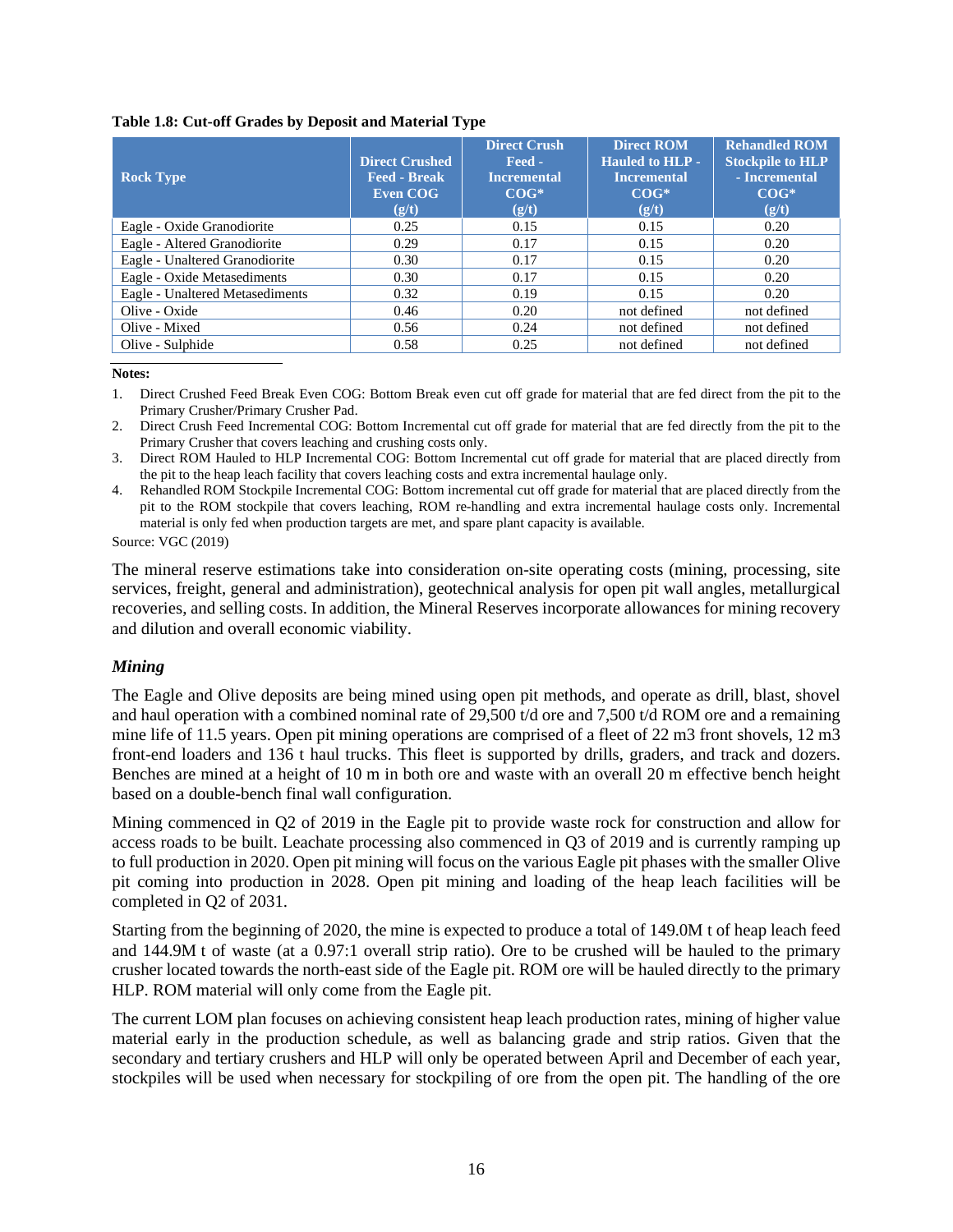from the crusher to the HLPs is included in the open pit scheduling and operating cost estimation. Table 1.9 summarizes the LOM material movement by year for both the mine and the heap leach facilities.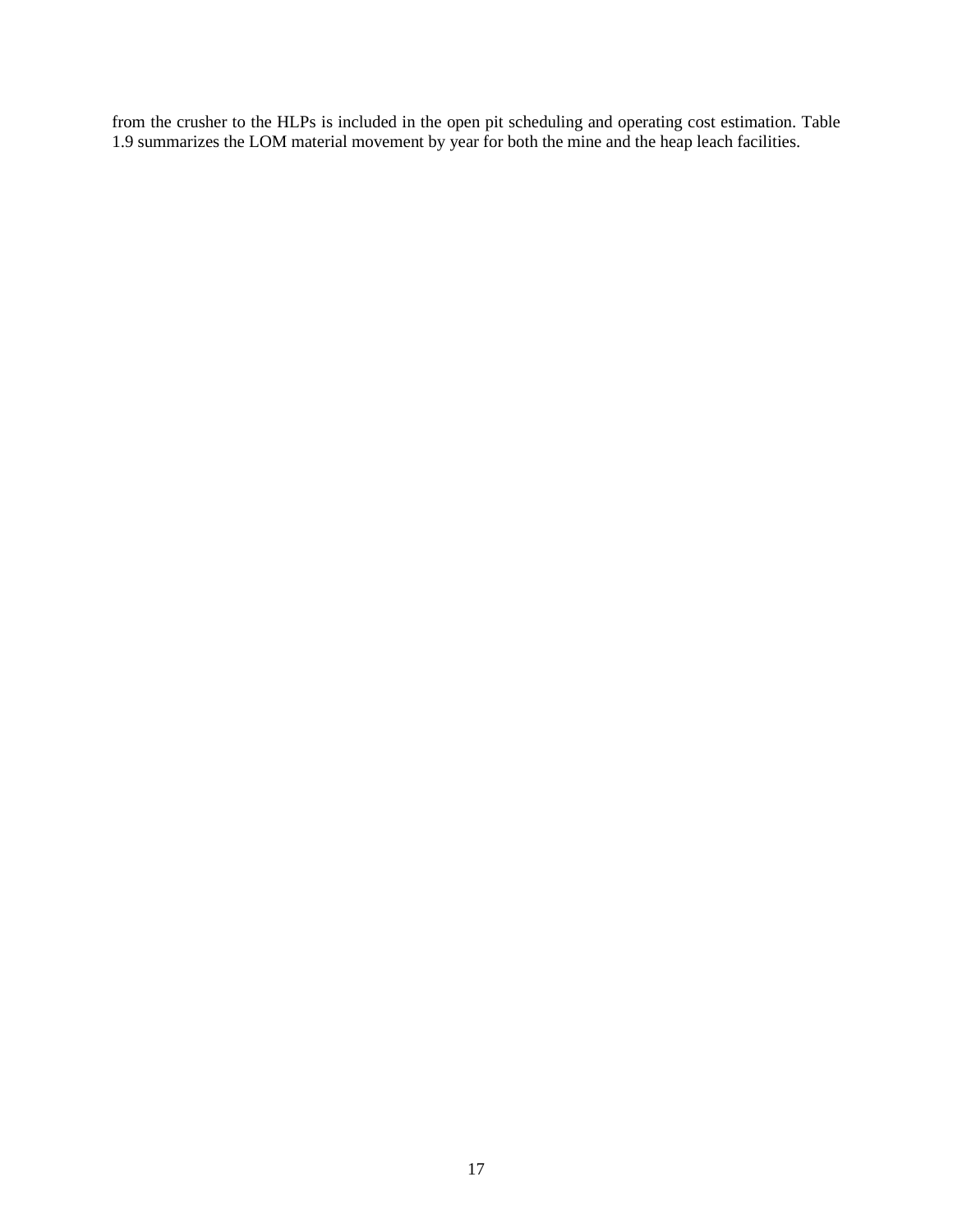#### **Table 1.9: LOM Production Schedule**

| <b>Description</b>          | Unit  | <b>Total</b> | 2020   | 2021   | 2022   | 2023   | 2024   | 2025   | 2026   | 2027   | 2028   | 2029   | 2030   | 2031                     |
|-----------------------------|-------|--------------|--------|--------|--------|--------|--------|--------|--------|--------|--------|--------|--------|--------------------------|
| <b>EAGLE</b>                |       |              |        |        |        |        |        |        |        |        |        |        |        |                          |
| Crush Ore                   | Mt    | 110.4        | 9.9    | 9.2    | 10.6   | 10.6   | 10.6   | 10.6   | 10.6   | 10.7   | 10.4   | 8.6    | 8.8    |                          |
| Crush Gold Grade            | g/t   | 0.77         | 0.85   | 0.87   | 0.83   | 0.76   | 0.77   | 0.80   | 0.73   | 0.69   | 0.67   | 0.74   | 0.75   |                          |
| <b>Crush Contained Gold</b> | k oz  | 2,726.4      | 271.9  | 259.9  | 280.7  | 259.4  | 260.2  | 271.6  | 247.6  | 238.2  | 223.6  | 202.9  | 210.3  |                          |
| ROM Ore                     | Mt    | 32.1         | 1.0    | 1.8    | 2.2    | 3.1    | 2.6    | 3.1    | 3.1    | 3.3    | 3.9    | 4.1    | 3.8    |                          |
| ROM Gold Grade              | g/t   | 0.22         | 0.21   | 0.22   | 0.21   | 0.21   | 0.21   | 0.22   | 0.22   | 0.21   | 0.21   | 0.22   | 0.22   |                          |
| <b>ROM Contained Gold</b>   | k oz  | 222.7        | 6.8    | 12.5   | 15.4   | 21.5   | 18.1   | 22.2   | 22.1   | 22.4   | 26.3   | 28.5   | 26.9   |                          |
| <b>Total Ore</b>            | Mt    | 142.5        | 10.9   | 11.0   | 12.8   | 13.7   | 13.2   | 13.7   | 13.7   | 14.0   | 14.2   | 12.7   | 12.6   |                          |
| Total Gold Grade            | g/t   | 0.64         | 0.79   | 0.77   | 0.72   | 0.64   | 0.66   | 0.67   | 0.61   | 0.58   | 0.55   | 0.50   | 0.56   |                          |
| <b>Total Contained Gold</b> | k oz  | 2,949.1      | 278.8  | 272.4  | 296.1  | 280.9  | 278.3  | 293.9  | 269.6  | 260.6  | 249.9  | 231.5  | 237.2  |                          |
| Waste                       | Mt    | 128.0        | 13.5   | 17.2   | 15.9   | 14.9   | 12.9   | 8.0    | 8.7    | 9.9    | 9.4    | 10.3   | 7.3    |                          |
| <b>Strip Ratio</b>          | wt:ot | 0.90         | 1.23   | 1.56   | 1.24   | 1.09   | 0.98   | 0.58   | 0.64   | 0.71   | 0.66   | 0.81   | 0.58   |                          |
| <b>OLIVE</b>                |       |              |        |        |        |        |        |        |        |        |        |        |        |                          |
| Crush Ore                   | Mt    | 6.5          |        |        |        |        |        |        |        |        | 0.4    | 2.2    | 2.0    | 1.9                      |
| Crush Gold Grade            | g/t   | 0.95         |        |        |        |        |        |        |        |        | 1.18   | 1.07   | 0.92   | 0.81                     |
| <b>Crush Contained Gold</b> | k oz  | 199.7        |        |        |        |        |        |        |        |        | 15.4   | 75.4   | 58.9   | 50.0                     |
| Waste                       | Mt    | 16.9         |        |        |        |        |        |        |        |        | 3.9    | 6.5    | 4.4    | 2.1                      |
| <b>Strip Ratio</b>          | wt:ot | 2.60         |        |        |        |        |        |        |        |        | 9.62   | 2.97   | 2.22   | 1.08                     |
| <b>TOTAL MINE</b>           |       |              |        |        |        |        |        |        |        |        |        |        |        |                          |
| Crush Ore                   | Mt    | 116.9        | 9.9    | 9.2    | 10.6   | 10.6   | 10.6   | 10.6   | 10.6   | 10.7   | 10.8   | 10.8   | 10.8   | 1.9                      |
| Crush Gold Grade            | g/t   | 0.78         | 0.85   | 0.87   | 0.83   | 0.76   | 0.77   | 0.80   | 0.73   | 0.69   | 0.69   | 0.80   | 0.78   | 0.81                     |
| <b>Crush Contained Gold</b> | k oz  | 2,876.0      | 271.9  | 259.9  | 280.7  | 259.4  | 260.2  | 271.6  | 247.6  | 238.2  | 239.0  | 278.3  | 269.2  | 50.0                     |
| ROM Ore                     | Mt    | 32.1         | 1.0    | 1.8    | 2.2    | 3.1    | 2.6    | 3.1    | 3.1    | 3.3    | 3.9    | 4.1    | 3.8    | $\overline{\phantom{a}}$ |
| <b>ROM Gold Grade</b>       | g/t   | 0.22         | 0.21   | 0.22   | 0.21   | 0.21   | 0.21   | 0.22   | 0.22   | 0.21   | 0.21   | 0.22   | 0.22   | $\sim$                   |
| <b>ROM Contained Gold</b>   | k oz  | 222.7        | 6.8    | 12.5   | 15.4   | 21.5   | 18.1   | 22.2   | 22.1   | 22.4   | 26.3   | 28.5   | 26.9   | $\sim$                   |
| <b>Total Ore</b>            | Mt    | 149.0        | 10.9   | 11.0   | 12.8   | 13.7   | 13.2   | 13.7   | 13.7   | 14.0   | 14.6   | 14.9   | 14.6   | 1.9                      |
| <b>Total Gold Grade</b>     | g/t   | 0.66         | 0.79   | 0.77   | 0.72   | 0.64   | 0.66   | 0.67   | 0.61   | 0.58   | 0.56   | 0.64   | 0.63   | 0.81                     |
| <b>Total Contained Gold</b> | k oz  | 3,149        | 278.8  | 272.4  | 296.1  | 280.9  | 278.3  | 293.9  | 269.6  | 260.6  | 265.2  | 306.9  | 296.1  | 50.0                     |
| Waste                       | Mt    | 144.9        | 13.5   | 17.2   | 15.9   | 14.9   | 12.9   | 8.0    | 8.7    | 9.9    | 13.3   | 16.8   | 11.7   | 2.1                      |
| Strip Ratio                 | wt:ot | 0.97         | 1.23   | 1.56   | 1.24   | 1.09   | 0.98   | 0.58   | 0.64   | 0.70   | 0.91   | 1.13   | 0.80   | 1.08                     |
| <b>Total Material</b>       | Mt    | 293.9        | 24.5   | 28.3   | 28.7   | 28.6   | 26.0   | 21.6   | 22.4   | 23.9   | 27.9   | 31.7   | 26.3   | 4.0                      |
| Total Mined                 | t/day |              | 66.997 | 77,511 | 78.573 | 78,369 | 71,332 | 59,306 | 61,494 | 65.022 | 67.163 | 66,191 | 54,363 | 22,093                   |

Source: VGC (2019)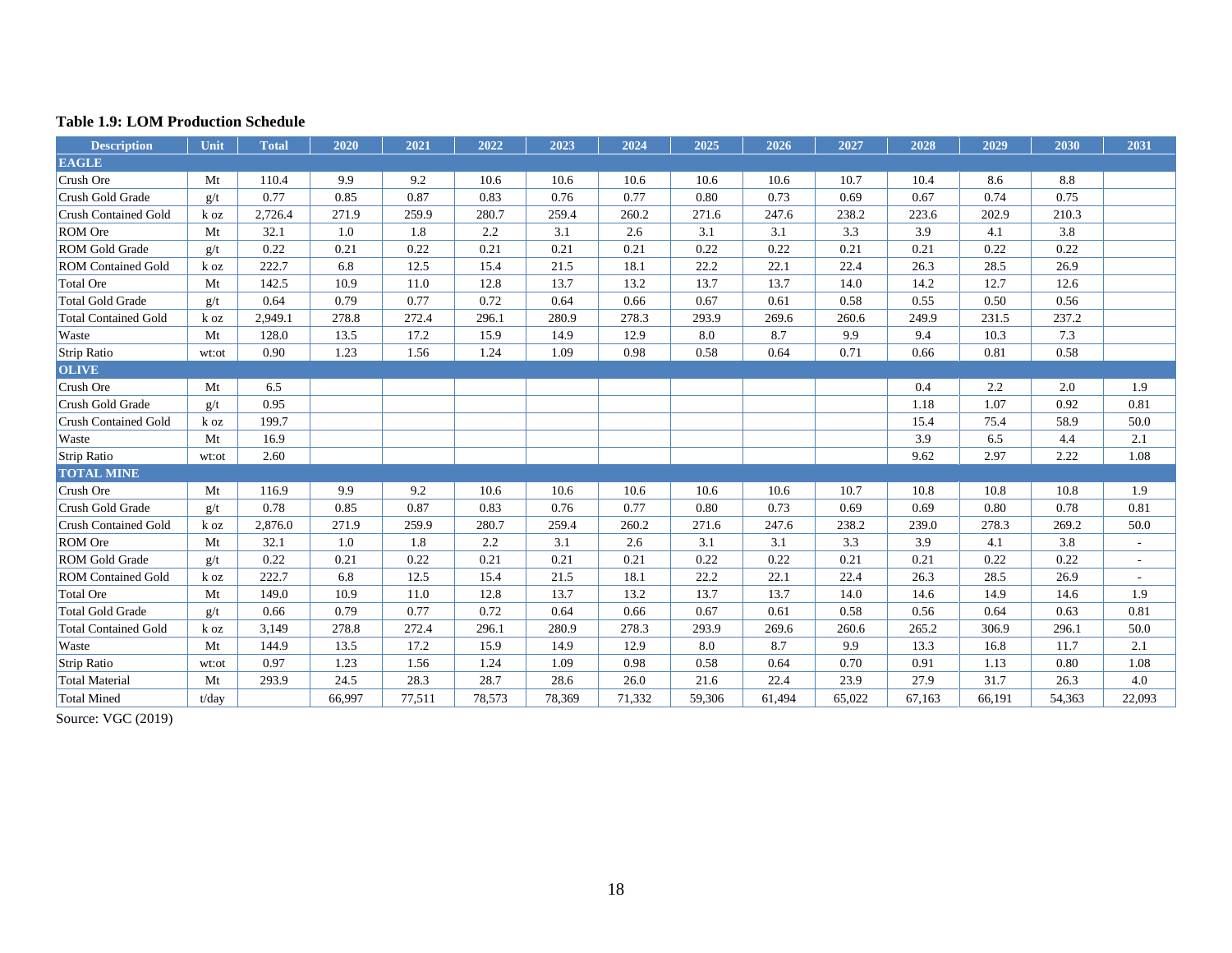### *Recovery Methods*

Two heap leach pads will be used to extract gold from ore into solution; the primary HLP, which has been constructed, and the secondary HLP, which will be developed. The secondary HLP will be developed in time to receive ore in approximately Year 8 of operations. The current plan is to stack both crushed and ROM ore on the primary HLP.

Crushed ore is fed through a three-stage crushing plant to produce an 80% passing ("**P80**") 6.5 mm product. ROM ore will bypass the crushing plant.

Gold is leached with cyanide solution and recovered through the ADR plant. The process flowsheet and design criteria were based on the Eagle HLP processing rate of:

- 10M dry tonnes per annum ("**M t/a**") of crushed ore with a LOM average gold feed grade of 0.76 g/t and a LOM recovery of 78%; and
- 3M t/a (on average) of ROM ore at a grade of 0.22  $g/t$  and a LOM 56% gold recovery.
- Combined: 13M t/a at an average grade of 0.64  $g/t$  and a LOM recovery of 77%.

LOM recoveries are reflective of actual leaching operations and recoveries as opposed to long term projections provided by ultimate recoveries. This is further discussed in Section 13 of the Technical Report.

The process plant is located near the primary HLP to minimize pumping and pipeline requirements for both pregnant and barren solutions during the first seven years of operation.

The HLPs will undergo year-round leaching with the stacking of ore occurring 275 days per annum ("**d/a**").

*Ore Crushing, Handling and Stockpiling*

### Crushed Ore

Ore above 0.30  $g/t$  from the Eagle pit is sent to a three-stage crushing plant. The crushing circuit consists of one 375 kW primary gyratory crusher, one 932 kW secondary cone crusher and three, parallel 932 kW tertiary cone crushers. Crushing plant feed material, with a maximum top size of 1,000 mm, is trucked from the open pits and dumped directly into the primary gyratory crusher at a throughput of approximately 29,500 t/d. The primary crusher will operate 365 d/a, while the secondary and tertiary crushers will only operate 275 d/a when ore is stacked on the HLPs.

From Q2 through Q4 of each year, stockpiled crushed ore will be reclaimed via a loader / hopper / conveyor system to the secondary crusher. Crushed ore reclaiming will be done at 470 tonnes per hour ("**t/h**"), and combined with the primary crusher discharge, at a total rate of 39,200 t/d, to the secondary and tertiary crushing circuits. The tertiary product, screen undersize at P80 of 6.5 mm, will feed a series of conveyors and grasshopper conveyors to a radial stacker on the HLP. Lime will be added to the tertiary screen discharge conveyor for pH control.

### ROM Ore

ROM ore (less than 0.30 g/t but above the cut-off grade of 0.15 g/t) will be sent directly from the Eagle pit to the primary HLP during the stacking months, and to the ore stockpile during the stockpiling months (January to March). The ROM ore will be reclaimed from the stockpile using a loader and trucks and taken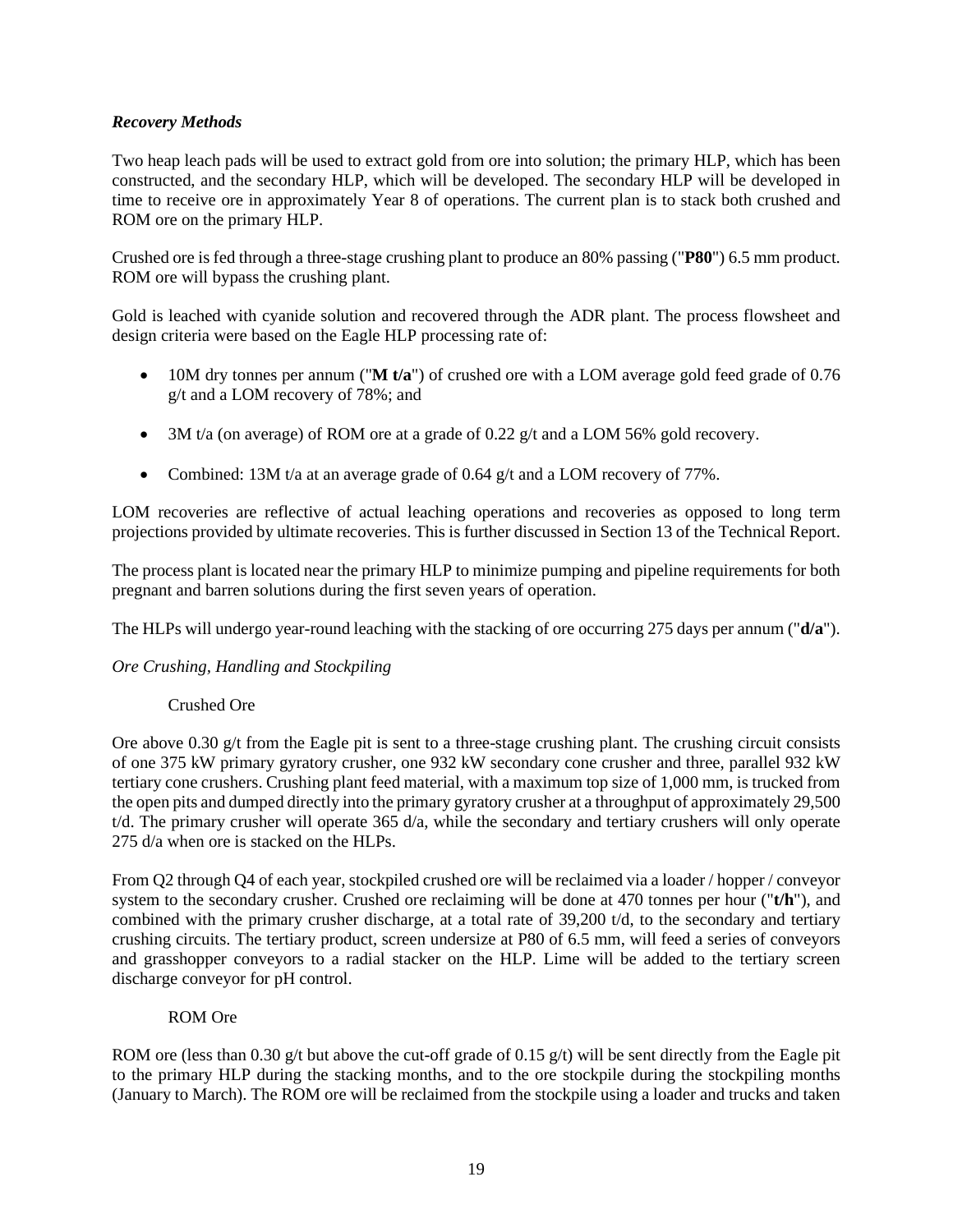to the primary HLP. The ROM ore will be segregated from the crushed ore but will be placed within the overall primary HLP.

### **Stockpiling**

An ore stockpile area with a capacity of approximately 3M t will be established to allow the stockpiling of ore on a temporary basis during the coldest winter months (Q1 of each year). Crushed ore stockpiled during the winter months is placed in a stockpile after passing through the primary crusher only. ROM ore is stacked in a stockpile during Q1.

### *Heap Leach Pad*

The constructed primary HLP will accommodate up to 90M t of ore and is located approximately 1.2 km north of the Eagle Zone orebody, in the Ann Gulch valley. The base of the primary HLP is located at an elevation of 880 meters above sea level ("**masl**"), and at full height, the primary HLP will extend up Ann Gulch to an elevation of approximately 1,225 masl at the top of the planned ore stack.

The proposed secondary HLP will commence in approximately Year 8 and will accommodate the remaining ore (with expansion potential) and is planned to be located approximately 3 km east of the Eagle Zone orebody near the Olive Zone pit. The base of the secondary HLP is planned to be located in the upper portion of the basin at an elevation of 1,300 masl, and at full height, the secondary HLP will extend to an elevation of approximately 1,470 masl at the top of the planned ore stack.

The primary HLP is comprised of a number of elements: a confining embankment to provide stability to the base of the HLP and a sump for operational in-situ storage of process solution, a lined storage area for the ore to be leached, pumping wells for the extraction of solution, a lined events pond to contain excess solution in extreme events, upstream surface water interceptor ditches, and leak detection, recovery and monitoring systems to ensure the containment of solution. The secondary HLP design is proposed to mimic the primary HLP.

The primary HLP is irrigated with a barren cyanide-caustic solution fed from the process plant through pipelines and drip emitters incorporated in the HLP. The barren solution percolates through the HLP and dissolves gold producing a gold-bearing "pregnant" solution. The pregnant solution is pumped from the HLP at a current nominal rate of approximately 1,000 m3/h to the carbon adsorption circuit and will eventually ramp up to a nominal rate of 2,070 m3/h following 1.5-2 years of ore loading and stacking. The flowrate of barren solution is based on a 45-day primary leach cycle and a secondary leach cycle of additional 45-days assuming an application rate of 7-10 l/h/m2 and a lift height of 10 m.

### *Processing Plant*

The pregnant solution enters the ADR plant through the carbon adsorption circuit, which consists of two trains of five cascading-flow carbon columns. The barren solution discharged from the final carbon column is pumped to the barren solution tank. Liquid sodium cyanide solution, caustic, and antiscalant are added to the barren solution to maintain the required pH and cyanide concentrations for leaching.

Loaded carbon is extracted from the first carbon adsorption columns at a rate of 8 t/d (4 t/d per train) and is acid washed prior to advancing to the desorption circuit for gold recovery in the strip vessel. The available area under leach and pregnant solution flow currently only supports operation of a single train of carbon columns, and therefore, carbon is extracted from the first two columns in the train to provide eight tons of total carbon to the acid wash and strip vessels. As solution flow ramps up following 1.5-2 years of ore loading, the other train will be utilized for gold recovery.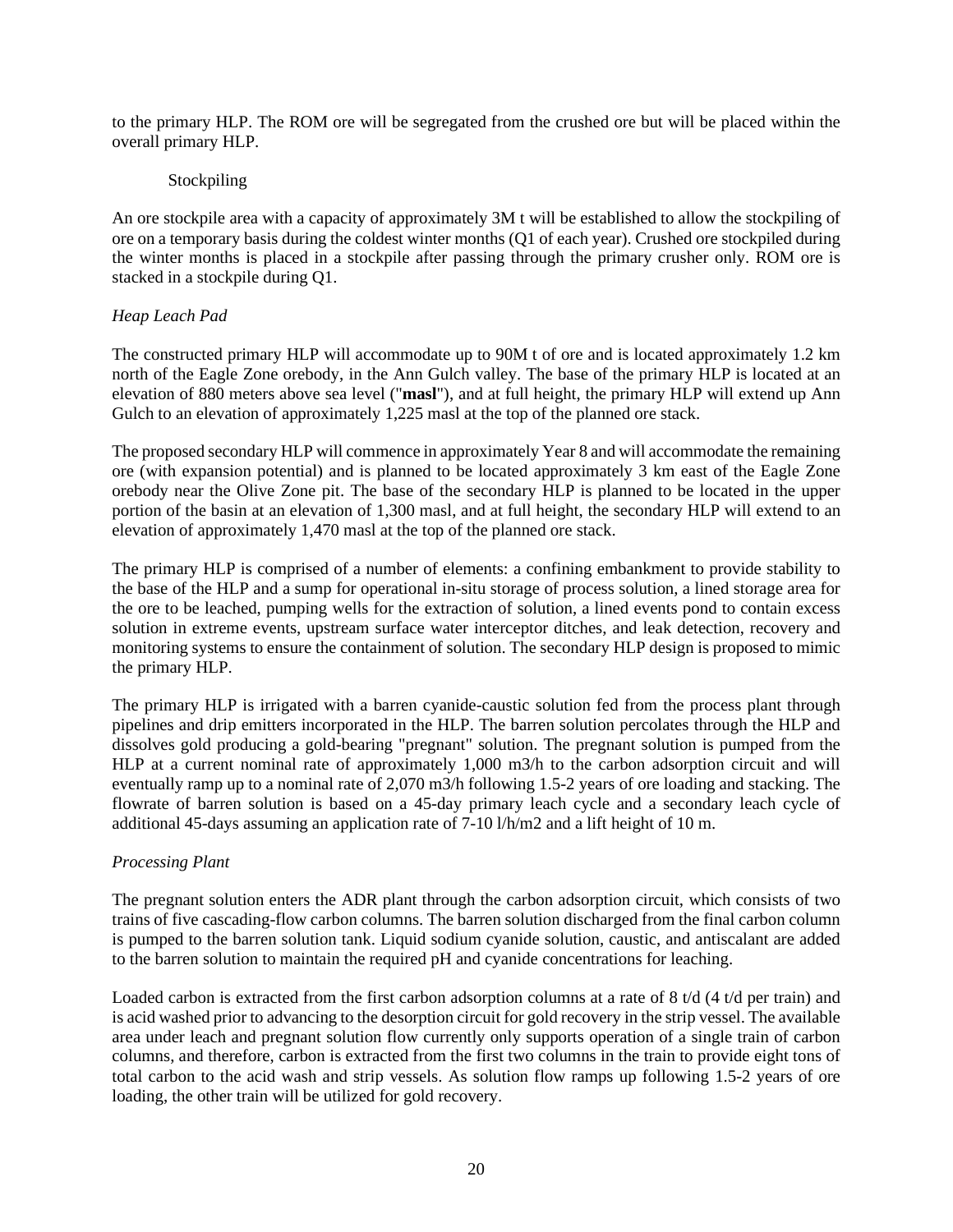The pregnant solution from the strip vessel flows to the electrowinning circuit. At the conclusion of the strip cycle, the stripped carbon is thermally regenerated in the carbon reactivation kiln and then returned to the carbon columns.

Gold sludge is plated onto steel wool cathodes in the electrowinning cells. The gold-bearing sludge is dried, fluxed, and then smelted to produce gold doré.

### *Gold Recovery*

A summary of the throughput and LOM gold recovery for each ore type are presented in Table 1.10.

|  |  | Table 1.10: Throughput and Gold Recovery |  |  |
|--|--|------------------------------------------|--|--|
|--|--|------------------------------------------|--|--|

| <b>Parameter</b>               | <b>Units</b>  | <b>Total</b> |
|--------------------------------|---------------|--------------|
| <b>Eagle Crushed Ore</b>       |               |              |
| <b>Total Throughput</b>        | Mt            | <b>110</b>   |
| Gold Recovered from Heap Leach | k oz          | 2,134        |
| Gold Recovery                  | $\%$          | 78.4         |
| <b>Eagle ROM Ore</b>           |               |              |
| <b>Total Throughput</b>        | Mt            | 32           |
| Gold Recovered From HL         | k oz          | 125          |
| Gold Recovery                  | $\%$          | 55.7         |
| <b>Olive Ore</b>               |               |              |
| <b>Total Throughput</b>        | Mt            | 7            |
| Gold Recovered From HL         | k oz          | 147          |
| Gold Recovery                  | $\frac{0}{0}$ | 73.6         |
| <b>Total Recovery</b>          |               |              |
| <b>Total Throughput</b>        | Mt            | 149          |
| Gold Recovered From HL         | k oz          | 2,406        |
| Gold Recovery                  | $\frac{0}{0}$ | 76.9         |

\*Excludes the 2.5M t low grade stockpile

Source: Forte Dynamics Inc. (2019)

A gold production model was developed to predict the gold production from the HLP operation and is based on a combination of metallurgical testing data, the mine production schedule, the HLP construction sequence (or stacking plan), and the leaching (irrigation) plan for the application of barren solution.

The gold production model uses discretized cells loaded through time based on the ore loading schedule. For each cell, grade by lithology is tracked along with planned leaching operations to determine the gold recovered over time.

Utilizing the leaching operations for the Eagle Project, the recovery per cell was calculated over time utilizing previous metallurgical testing work. The gold recovery was calculated for each rock type, within each cell through time, to produce recovery based on the dissolution and diffusion of the gold coupled with leaching operations. At the end of the HLP life, the gold recovered from the HLPs is approximately 77%.

During the winter, when ore stacking onto the HLPs is stopped, the barren solution will still be applied to the HLP, and gold recovery from ore will continue.

During initial leaching of the primary and secondary HLPs, there will be an in-process inventory of recoverable gold built up. The inventory of recoverable gold will be from the recoverable gold in the ore in the heaps that has not been leached to completion, and is contained in solution inventories, carbon, and in the electrowinning / refining circuit that has not yet been processed into doré. Gold inventory in solution,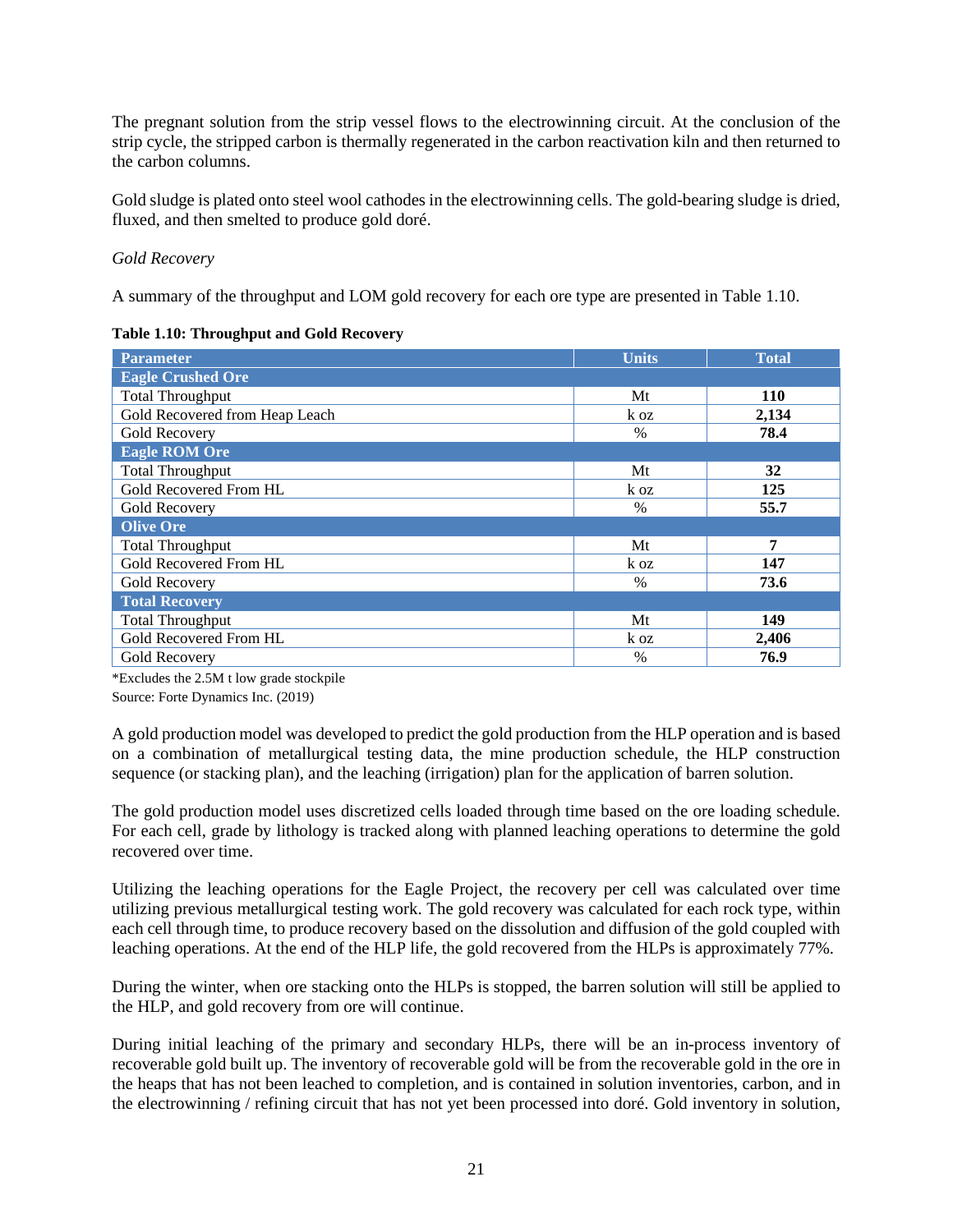carbon and the electrowinning / refining circuit will ultimately be recovered through residual leaching operations.

Solution will continue to be added in Year 8 for the primary and in Year 12 for the secondary HLP, to allow the last ore stacked to be leached to completion. Residual leaching may continue beyond these estimated time frames depending on project economics, relating to continued residual gold recovery and operating costs.

### *Infrastructure*

The Eagle Gold Mine development included the construction of various ancillary facilities and related infrastructure, for which locations were selected to take advantage of local topography, to accommodate environmental considerations, and reduce capital and operating costs.

Current mine facilities and infrastructure include:

- A primary heap leach pad, comprised of a sump, a lined storage area, an in-heap storage area, pumping wells, events ponds, diversion ditches, leak detection, recovery and monitoring systems;
- Fresh water supply systems to treat and distribute process, fire, and potable water;
- Access and site roads;
- Water treatment infrastructure, including potable and sewage treatment infrastructure;
- Power supply and distribution, including:
	- A 43.5 km long, 69 kV power supply line from the Yukon Energy Corporation's power grid McQuesten switching station, approximately 25 km southeast of the property;
	- $\circ$  13.8 kV power distribution from the mine site substation to all the facilities; and
	- Process control and instrumentation communication systems.
- Ancillary facilities, including:
	- Warehouse, cold storage and laydown areas;
	- Mine dry;
	- Administration buildings;
	- On-site fuel storage for diesel, gasoline & propane;
	- On-site explosive storage and magazines;
	- Assay laboratory;
	- Temporary and permanent camp accommodations complete with recreation area, commissary, first aid and laundry facilities;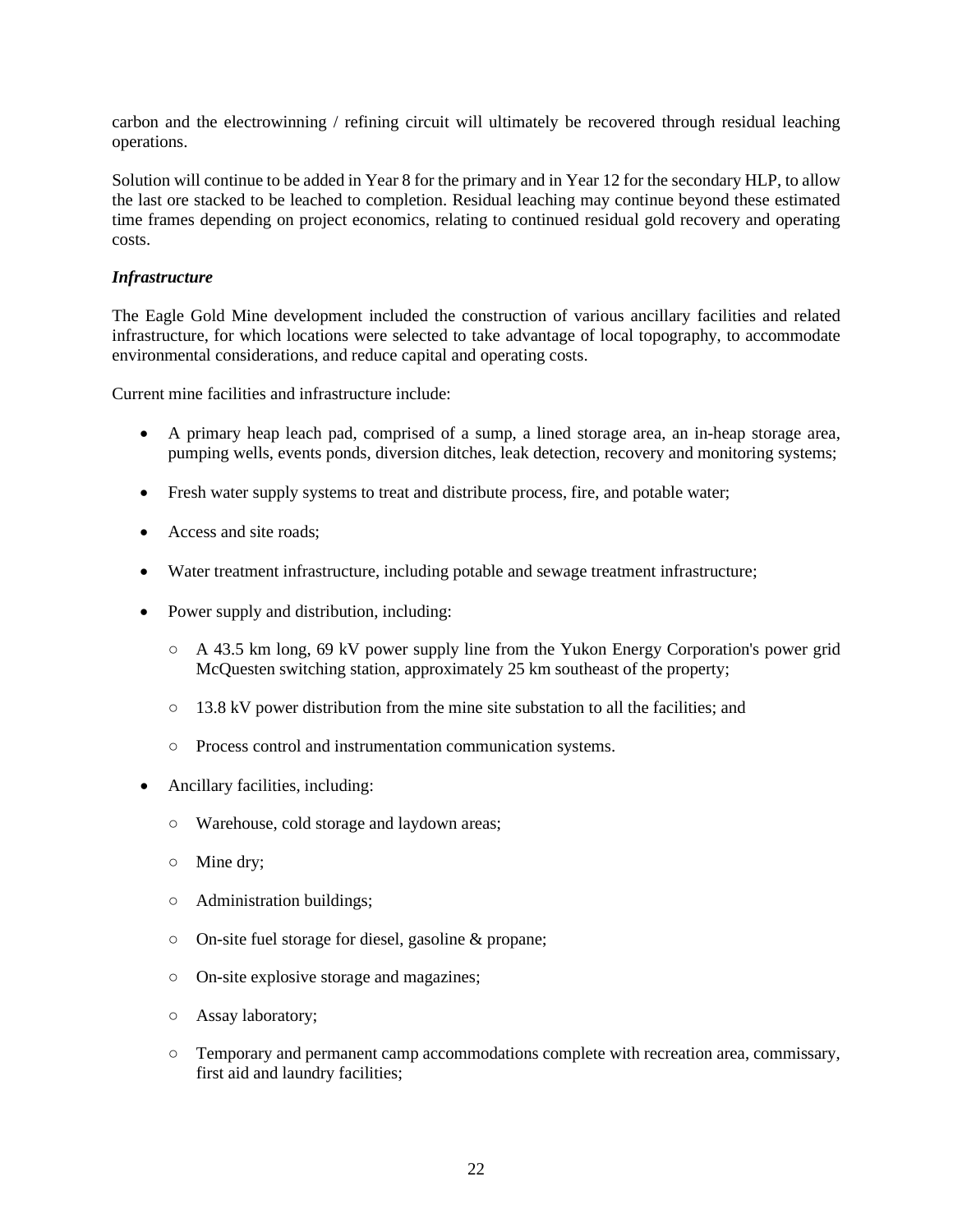- An incinerator; and
- Guard shack and entrance gate;

Future mine facilities and infrastructure will include:

- A secondary heap leach pad, comprised of a sump, a lined storage area, an in-heap storage area, pumping wells, events ponds, diversion ditches, leak detection, recovery and monitoring systems;
- Water treatment infrastructure, including a Mine Water Treatment Plant (MWTP) with cyanide detoxification capacity; and ancillary facilities, including a truck shop.

A current site layout is provided in Figure 1.2.

**Figure 1.2: Eagle Mine Site Layout**



Source: VGC (2019)

### *Environment and Permitting*

The Eagle Gold Mine has been assessed under the *Yukon Environmental and Socio-economic Assessment Act* ("**YESAA**") and currently holds a Quartz Mining License ("**QML**") and a Water Use License ("**WUL**") to construct, operate and close the Project.

As discussed in Section 1.5 of the Technical Report, the project area has an extensive exploration history involving a number of prior operators, some of whom had undertaken the collection of baseline environmental, socio-economic, land use, and heritage data. In 2007, StrataGold re-initiated the collection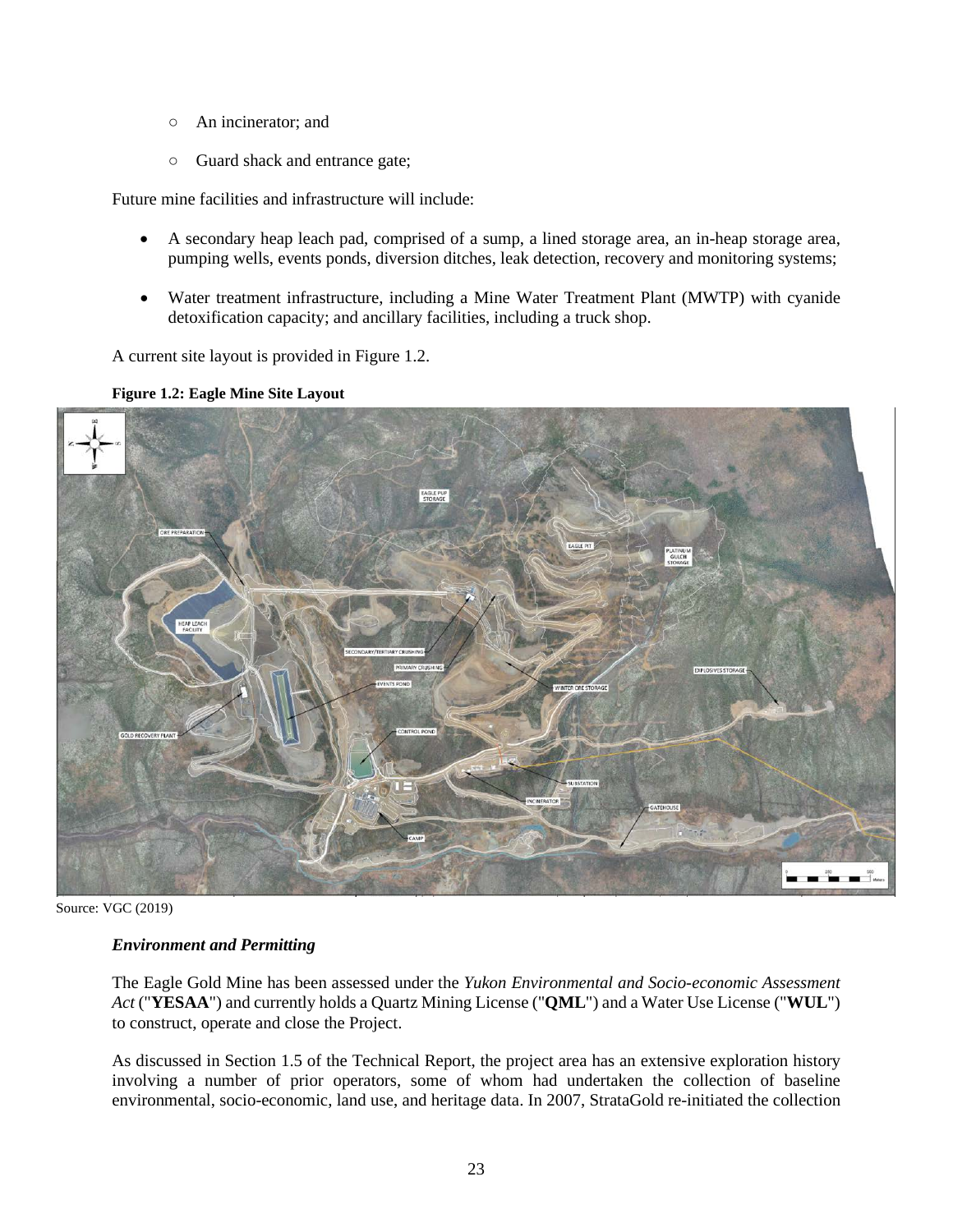of environmental baseline data, which includes the disciplines of climate, water quality, hydrology, hydrogeology, aquatic biota, wildlife, air quality and vegetation. Fieldwork to characterize climatic, hydrological, hydrogeological, air, vegetation and water quality conditions is ongoing.

Victoria and prior operators have also characterized local and regional land use and socio-economic conditions, First Nations land use and activities, and archaeological and heritage resources.

Prior to construction or operational activities taking place, mining projects in the Yukon are required to undergo an assessment of potential project effects pursuant to the YESAA. The YESAA process mandates that an applicant describe the scope of the project, the existing environmental and socio-economic setting, potential environmental and socio-economic effects of the project, and the measures that will be instituted by the applicant to mitigate those effects. The applicant also has a statutory obligation to consult any First Nation or resident of any community residing in the territory in which the project will be located or might have significant environmental or socio-economic effects on.

This duty to consult the parties must be completed to the satisfaction of the Yukon Environmental and Socio-economic Assessment Board ("**YESAB**"), based upon their consideration of any submitted material and discussions with the parties, before the formal review of a project may commence.

The YESAA review process results in a recommendation by the YESAB to federal, territorial or First Nation governments or agencies that will regulate or permit the proposed activity for measures to reduce, control or eliminate project effects. These governments or agencies, referred to as Decision Bodies, will then decide whether to accept, reject, or vary the YESAB's recommendation in a final Decision Document. Upon receipt of positive final Decision Documents by the Decision Bodies, a project may then proceed to the licensing phase.

Mining projects in the Yukon require permits and approvals issued pursuant to various federal and territorial legislation. The major regulatory approvals that must be received for a mining project during the licensing phase are generally a QML, under Section 135 of the Yukon's *Quartz Mining Act*, and a WUL, under Sections 6 (1) and 7 (1) of the *Waters Act* (Yukon).

The Eagle Gold project has successfully completed the YESAA environmental assessment resulting in a positive final Decision Document in 2013. Victoria subsequently applied for and received a QML and a Type A WUL for the construction, operation and closure of the Project.

Collectively the QML and WUL currently allow for:

- The extraction of 92M t of ore from the Eagle open pit;
- The construction of the Ann Gulch (or Primary) HLP;
- The development of two Waste Rock Storage Areas ("**WRSAs**") immediately adjacent to the pit for the permanent storage of 132M t of waste rock;
- The construction and operation of crushing and conveying infrastructure;
- The construction and operation of an ADR plant;
- The development of site haul roads; and,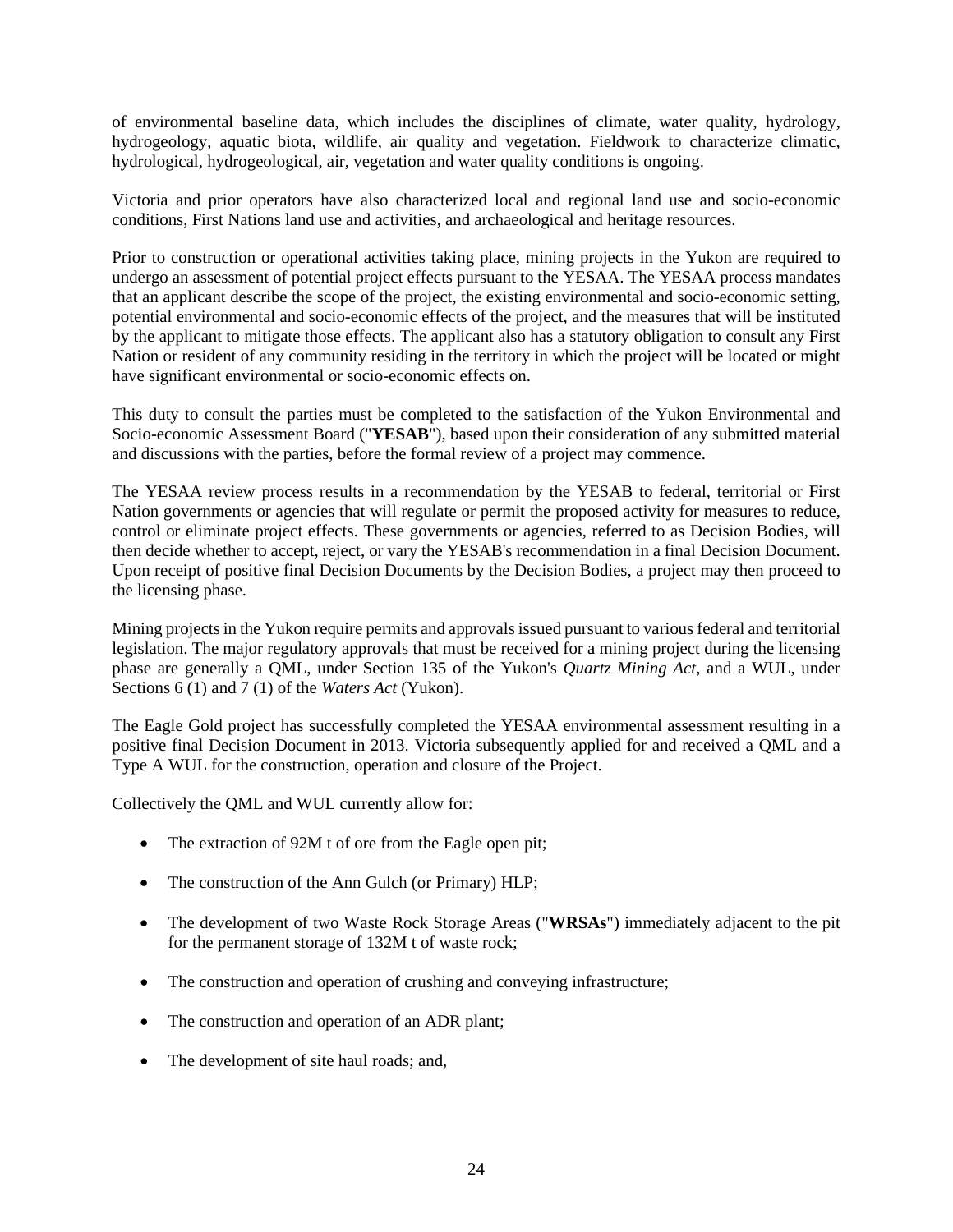• The construction and operation of all water management infrastructure required for mine and wastewater treatment and for the extraction and/or conveyance of water required for processing.

Pursuant to the QML and WUL, Victoria was able to begin the construction of the above facilities and undertake the associated activities immediately upon posting a bond, providing issued for construction drawings, and satisfying other minor requirements.

Project components not currently included in the QML or WUL include the Olive pit, expansion of one of the WRSAs into an adjacent watershed, the secondary HLP and the related project infrastructure required for developing these facilities. The project components not currently included in the QML or WUL will need to undergo a review pursuant to the YESAA and require the subsequent amendment to each license. Victoria has estimated permitting of these additional elements can be completed within three years.

The Olive pit, development of a third WRSA, expansion of one of currently permitted WRSAs into an adjacent watershed, the secondary HLP and the related project infrastructure required for developing these facilities are not considered in the mine plan until 2023. This provides sufficient time to complete the assessment of the facilities pursuant to the YESAA and receive the required regulatory amendments in advance of intended development and does not present a significant risk of interruption to operations.

### *First Nations' Considerations*

The project is located entirely within the Traditional Territory of the First Nation of Na-Cho Nyäk Dun ("**FNNND**"). The statutory requirement to consult on the project and to satisfy previous, and any future, assessments of the project under the YESAA involves the FNNND. To ensure that the FNNND, and the community of Mayo, have an opportunity for input at all key stages of project development, Victoria has made it a priority to conduct early and ongoing consultation with the FNNND, and the community of Mayo, to ensure opportunities for input from both parties at all key stages of project development.

On October 17, 2011, Victoria and the FNNND signed a comprehensive Cooperation and Benefits Agreement ("**CBA**"). The CBA replaced an earlier Exploration Cooperation Agreement and applies to the Eagle Gold Mine development and exploration activities conducted by Victoria anywhere in the FNNND Traditional Territory south of the Wernecke Mountains.

The objectives of the CBA are to:

- Promote effective and efficient communication between Victoria and the FNNND in order to foster the development of a cooperative and respectful relationship and FNNND support of Victoria's exploration activities on the project;
- Provide business and employment opportunities, related to the project, to the FNNND and its citizens and businesses in order to promote their economic self-reliance;
- Establish a role for the FNNND in the environmental monitoring of the project and the promotion of environmental stewardship;
- Set out financial provisions to enable the FNNND to participate in the opportunities and benefits related to the project; and
- Establish a forum for Victoria and the FNNND to discuss matters related to the project and resolve issues related to the implementation of the CBA.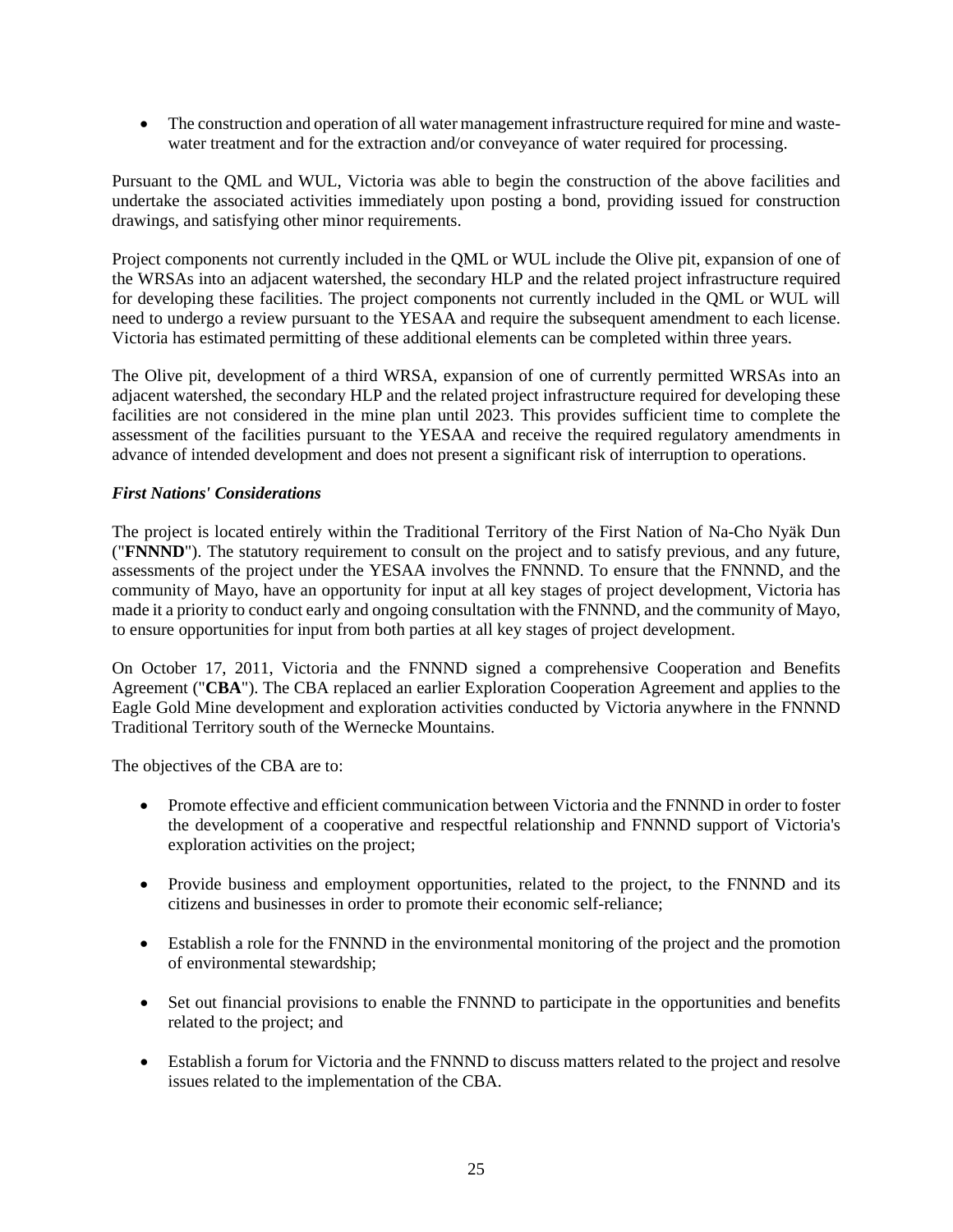### *Capital Cost Estimates*

The initial capital used to construct the Eagle Gold Mine was spent between August 2017 and July 2019. Capital expenditures for the Mine included:

- Earthworks for process facilities, infrastructure, roads, HLF embankment and events pond, and water management structures;
- Pre-production mining;
- Process facilities including:
	- Primary crusher building and coarse ore storage;
	- Secondary / Tertiary crusher building;
	- Conveyor systems;
	- ADR plant; and
	- Heap Leach facility.
- Warehouse and laydown areas;
- Fuel farm;
- McQuesten Switching Station and 69kV power line to the mine site;
- On-site 4.95mW power generation facility; and
- Camp and supporting infrastructure.

The initial capital phase of the project was completed in Q3 2019 ahead of schedule. Total pre-production capital cost of the Project phase was reported as \$487.2 M.

An additional \$209.5 M will be required as sustaining capital over the LOM for the following expenditures:

- Expansion of the HLF liner and pipework system;
- Construction of a truck shop;
- Purchase of additional or replacement surface mining equipment;
- Purchase of additional or replacement HLF grasshopper / stacker equipment;
- Replacement of light vehicles;
- Construction of a Water Treatment Facility;
- Value added infrastructure development projects identified to improve the operation as a whole; and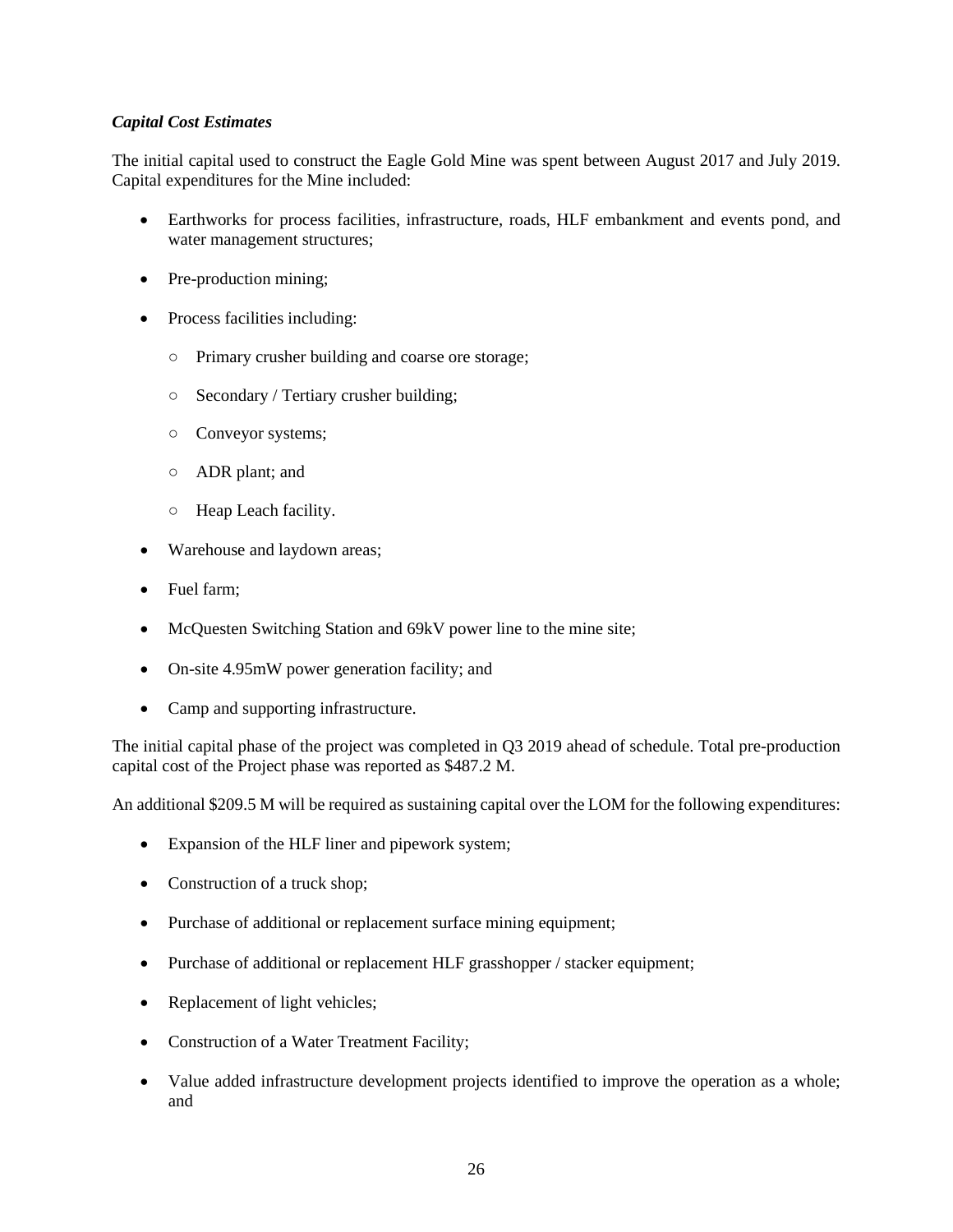• Purchase of critical spares.

This amount includes an allowance of \$35.0 M for closure (net of salvage value).

LOM capital projects at the Eagle Gold Mine are forecasted on an annual basis with an emphasis placed on the upcoming budgeting year. Capital cost assumptions in the report reflect the current LOM assumptions and design criteria for the mine as a whole.

### *Operating Cost Estimates*

Operating costs include all normal, recurring costs of production including:

- Open pit mining (labour, maintenance, fuel, explosives, technical services);
- Processing (process consumables, maintenance);
- Site & Associated Corporate Support;
	- Power generation;
	- Site services, support and logistics;
	- Site labor; and
	- Corporate and administrative functions.

Operating budgets are based on first principle calculations provided by each respective department as well as historical cost trending. Budgets are updated in detail annually to reflect changes in markets, consumable prices and site-specific operating parameters. Annual budgets are scrutinized internally by department heads, senior management and strategic business planners to ensure costs align with business objectives and to ensure sufficient detail is present. Operating budgets are finalized to ensure adequate time for the procurement process to take place prior to the winter road season.

The Eagle Gold Mine operating costs consist of both variable and fixed cost items. Variable costs have a linear correlation to cost drivers such as open pit production, equipment hours or process throughput, while fixed costs do not.

For the mineral reserves in the report and the schedule of mining and processing envisioned for them, Table 1.11 depicts modeled estimates of the associated operating costs for 2020 and the remainder of Eagle Mine's production schedule in Canadian dollars and in real terms.

| <b>Category</b> | LOM(M <sub>s</sub> ) | \$/t leached |
|-----------------|----------------------|--------------|
| Mining          | 721.3                | 4.84         |
| Processing      | 724.0                | 4.86         |
| G&A             | 406.9                | 2.73         |
| <b>TOTAL</b>    | 1,852.2              | 12.43        |

#### **Table 1.11: Operating Cost Summary**

Source: VGC (2019)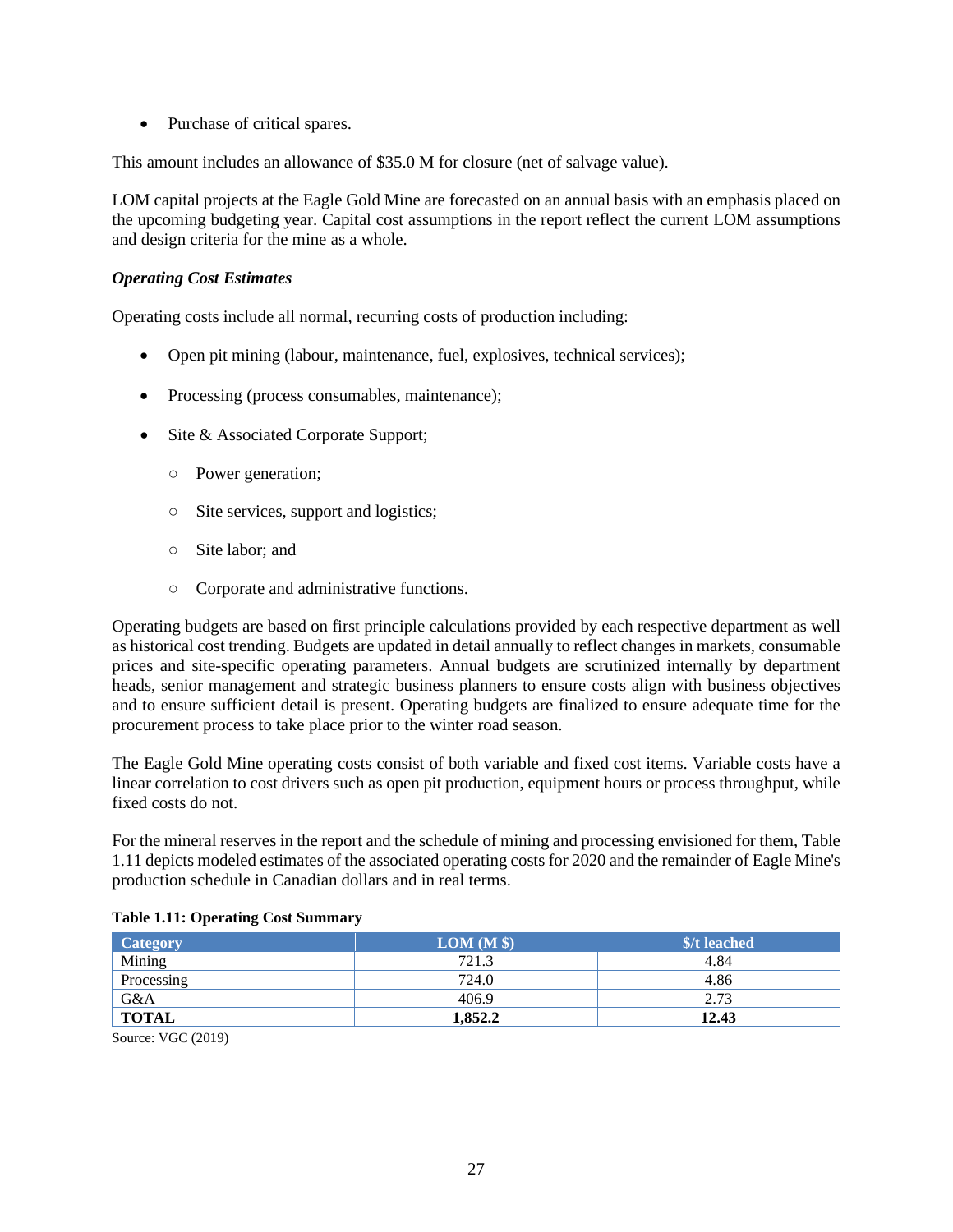### *Economic Analysis*

An economic model was developed to reflect projected annual cash flows and sensitivities of the project. All costs, metal prices and economic results are reported in Canadian dollars (\$ or \$) unless stated otherwise.

### *Results*

The parameters used in the economic model and the results are shown in Table 1.12. The LOM economic model does not calculate a meaningful Internal Rate of Return ("**IRR**") as there are no upfront annual net cash outflows. This economic model excludes any servicing of the debt incurred to finance the Project.

All costs and revenues are assumed to be paid and received in the period that they are incurred and produced. There is no working capital in the model.

#### **Table 1.12: Economic Results**

| <b>Parameter</b>            | Unit            | <b>Value</b> |
|-----------------------------|-----------------|--------------|
| Au Price                    | US\$/oz         | 1,300        |
| <b>Exchange Rate</b>        | <b>US\$/C\$</b> | 0.75         |
| After-Tax Free Cash Flow    | M\$             | 1,351.8      |
|                             | Avg $M\$ /yr*   | 123          |
| <b>Pre-Tax NPV</b> $_{5\%}$ | M\$             | 1,388.6      |
| After-Tax $NPV_{5\%}$       | M\$             | 1,034.2      |

\*Includes full production years only Source: VGC (2019)

#### *Sensitivities*

Sensitivity analyses were performed using gold price, exchange rate, head grade, sustaining capital cost estimate, and operating cost estimate ("**OPEX**") as variables. The value of each variable was changed plus and minus 15% independently, while all other variables were held constant. The results of the sensitivity analyses are shown in Table 1.13.

|                    |                 | Pre-tax NPV5% $(M $)$ |                 | After-tax NPV5 $%$ (M \$) |                 |                 |  |  |
|--------------------|-----------------|-----------------------|-----------------|---------------------------|-----------------|-----------------|--|--|
| <b>Variable</b>    | $-15%$          | 0%                    | 15%             | $-15%$                    | $0\%$           | 15%             |  |  |
|                    | <b>Variance</b> | <b>Variance</b>       | <b>Variance</b> | <b>Variance</b>           | <b>Variance</b> | <b>Variance</b> |  |  |
| <b>Metal Price</b> | 938             | 1,389                 | 1,840           | 744                       | 1,034           | 1,323           |  |  |
| <b>FX</b> Rate     | 1,897           | 1,389                 | 1,014           | 1,359                     | 1,034           | 793             |  |  |
| <b>Head Grade</b>  | 941             | 1,389                 | 1,837           | 746                       | 1,034           | 1,321           |  |  |
| <b>OPEX</b>        | 1,603           | 1,389                 | 1,175           | 1.173                     | 1,034           | 881             |  |  |
| <b>CAPEX</b>       | 1,412           | 1,389                 | 1,366           | 1,057                     | 1,034           | 1,012           |  |  |

#### **Table 1.13: Sensitivities Analyses**

Source: VGC (2019)

After-tax NPV's were evaluated using a wider range of sensitivities to different combinations of gold price and exchange rate. The sensitivities were calculated between gold prices from \$1,000 to \$2,000/oz and exchange rates between 0.60 to 0.90 US\$:C\$. The results are presented in Table 1.14 in \$.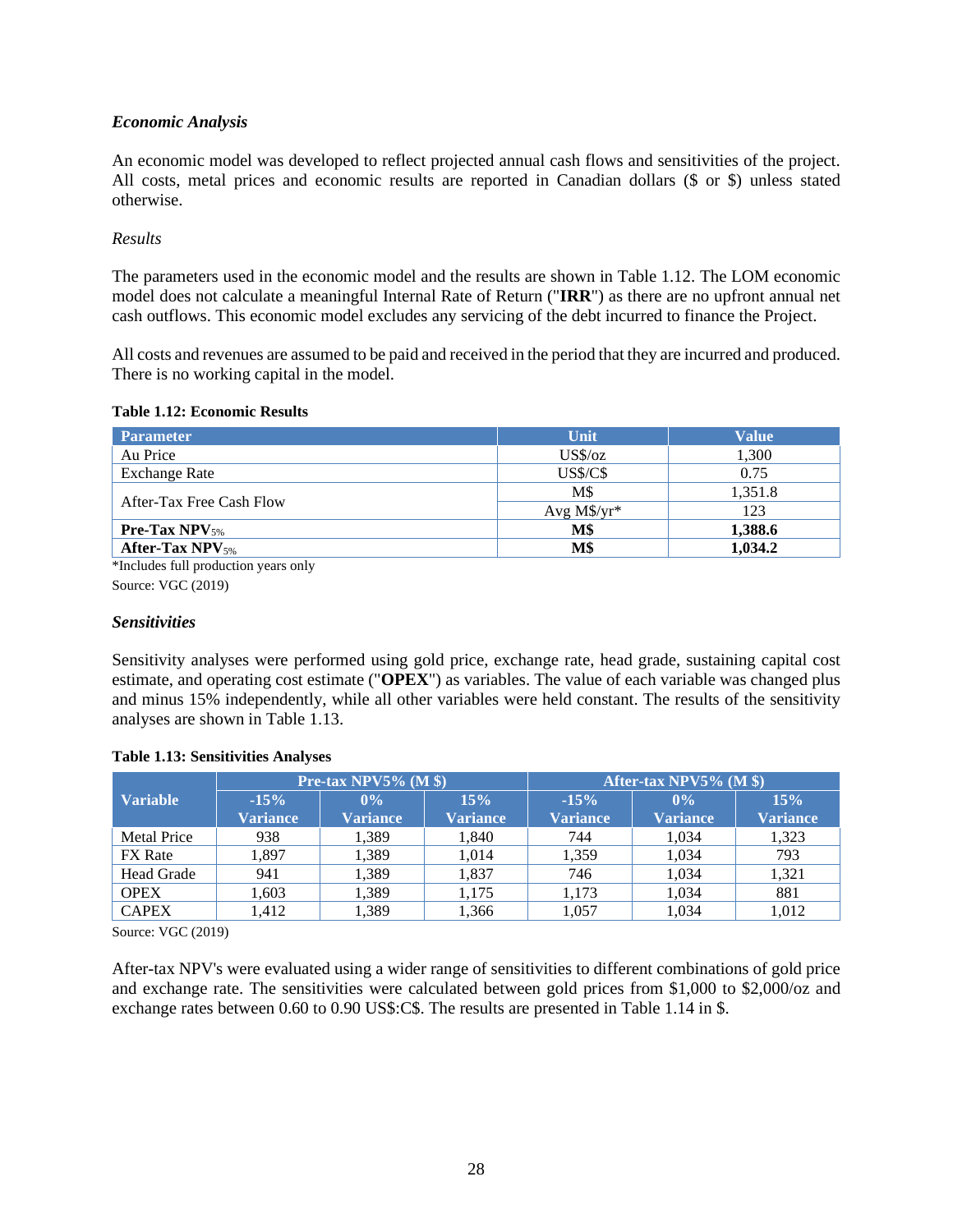| <b>FX</b>      | Au Price (US\$/oz) |       |       |       |       |       |       |       |       |       |       |
|----------------|--------------------|-------|-------|-------|-------|-------|-------|-------|-------|-------|-------|
| <b>US\$:\$</b> | 1.000              | 1.100 | 1.200 | 1,300 | 1.400 | 1.500 | 1,600 | 1.700 | 1.800 | 1.900 | 2,000 |
| 0.90           | 310                | 454   | 592   | 725   | 850   | 974   | 1,098 | .222  | 1,345 | 1,468 | 1,592 |
| 0.85           | 390                | 539   | 683   | 817   | 948   | 1.079 | 1,210 | 1,341 | 1,471 | 1,602 | 1,732 |
| 0.80           | 479                | 633   | 779   | 919   | 1,058 | 1,197 | 1,336 | 1,475 | 1,614 | 1,752 | 1,891 |
| 0.75           | 576                | 736   | 886   | 1,034 | 1,183 | 1,331 | 1,479 | 1,627 | 1,775 | 1,923 | 2,070 |
| 0.70           | 685                | 848   | 1,007 | 1,166 | 1,325 | 1,483 | 1,642 | 1,800 | 1,959 | 2,117 | 2,275 |
| 0.65           | 804                | 976   | 1,147 | 1,318 | 1,489 | 1,659 | 1,830 | 2,000 | 2,171 | 2,341 | 2,511 |
| 0.60           | 939                | 1.124 | 1,310 | 1.495 | 1,680 | 1.864 | 2.049 | 2,234 | 2,418 | 2,602 | 2,787 |

#### **Table 1.14: After-Tax NPV5% Sensitivity to Gold Price and FX Rate (M \$)**

Source: VGC (2019)

#### *Conclusions*

The preliminary results of the operational start up suggest a positive economic outcome for the Mine.

Operating costs are higher than the FS estimates, at \$12.43/t mined vs. a predicted cost of \$10.54/t, most of which (69%) is attributable to higher than anticipated G&A costs.

Overall gold recovery is predicted to be 77%.

The recent diamond drill program was successful in increasing resources and reserves significantly with the addition of 21.1% of gold ounces in the mineral resource and an increase of 0.6% of the average gold grade, for the measured and indicated categories based on the addition of 58 drill holes. The updated inferred mineral resources also showed an increase of 30.8% of gold ounces and an increase of 6.3% of the average gold grade when compared to the 2016 FS resources.

As the Project continues to develop, management should strive towards continuous improvement of operations through the following initiatives:

- Year-round stacking;
- Continued near-mine exploration with a focus on the Potato Hills Trend, which hosts the Olive, Shamrock and other targets;
- Reduction of operating costs;
- Reduction or elimination of rehandling of ore on the leach pad;
- Further refinement of water management and water treatment; and
- Improvement upon production targets.

It is expected that there will be many lessons learned in the first winter season of operation that will inform and enhance ongoing operations and mitigate seasonal disruptions in the future.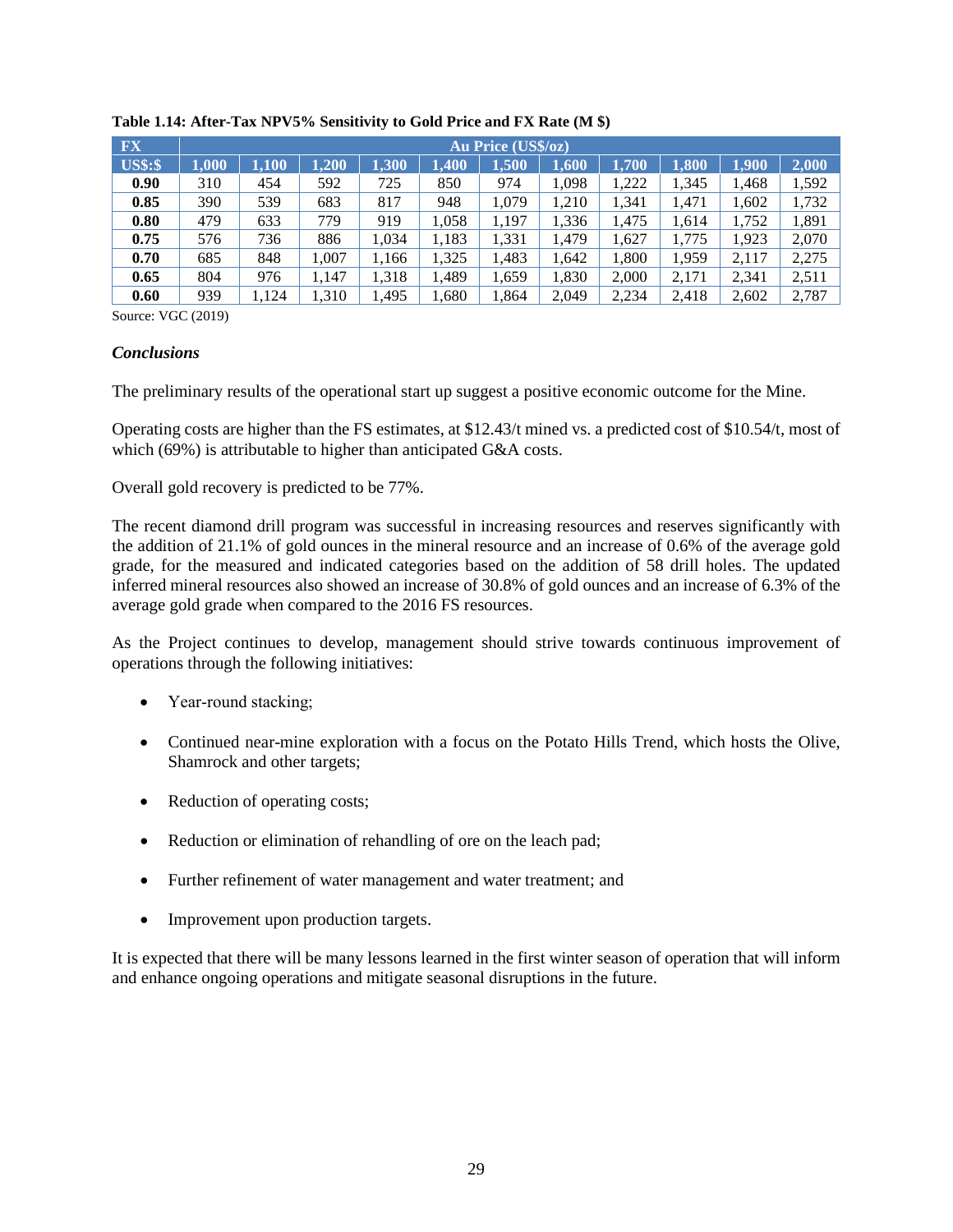#### <span id="page-31-0"></span>**DEVELOPMENTS SINCE THE EFFECTIVE DATE OF THE TECHNICAL REPORT**

The information in this section provides a reconciliation to the Mineral Reserves and Resources of the Company since December 4, 2019 and has been reviewed and approved by Paul D. Gray, P. Geo, a "qualified person" for purposes of National Instrument 43-101 – *Standards of Disclosure for Mineral Projects* ("**NI 43-101**").

Since the date of the Technical Report (defined herein), the Company has continued to produce gold from its Eagle Mine. The Company had production of 164,222 ounces of gold in 2021 along with production from December 4, 2019 to December 31, 2020 of 123,543 ounces. There are no new material scientific or technical information that would make the disclosure of mineral resources, mineral reserves or results of the Technical Report inaccurate or misleading. The follow tables indicate the gold mineral reserves as at December 31, 2021, with a comparison as at the date of the Technical Report demonstrating the depletion due to production activities at the Eagle Gold Mine.

### **2019 – 2021 Mineral Reserve Reconciliation**

#### **Gold Reserves – Proven and Probable**

|                                      |                       |               | <b>Mineral Reserves as per the</b><br><b>December 4, 2019 Technical Report</b> |       | <b>Reserves remaining</b><br>as of December 31, 2021 |                        |            |  |
|--------------------------------------|-----------------------|---------------|--------------------------------------------------------------------------------|-------|------------------------------------------------------|------------------------|------------|--|
| Area                                 | <b>Classification</b> | <b>Tonnes</b> | <b>Contained</b><br><b>Grade</b><br><b>Tonnes</b><br>Au                        |       | <b>Grade</b>                                         | <b>Contained</b><br>Au |            |  |
|                                      |                       | (Mt)          | (Au)                                                                           | (koz) | (Mt)                                                 | (Au)                   | (koz)      |  |
|                                      | Proven                | 30            | 0.71                                                                           | 694   | 23                                                   | 0.67                   | 499        |  |
| Eagle                                | Probable              | 118           | 0.63                                                                           | 2,366 | 103                                                  | 0.61                   | 2,003      |  |
|                                      | <b>Total</b>          | 148           | 0.64                                                                           | 3,061 | 126                                                  | 0.62                   | 2,502      |  |
|                                      | Proven                | 2             | 1.02                                                                           | 58    | 2                                                    | 1.02                   | 58         |  |
| Olive                                | Probable              | 5             | 0.93                                                                           | 142   | 5                                                    | 0.93                   | 142        |  |
|                                      | <b>Total</b>          | 7             | 0.67                                                                           | 200   | 7                                                    | 0.67                   | <b>200</b> |  |
| <b>Total Gold</b><br><b>Reserves</b> | <b>Total</b>          | 155           | 0.65                                                                           | 3,261 | 133                                                  | 0.65                   | 2,702      |  |

#### **Notes:**

(1) A gold price of US\$1,275/oz is assumed.

- (2) Reserve based on original topo with no depletion from preproduction/ramp up period up to December 4, 2019.
- (3) A US\$:C\$ exchange rate of 0.75.
- (4) Cut-off grades, dilution and recovery factors are applied as per open pit mining method.
- (5) Reserve reflects ore depleted as of December 31, 2021
- (6) Since the start of mining, 22M tonnes at 0.80 g/t Au for 559 Koz of gold were mined from the Eagle Mineral Reserve. The difference between the tonnes mined and the updated Reserve statement are the result of additional ore not captured in the Reserve model.

(7) Since the start of mining, geological contact refinement resulted in a certain amount of material, both within and an outside of the Eagle Mineral Reserve that was previously characterized as waste, to be converted to Ore during mining activities.

(8) Total Gold ounces may not add up due to rounding.

(9) Depletion includes all ounces extracted from the Eagle deposit, including those produced and in inventory, both in ore stockpiles and the heap leach pad.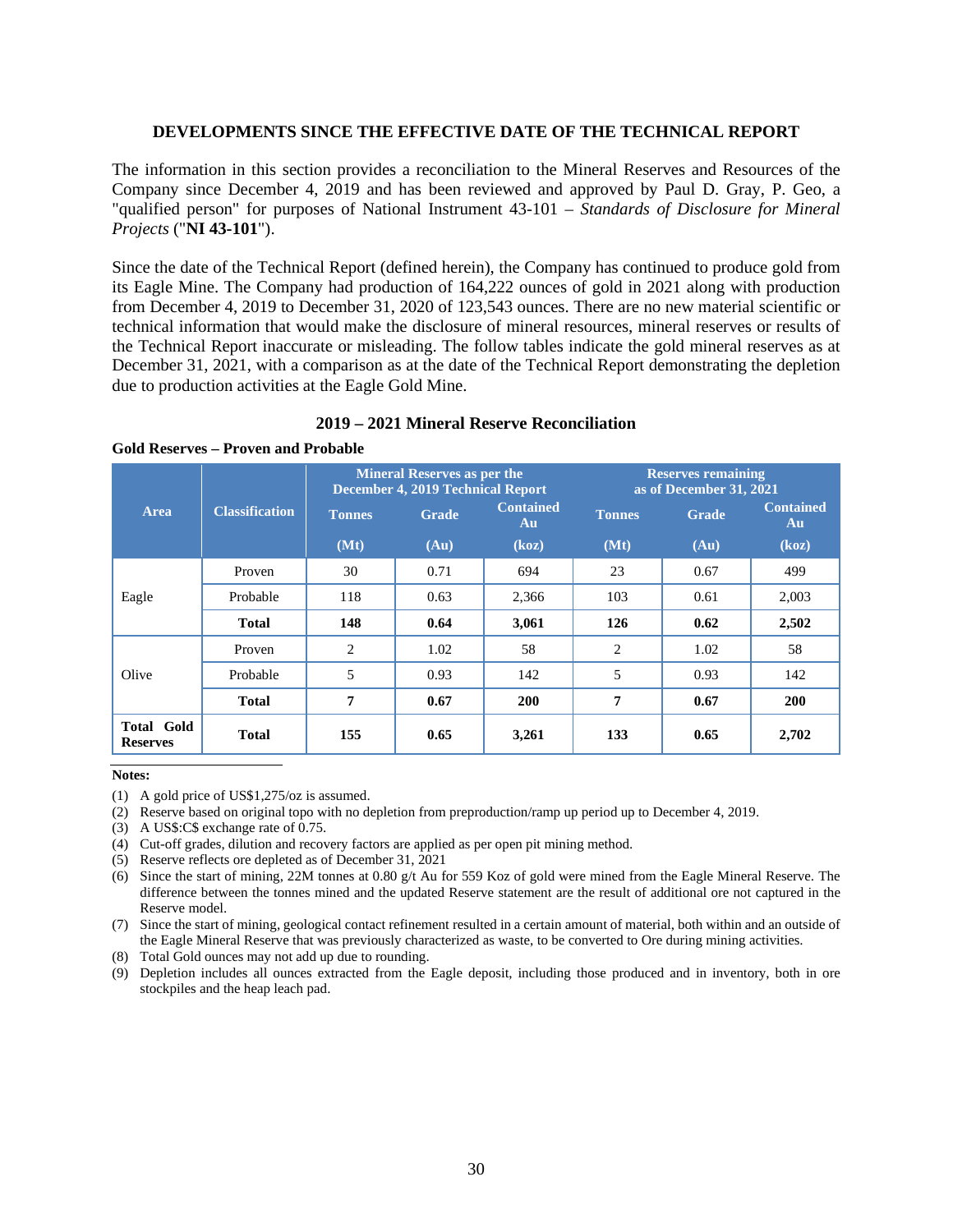#### **2019 – 2021 Mineral Resource Reconciliation**

#### **Gold Resources – Measured, Indicated and Inferred**

|                                       |                          | <b>Mineral Resources Contained as per the</b><br><b>December 4, 2019 Technical Report</b> |              |                        | <b>Resources remaining</b><br>as of December 31, 2021 |              |                        |
|---------------------------------------|--------------------------|-------------------------------------------------------------------------------------------|--------------|------------------------|-------------------------------------------------------|--------------|------------------------|
| <b>Area</b>                           | <b>Classification</b>    | <b>Tonnes</b>                                                                             | <b>Grade</b> | <b>Contained</b><br>Au | <b>Tonnes</b>                                         | <b>Grade</b> | <b>Contained</b><br>Au |
|                                       |                          | (Mt)                                                                                      | (Au)         | (koz)                  | (Mt)                                                  | (Au)         | (koz)                  |
| Eagle                                 | Measured                 | 37                                                                                        | 0.71         | 850                    | 31                                                    | 0.67         | 654                    |
| $0.15$ g/t cut-<br>off <sup>(2)</sup> | Indicated                | 180                                                                                       | 0.61         | 3,547                  | 167                                                   | 0.60         | 3,209                  |
|                                       | <b>Combined</b><br>(M&I) | 217                                                                                       | 0.63         | 4,397                  | 197                                                   | 0.61         | 3,863                  |
|                                       | Inferred $(8)$           | 22                                                                                        | 0.52         | 361                    | 21                                                    | 0.52         | 361                    |
| Olive                                 | Measured                 | $\overline{2}$                                                                            | 1.19         | 75                     | 2                                                     | 1.19         | 75                     |
| $0.40$ g/t cut-<br>off <sup>(2)</sup> | Indicated                | $\,$ 8 $\,$                                                                               | 1.05         | 254                    | 8                                                     | 1.05         | 254                    |
|                                       | <b>Combined</b><br>(M&I) | 10                                                                                        | 1.08         | 329                    | 10                                                    | 1.08         | 329                    |
|                                       | Inferred $(8)$           | 7                                                                                         | 0.89         | 210                    | 7                                                     | 0.89         | 210                    |

#### **Notes:**

(1) CIM definitions were followed for Mineral Resources

(2) Mineral Resources are estimated at a cut-off of 0.15 g/t Au for Eagle and 0.40 g/t Au for Olive

(3) Gold price used for this estimate was US\$1,700/oz

(4) High-grade caps were applied as per the text of the report

(5) Specific gravity was estimated for each block based on measurements taken from core specimens.

(6) Resources are In-pit resources as defined by pit parameters described in the text of the Technical Report.

(7) Mineral resources are not mineral reserves and do not have demonstrated economic viability. There is no certainty that all or any part of the mineral resources estimated will be converted into mineral reserves. The estimate of mineral resources may be materially affected by environmental, permitting, legal, title, taxation, socio-political, marketing, or other relevant issues. However, there are no currently known issues that negatively impact the stated mineral resources.

(8) The inferred mineral resources have a lower level of confidence than that applying to measured and indicated mineral resources and must not be converted to mineral reserves. It is reasonably expected that the majority of inferred mineral resources could be upgraded to indicated mineral resources with continued exploration.

(9) Since the start of mining, 22M tonnes at 0.80 g/t Au for 559 Koz of gold were mined from the Eagle Mineral Reserve. The difference between the tonnes and ounces mined and the updated Resource statement result from the use of different cut-off grades for the Resource and mining.

(10) Resource reflects ore depleted as of December 31, 2021

(11) Total Gold ounces may not add up due to rounding.

(12) Depletion includes all ounces extracted from the Eagle deposit, including those produced and in inventory, both in ore stockpiles and the heap leach pad.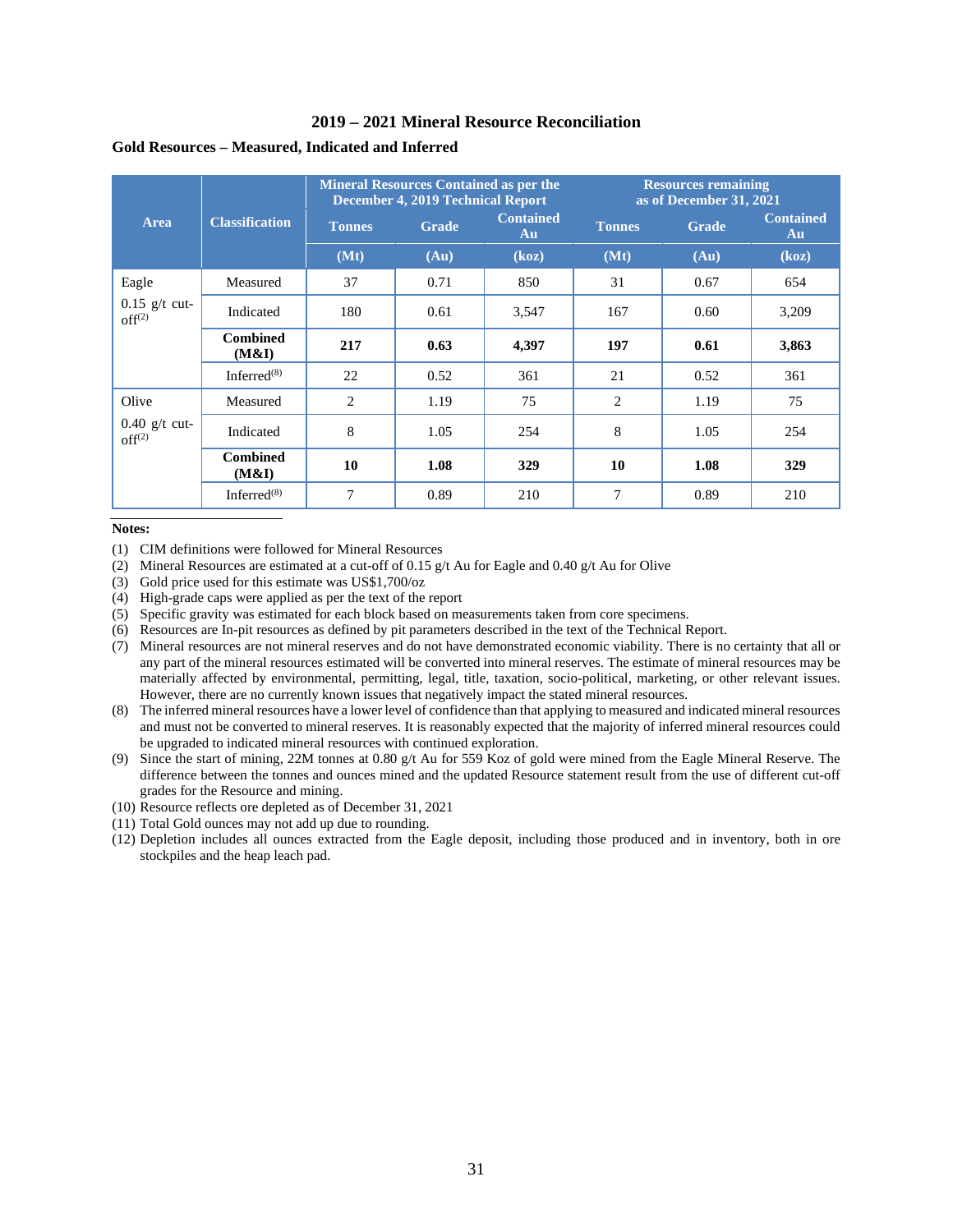### **DIRECTORS AND EXECUTIVE OFFICERS**

<span id="page-33-0"></span>The following table sets forth, for each director and executive officer of Victoria as of the date hereof, the person's name, position with Victoria, province or state of residence, principal occupation during the five preceding years and, if a director, the date on which the person became a director. Each of the directors of Victoria has been appointed to serve until the next annual meeting of the shareholders of Victoria.

| <b>Name, Position and</b><br><b>Province or State of</b><br><b>Residence</b> | <b>Principal Occupation</b>                                                                                                                                                                                                                   | <b>Date</b><br><b>Became</b><br><b>Director</b> |
|------------------------------------------------------------------------------|-----------------------------------------------------------------------------------------------------------------------------------------------------------------------------------------------------------------------------------------------|-------------------------------------------------|
| John McConnell<br>President & CEO, Director<br>Yukon, Canada                 | President & CEO of Victoria since February 2011.                                                                                                                                                                                              | July 31,<br>2007                                |
| T. Sean Harvey $(1)(2)(4)$<br>Director<br>Ontario, Canada                    | Businessman, mining company board member and retired mining<br>executive.                                                                                                                                                                     | July 31,<br>2007                                |
| Michael McInnis <sup>(3)</sup><br>Director<br>British Columbia, Canada       | Executive Chair of Abacus Mining & Exploration Corp from<br>November 2017 to present.<br>President and CEO of Abacus Mining & Exploration Corp from<br>February 2014 to November 2017.                                                        | December<br>19, 2008                            |
| Christopher Hill <sup>(1)</sup><br>Director<br>Ontario, Canada               | Businessman since February 2016.<br>From March 2011 to January 2016 Treasurer at Aecon Group Inc                                                                                                                                              | August 18,<br>2011                              |
| Stephen Scott <sup>(2)</sup><br>Director<br>Vancouver, Canada                | President and CEO of Entrée Resources Ltd. Since November 2015.<br>Director and CEO of Mason Resources from 2017 to 2018.                                                                                                                     | August 19,<br>2020                              |
| Joseph Ovsenek <sup>(2)(3)(4)</sup><br>Director<br>Vancouver, Canada         | Chair of the Board of Directors and CEO of P2 Gold Inc. since May<br>2020.<br>Various senior executive positions including President and CEO of<br>Pretium Resources Inc. from 2011 to 2020.                                                  | August 19,<br>2020                              |
| Letha MacLachlan <sup>(1)(3)</sup><br>Q.C.<br>Director<br>Calgary, Canada    | Retired lawyer.<br>Letha J. MacLachlan Professional Corporation from August 2003 to<br>December 2016.                                                                                                                                         | December<br>21, 2018                            |
| Marty Rendall<br><b>CFO</b><br>Ontario, Canada                               | Chief Financial Officer of Victoria since October 2007.                                                                                                                                                                                       | <b>Not</b><br>Applicable                        |
| Mark Ayranto<br>COO<br>British Columbia, Canada                              | Chief Operating Officer of Victoria since September 2018.<br>Executive Vice-President of Victoria from May 2012 to Sept. 2018.                                                                                                                | <b>Not</b><br>Applicable                        |
| Paul Gray<br>VP - Technical Services<br>British Columbia, Canada             | Vice President of Technical Services of Victoria since May 2017.<br>Vice President Exploration of Banyan Gold since February 2013.<br>Principal Owner of PDG Geological Consultants since August 2007.                                        | <b>Not</b><br>Applicable                        |
| David Rouleau<br>VP - Operations<br>British Columbia, Canada                 | Vice President of Operations of Victoria since August 2018.<br>Vice President of Operations of Barkerville Gold Mines from April<br>2017 to July 2018.<br>Vice President Operations of Taseko Mines Limited from June 2010<br>to August 2016. | <b>Not</b><br>Applicable                        |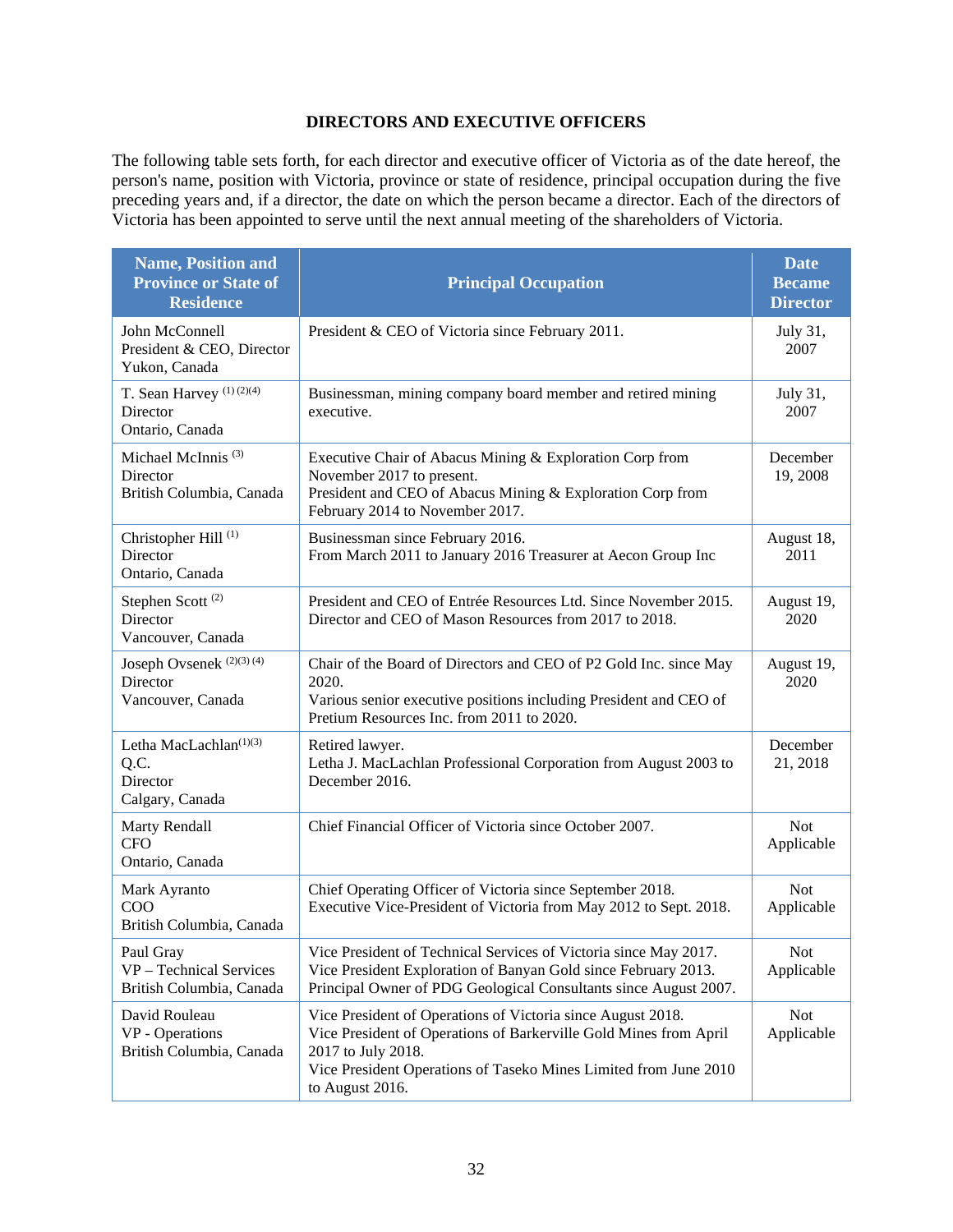#### **Notes:**

- (1) Denotes member of Audit & Risk Committee.
- (2) Denotes member of Compensation Committee.
- (3) Denotes member of Technical Committee.
- (4) Denotes member of Nominating & Corporate Governance Committee.

As at the date hereof, the directors and executive officers of Victoria as a group, beneficially owned, directly or indirectly, or exercised control or direction over approximately 1,713,078 Common Shares in the aggregate representing approximately 2.7% of the then outstanding Common Shares on a non-diluted basis.

#### **Cease Trade Orders or Bankruptcies**

None of the directors or executive officers of Victoria is, as at the date hereof, or has been, within the ten years prior to the date hereof, a director, chief executive officer or chief financial officer, of any company that, while that person was acting in the capacity: (i) was the subject of a cease trade order or similar order or an order that denied the relevant company access to any exemption under securities legislation, for a period of more than 30 consecutive days; or (ii) was subject to an event that resulted, after the director or chief executive officer or chief financial officer ceased to be a director or chief executive officer or chief financial officer, in the company being the subject of a cease trade or similar order or an order that denied the relevant company access to any exemption under securities legislation, for a period of more than 30 consecutive days.

Except as described below, none of the directors or executive officers of Victoria or any shareholder (holding a sufficient number of Common Shares to affect materially the control of Victoria) is, as at the date hereof, or has been, within the ten years prior to the date hereof, a director or executive officer, of any company that, while that person was acting in the capacity: (i) became bankrupt, made a proposal under any legislation relating to bankruptcy or insolvency or was subject to or instituted any proceedings, arrangement or compromise with creditors or had a receiver, receiver manager or trustee appointed to hold its assets; or (ii) within a year of that person ceasing to act in that capacity, became bankrupt, made a proposal under any legislation relating to bankruptcy or insolvency or was subject to or instituted any proceedings, arrangement or compromise with creditors or had a receiver, receiver manager or trustee appointed to hold its assets.

None of the directors or executive officers of Victoria or any shareholder (holding a sufficient number of Common Shares to affect materially the control of Victoria) has, within the ten years prior to the date hereof, (i) become bankrupt, made a proposal under any legislation relating to bankruptcy or insolvency, or (ii) become subject to or instituted any proceedings, arrangement or compromise with creditors, or had a receiver, receiver manager or trustee appointed to hold the assets of such director, executive officer or shareholder.

#### **Penalties or Sanctions**

No director or executive officer of Victoria or any shareholder (holding a sufficient number of Common Shares to affect materially the control of Victoria) has: (i) been subject to any penalties or sanctions imposed by a court relating to securities legislation or by a securities regulatory authority or has entered into a settlement agreement with a securities regulatory authority; or (ii) been subject to any other penalties or sanctions imposed by a court or regulatory body, including a self-regulatory body, that would be likely to be considered important to a reasonable shareholder making a decision about whether to vote for the proposed director.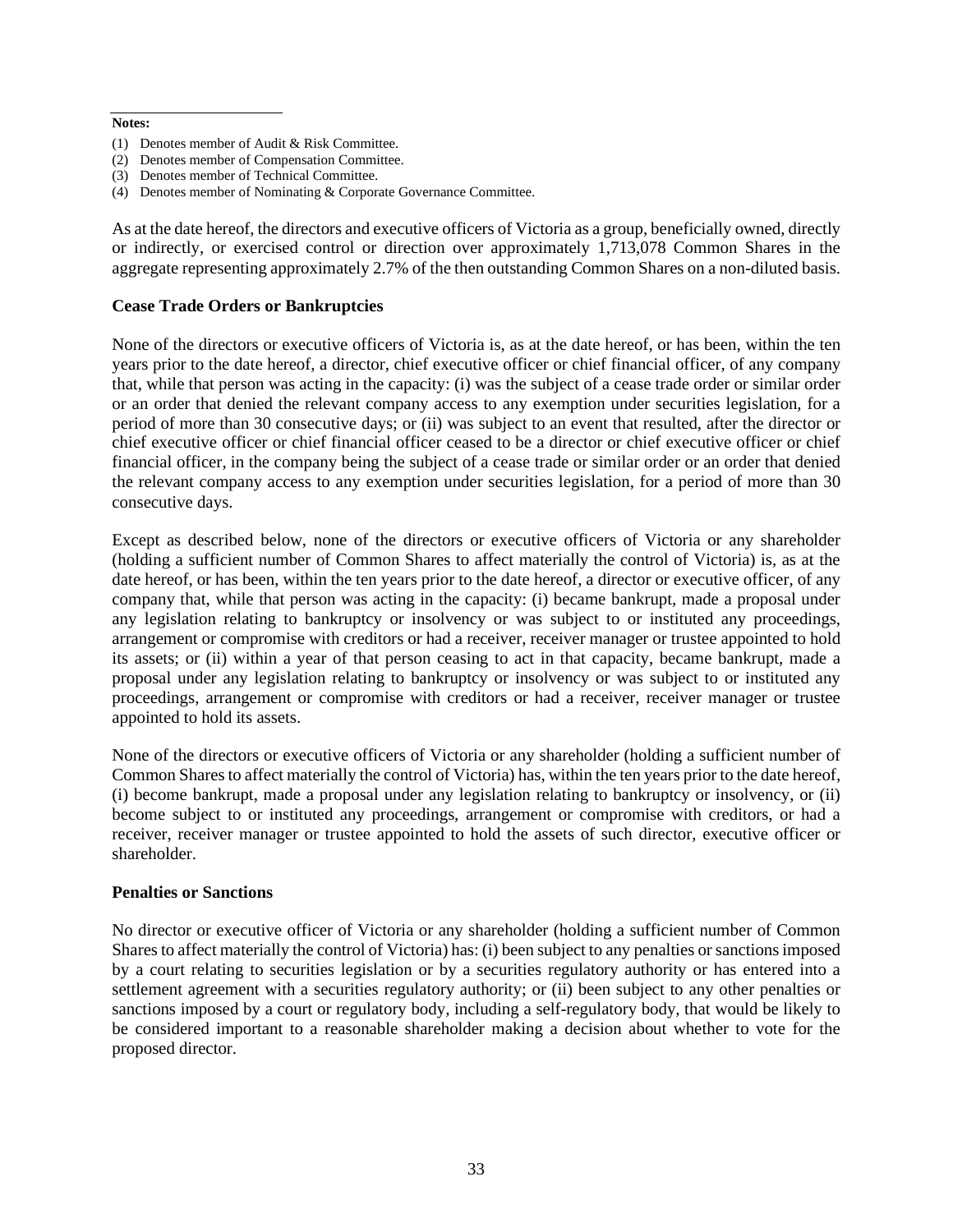#### **AUDIT & RISK COMMITTEE**

<span id="page-35-0"></span>Under National Instrument 52-110 – *Audit Committees* ("**NI 52-110**"), companies are required to provide disclosure with respect to their audit committee including the text of the audit committee's charter, composition of the Audit Committee and the fees paid to the external auditor. Accordingly, the Company provides the following disclosure with respect to its audit & risk committee.

#### **The Audit & Risk Committee's Charter**

The Board has adopted a Charter for the Audit & Risk Committee, which sets out the Audit & Risk Committee's mandate, organization, powers and responsibilities. The full text of the charter of the Audit & Risk Committee is set out in Schedule "B" attached to this Management Information Circular.

#### **Composition of the Audit & Risk Committee**

The members of the Audit & Risk Committee are Christopher Hill (Chair), T. Sean Harvey , and Letha McLachlan. All members of the Audit & Risk Committee are "independent" and all members of the Audit & Risk Committee are considered "financially literate" (as such terms are defined in NI 52-110).

| <b>Name</b>      | Independence $^{(1)}$ | <b>Financial Literacy</b> $^{(2)}$ |
|------------------|-----------------------|------------------------------------|
| Christopher Hill | Independent           | <b>Financially literate</b>        |
| T. Sean Harvey   | Independent           | Financially literate               |
| Letha MacLachlan | Independent           | Financially literate               |

**Notes:**

- $(1)$  A member of an audit  $\&$  risk committee is independent if the member has no direct or indirect material relationship with the Company which could, in the view of the Board, reasonably interfere with the exercise of a member's independent judgment. The current Audit & Risk Committee is comprised entirely of independent directors.
- (2) An individual is financially literate if he or she has the ability to read and understand a set of financial statements that present a breadth of complexity of accounting issues that are generally comparable to the breadth and complexity of the issues that can reasonably be expected to be raised by the Company's financial statements.

### **Relevant Education and Experience**

Mr. Hill has been a director of the Company since August 2012. Mr. Hill was a Treasurer at Aecon Group Inc., Canada's largest public construction and infrastructure development company, from 2011 through January 2016. Mr. Hill held several senior management positions at Kinross Gold Corporation ("**Kinross**") from 1998 through 2010 including: Vice President, Treasurer, Senior Vice President, Corporate Communications & Vice President Investor Relations, and Senior Vice President, Treasurer. Prior to this, Mr. Hill spent time in the treasury department of Barrick Gold Corporation and was a trader for Lac Minerals Ltd. and the Bank of Nova Scotia. Mr. Hill holds a Masters of Business Administration from the University of Toronto and a Bachelor of Business Administration from Wilfrid Laurier University. Mr. Hill is an independent director of the Company for the purposes of NI 52-110.

Mr. Harvey has been a director and Chairman of the Board since August 2007. Mr. Harvey has two university degrees in economics, a Masters of Business Administration and a law degree. He spent ten years working in the investment banking industry followed by senior executive roles at various mining companies. For the last twenty years, Mr. Harvey has held board positions with various mining companies. Currently an independent businessman, Mr. Harvey was President and CEO of TVX Gold Inc. at the time of its sale to Kinross in 2003 and, subsequent to that, was President and CEO of Atlantico Gold Inc., a private company involved in the development of the Amapari Gold Project in Brazil. Harvey serves as a non-executive chairman of Perseus Mining, and a non-executive director of Serabi Gold Plc,. Mr. Harvey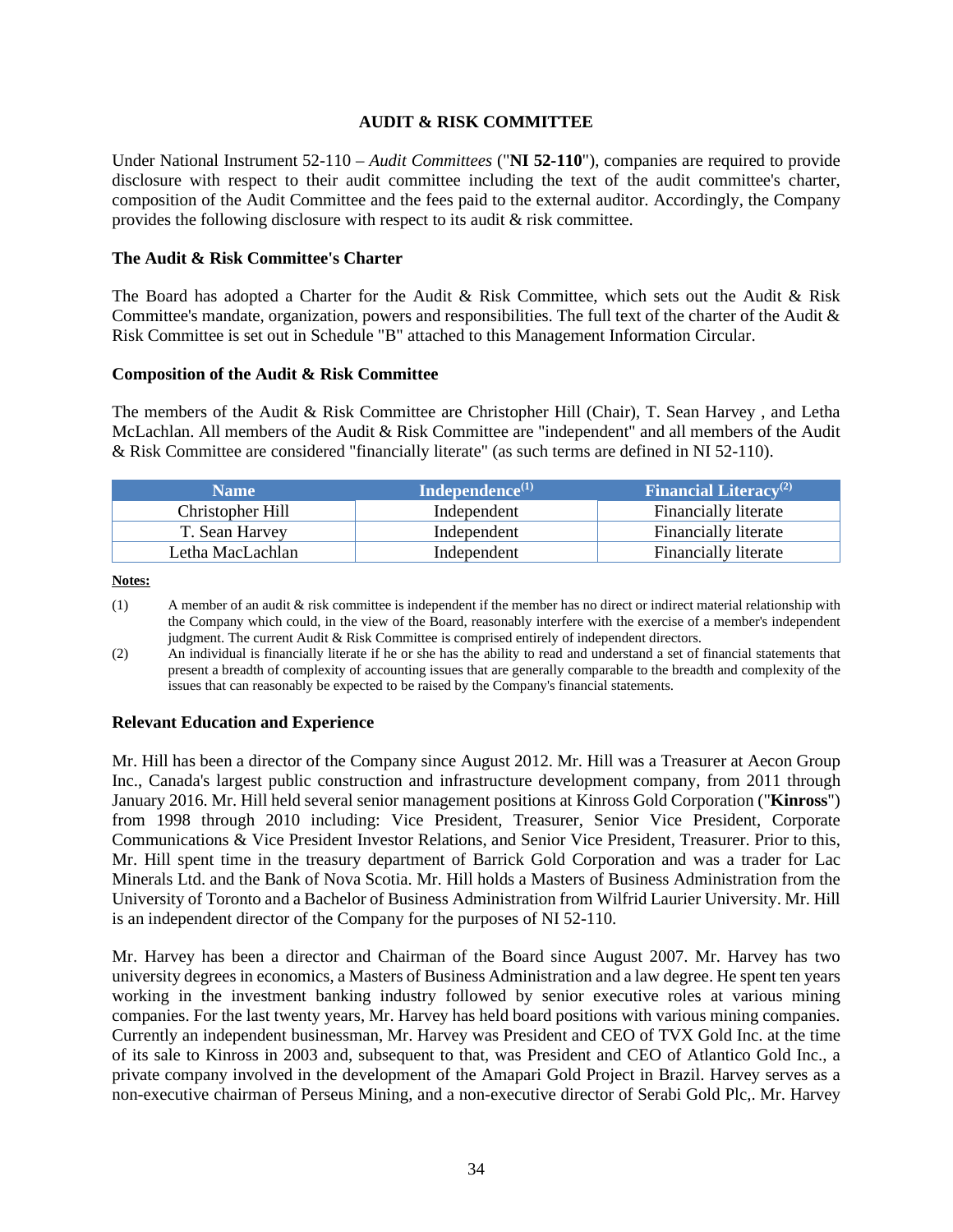also serves as a member of the audit committees of Perseus Mining Limited, and Serabi Gold Plc. Mr. Harvey is an independent director of the Company for the purposes of NI 52-110.

Ms. MacLachlan has been a member of the Board since December 21, 2018. Ms. MacLachlan gained a wealth of experience in the mining industry through the practice of regulatory, environmental, and Aboriginal law in northern Canada. For 35 years she practiced law and served on regulatory tribunals with a focus on resource development. She provided strategic advice and representation in relation to environmental impact assessments and approvals of mining and petroleum projects, permitting, and benefit agreements with affected Aboriginal communities and governments. Ms. MacLachlan was chair of the federal Panel that reviewed the environmental impact assessment of Canada's first diamond mine and has worked for several diamond and gold mining companies with projects north of 60°. Letha served as a director on the board of a TSX listed renewable energy company and on the boards of several not-for-profit organizations including as Board Chair of the Calgary Philharmonic Society and as Trustee on the Calgary Philharmonic Orchestra Foundation. Currently, she serves as a Board Governor of the Banff Centre for Arts and Creativity, a post secondary education institution. For the past four years she has been a member of the Centre's Finance and Audit Committee. Ms. MacLachlan is a graduate of the Directors Financial Literary Program, Institute of Corporate Directors and Haskayne School of Business, University of Calgary (2008). Ms. MacLachlan is an independent director of the Company for the purposes of NI 52-110.

#### **Audit Committee Oversight**

At no time since the commencement of the most recently completed financial year of the Company was a recommendation of the Audit & Risk Committee to nominate or compensate an external auditor not adopted by the directors of the Company.

#### **External Auditor Service Fees (By Category)**

The aggregate fees paid to the external auditor of the Company in each of the last two financial years of the Company are as follows:

|                                | Audit       | <b>Audit Related</b>         | $\textbf{Tax}^{\dagger}$ | All Other           |
|--------------------------------|-------------|------------------------------|--------------------------|---------------------|
| <b>Financial Period Ending</b> | <b>Fees</b> | $\mathrm{Fees}^\mathrm{(1)}$ | $\text{Fees}^{(2)}$      | $\text{Fees}^{(3)}$ |
| December 31, 2021              | \$125,046   | \$0                          | \$0                      | \$0                 |
| December 31, 2020              | \$153,883   | \$137,700                    | \$80,357                 | \$99,038            |

#### **Notes:**

(1) Audit Related Fees relate to services associated with regulatory reporting compliance in connection with the Company's prospectus and secondary financings.

(2) Tax Fees relate to the preparation of corporate income tax returns and compliance.

<span id="page-36-0"></span>(3) Other fees are for corporate tax planning and analysis.

### **DIVIDENDS**

As at the date of this AIF, Victoria has not paid any dividends on its Common Shares. Any decision to pay dividends on the Common Shares in the future will be made by the board of directors on the basis of earnings, financial requirements and other conditions existing at the time. Currently, the board of directors of Victoria does not intend to pay any dividends.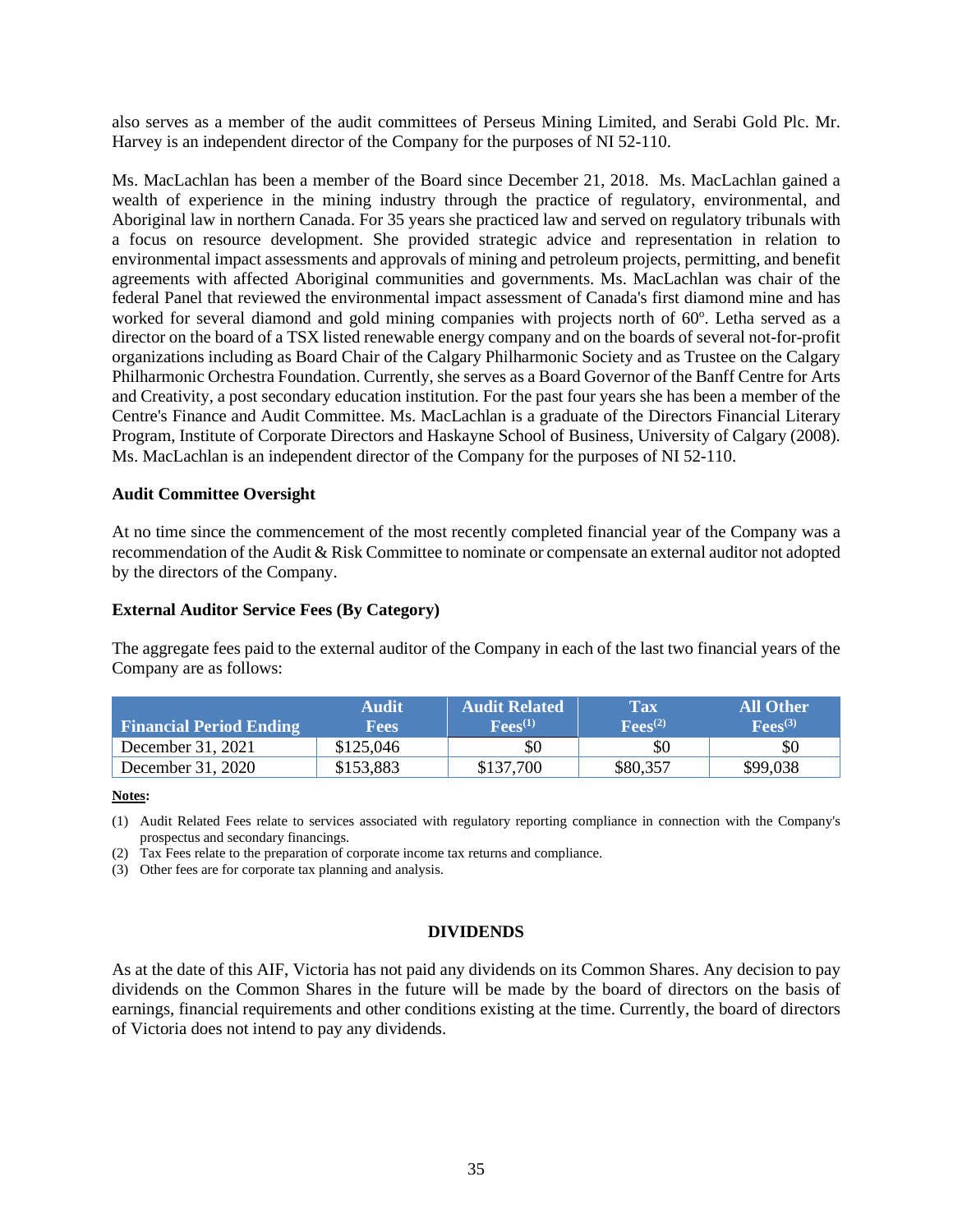### **DESCRIPTION OF SHARE CAPITAL**

<span id="page-37-0"></span>Victoria is authorized to issue an unlimited number of Common Shares without par value. As at the date of this AIF, Victoria has 63,726,540 Common Shares issued and outstanding.

As at the date of this AIF, there were (i) options to acquire 1,563,834 Common Shares held by directors, officers, employees and consultants thereof outstanding, and (ii) warrants to acquire 1,666,667 Common Shares outstanding.

### **Victoria Common Shares**

All common shares of the Company ("**Common Shares**") are of the same class and, once issued, rank equally as to entitlement to dividends, voting powers (one vote per share) and participation in assets upon dissolution or winding-up. No Common Shares have been issued subject to call or assessment. The Common Shares contain no pre-emptive or conversion rights and have no provisions for redemption or purchase for cancellation, surrender, or sinking or purchase funds. Provisions as to the modification, amendment or variation of such rights or provisions are contained in Victoria's articles and notice of articles and the BCA.

### **PRICE RANGE AND TRADING VOLUME OF COMMON SHARES**

<span id="page-37-1"></span>The Common Shares are listed on the TSX under the symbol "VGCX". Prior to February 19, 2020, the Common Shares traded on the TSX-V under the symbol, "VIT". See *"General Development of the Business Over the Last Three Years – Events Subsequent to Year ended December 31, 2019 – Graduation to the Toronto Stock Exchange".* The following table sets forth the high and low prices and trading volumes of the Common Shares on the TSX for each month during the most recently completed financial year.

|                      | <b>Price Range</b> |         |                       |
|----------------------|--------------------|---------|-----------------------|
| <b>Date</b>          | $High (\$)$        | Low(\$) | <b>Trading Volume</b> |
| January 2021         | 13.72              | 11.43   | 4,459,934             |
| <b>February 2021</b> | 12.95              | 10.90   | 3,682,072             |
| <b>March 2021</b>    | 13.90              | 10.92   | 4,616,944             |
| April 2021           | 15.88              | 12.65   | 2,307,851             |
| <b>May 2021</b>      | 19.20              | 13.10   | 5,755,194             |
| <b>June 2021</b>     | 22.54              | 17.55   | 13,558,543            |
| <b>July 2021</b>     | 19.25              | 16.85   | 3,117,848             |
| <b>August 2021</b>   | 18.83              | 13.36   | 4,290,647             |
| September 2021       | 17.02              | 14.18   | 3,459,316             |
| October 2021         | 19.27              | 14.69   | 2,439,881             |
| November 2021        | 19.90              | 15.68   | 5,025,484             |
| December 2021        | 16.43              | 13.75   | 4,084,315             |

### **PRIOR SALES**

<span id="page-37-2"></span>During the most recently completed financial year, the Company did not issue any securities that are not listed on the TSX or quoted on a marketplace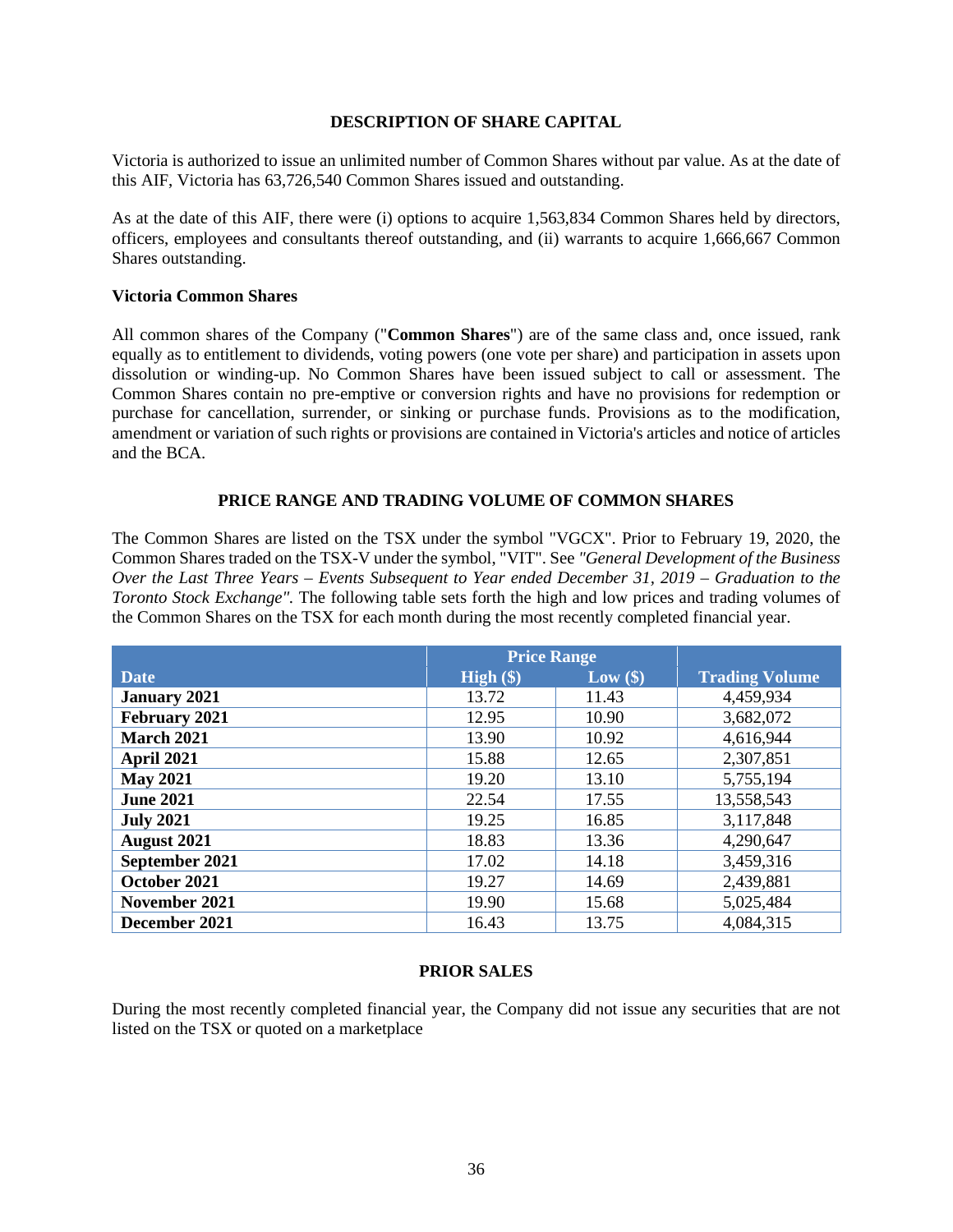#### **RISK FACTORS**

<span id="page-38-0"></span>The following major risk factors should be given special consideration when evaluating trends, risks and uncertainties relating to the Company's business. Any of the following risk factors could cause circumstances to differ materially from those described in forward-looking statements relating to the Company, and could have a material adverse effect upon the Company, its business and future prospects. Although the following are major risk factors identified by Victoria's management, they do not comprise a definitive list of all risk factors related to the Company. In addition, other risks and uncertainties not presently known by Victoria's management could impair the Company and its business in the future.

### *International Conflict*

On February 24, 2022, Russia commenced a military invasion of Ukraine. In response, many jurisdictions have imposed strict economic sanctions against Russia and its interests, including Canada, the United States, the European Union, the United Kingdom, and others. While we do not have any operations in Ukraine or Russia, our business may be impacted by the ongoing conflict between Russia and Ukraine and the related economic sanctions. The conflict and economic sanctions may also give rise to additional indirect impacts, including increased fuel prices, supply chain challenges, logistics and transport disruptions and heightened cybersecurity disruptions and threats. Increased fuel prices and ongoing volatility of such prices may have adverse impacts on our costs of doing business.

#### *Coronavirus ("COVID-19")*

The Company's business, operations and financial condition could be materially and adversely affected by the outbreak of epidemics or pandemics or other health crises, including the recent COVID-19 pandemic. To date, there have been a large number of temporary business closures, quarantines and a general reduction in consumer activity in a number of countries including Canada, where the Company operates. COVID-19 has caused various levels of governments to impose travel, gathering and other public health restrictions. While these restrictions are expected to be temporary and some have already been removed, the duration of the various disruptions to businesses locally and internationally and the related financial impact cannot be reasonably estimated at this time. Such public health crises can result in volatility and disruptions in the supply and demand for gold and other metals and minerals, global supply chains and financial markets, as well as declining trade and market sentiment and reduced mobility of people, all of which could affect commodity prices, interest rates, credit ratings, credit risk, share prices and inflation.

The risks to the Company of such public health crises also include risks to employee health and safety, shortages of employees, unavailability of contractors and subcontractors, a slowdown or temporary suspension of operations in geographic locations impacted by an outbreak, increased labor and fuel costs, regulatory changes, political or economic instabilities or civil unrest. At this point, the full extent to which COVID-19 will or may impact the Company is uncertain and these factors are beyond the Company's control; however, it is possible that COVID-19 and its related impacts may impact the Company's operating and exploration activities and ability to service its debt obligations or obtain financial resources, and over a longer term may have a material adverse effect on the Company's business, results of operations and financial condition.

The Company continues to monitor its ability to access refining operations run by third parties, whom could be subject to any of their own operational restrictions. To date, The Company's Eagle Mine continues to operate and mining operations have been deemed an essential service in the Yukon. The Company has and continues to engage in discussions with Yukon government and local First Nations, to adjust to the dynamic conditions.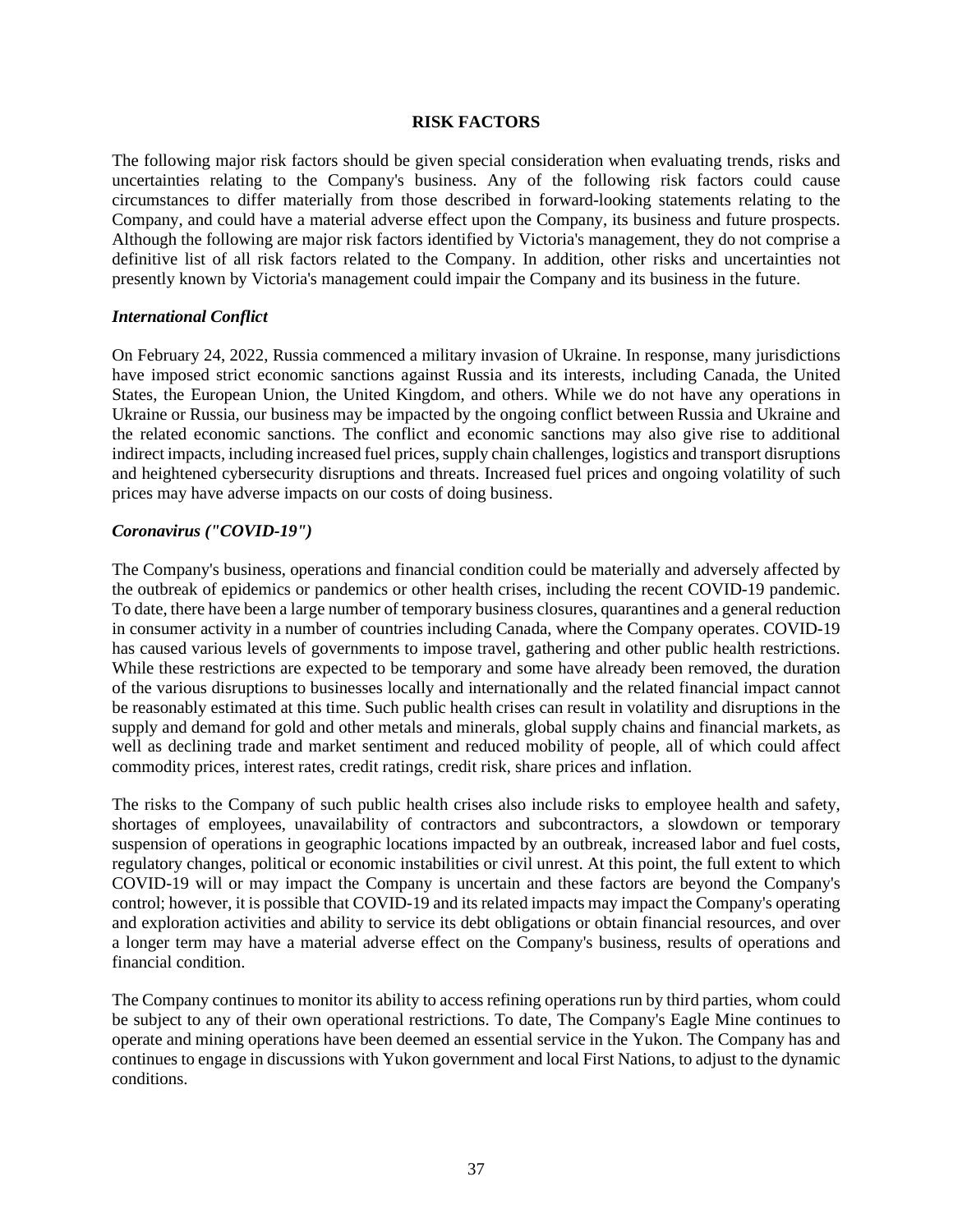### *Victoria's Eagle Gold Mine and the Nature of Mining*

At the present time, Victoria holds a 100% interest in the Property, which hosts the Eagle Gold and Olive deposits. Victoria recently completed the Eagle Gold Mine and is ramping up operations. It is not unusual in the mining industry for new mining operations to experience unexpected problems during the start-up phase, resulting in delays and requiring more capital than anticipated. Even though Victoria has established mining operations and estimates of future production, various factors, including costs, actual mineralization, consistency and reliability of ore grades, processing rates and commodity prices affect cash flow and profitability, and there can be no assurance that current or future estimates of these factors will reflect actual results and performance. The cost and availability of suitable machinery, supplies, mining and mill equipment and skilled labour, the existence of competent operational management and prudent financial administration, as well as the availability and reliability of appropriately skilled and experienced consultants can also affect successful project operations. The failure of the Company to achieve its production estimates could have a material and adverse effect on future cash flows, profitability, results of operations and financial condition.

The activities of Victoria may be subject to prolonged disruptions due to weather hazards depending on the location of operations in which Victoria has interests, including floods, earthquakes, cyclones and other environmental occurrences. Hazards, such as unusual or unexpected geological operating conditions, formations, pressures, ground or slope failures, fires, flooding or other conditions may be encountered in the drilling and removal of material. Risks also include political and social instability that could result in damage to or destruction of mineral properties or producing facilities, personal injury or death, environmental damage, delays in mining caused by industrial accidents or labour disputes or changes in regulatory environment, monetary losses and possible legal liability. While Victoria may obtain insurance against certain risks or hazards in such amounts as it considers adequate, the nature of these risks is such that liabilities could exceed policy limits or could be excluded from coverage. There are also risks against which Victoria cannot insure or against which it may elect not to insure. The potential costs that could be associated with any liabilities not covered by insurance or in excess of insurance coverage or compliance with applicable laws and regulations may cause substantial delays and require significant capital outlays, adversely affecting the future earnings and competitive position of Victoria and, potentially, its financial position. The operations of Victoria are subject to all of the hazards and risks normally incidental to such exploration, development and production, any of which could result in damage to life or property, environmental damage and possible legal liability for any or all damage.

These factors may cause a mineral deposit that has been mined profitably in the past to become unprofitable, forcing the Company to cease production. It is not unusual in new mining operations to experience unexpected problems during the start-up phase. Depending on the price of gold or other minerals as well as a number of factors, some of which are the particular attributes of the deposit, such as its size and grade, proximity to infrastructure, financing costs and governmental regulations, including regulations relating to prices and which production may be sold, taxes, royalties, infrastructure, land use, importing and exporting and environmental protection, the Company may determine that it is impractical to continue commercial production at the Eagle Gold Mine. The effect of these factors cannot be accurately predicted, but the combination of these factors may result in the Company not receiving an adequate return on invested capital.

### *Dependence on the Eagle Gold Mine*

The Eagle Gold Mine account for all of the Company's current commercial production and is expected to continue to account for all of its commercial production in the near term. Any adverse condition affecting mining, processing conditions, expansion plans or ongoing permitting at Eagle Gold Mine could have a material adverse effect on the Company's financial performance and results of operations.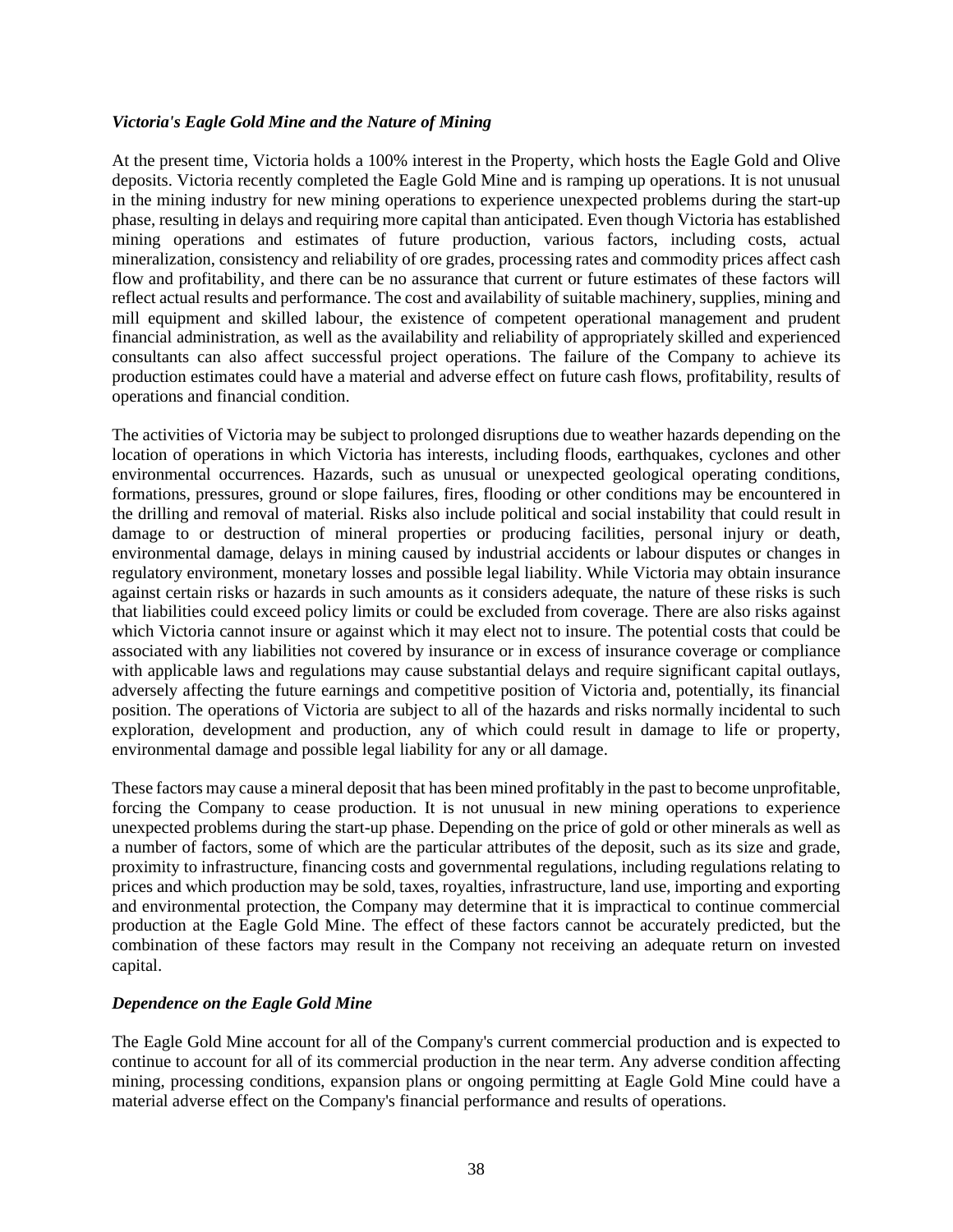### *Mining Accidents or Other Adverse Conditions*

The Company's gold production may fall below estimated levels as a result of mining accidents such as rock falls, pit wall failures, fires or flooding or as a result of other operational problems such as a failure within the crushing or conveying circuit, or failure within the ADR plant, or the failure of, or inadequate capacity of, the Company's heap leach facilities. In addition, production may be reduced if, among other things, during the course of mining or processing, unfavourable weather conditions, ground conditions, high geomechanical stress areas or seismic activity are encountered, ore grades are lower than expected, the physical or metallurgical characteristics of the ore are less amenable than expected to mining or treatment, dilution increases, electrical power is interrupted or heap leach processing results in containment discharge. The occurrence of one or more of these events could adversely affect the Company's financial performance and results of operations.

### *Dependence on Information Technology Systems*

The Company relies heavily on its information technology systems including its networks, equipment, hardware, software, telecommunications and other information technology (collectively, "**IT systems**"), and the IT systems of third-party service providers, to operate its business as a whole. The Company's operations depend on the timely maintenance, upgrade and replacement of its IT systems, as well as preemptive efforts to mitigate cybersecurity risks and other IT system disruptions.

IT systems are subject to an increasing threat of continually evolving cybersecurity risks from sources including computer viruses, cyber-attacks, natural disasters, power loss, defects in design, security breaches and other manipulation or improper use of the Company's systems and networks, resulting in, among other things, unauthorized access, disruption, damage or failure of the Company's IT systems (collectively, "**IT Disruptions**"). Although to date the Company has not experienced any material losses relating to such IT Disruptions, there can be no assurance that it will not incur such losses in the future.

The occurrence of one or more IT Disruptions could have effects including: damage to the Company's equipment, including mining equipment; production downtimes; operational delays; destruction or corruption of data; increases in capital expenditures; loss of production or accidental discharge; expensive remediation efforts; distraction of management; damage to the Company's reputation; or events of noncompliance which could lead to regulatory fines or penalties or ransom payments. Any of the foregoing could have a material adverse effect on the Company's results of operations and financial performance.

### *Financing Risks*

Victoria has limited financial resources and there can be no assurance that cost overruns at the Eagle Gold Mine will not occur and, if they do, that additional funding will be available for further production at the mine and other projects of the Company or to fulfill its obligations under applicable agreements. Although Victoria has been successful in the past in obtaining financing through the sale of equity securities, the sale of royalties and the issuance of debt, there can be no assurance that Victoria will be able to obtain adequate financing in the future or that the terms of such financing will be favourable. Unfavourable terms could result in material share dilution and/or cash flow reduction while failure to obtain such additional financing could result in delay or indefinite postponement Victoria's operations.

The Company has a loan facility with a syndicate of banks totaling of US\$200 million and consisting of US\$100 million under a Term Loan Facility and US\$100 million under a Revolving Loan Facility. The debt facilities contain certain covenants which the Company must meet on an ongoing basis. The failure to meet these covenants could place the debt facilities in default which would have a material adverse effect on the Company. There is a risk that the Company's Eagle Gold Mine does not generate sufficient future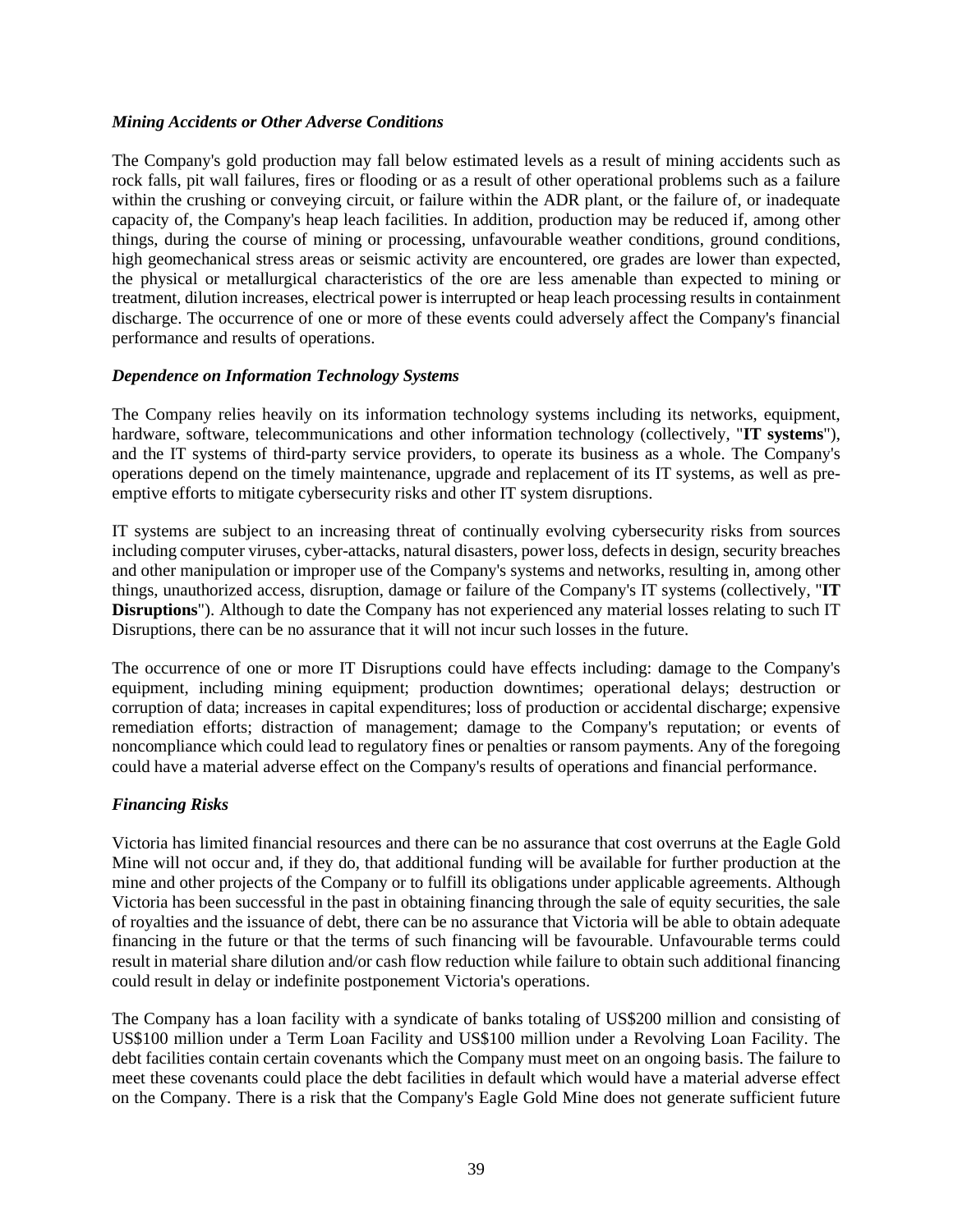cash flows to make the required interest and principal payments under the debt facilities, which would place it in default and have a material adverse effect on the Company.

See *"General Development of the Business Over the Last Three Years – 2020 Developments – Secured Credit Transaction"* and *"Material Contracts – Secured Credit Transactions"* for more details on the Term Loan Facility and Revolving Facility.

### *Life of Mine Plan*

The Company issued a Life of Mine plan for its Eagle Gold project on December 4, 2019. There can be no assurance that the estimates in the Company's Life of Mine plan will be consistent with future economic factors or actual results and performance. A decline in any future net cash flow may also require the Company to record an impairment charge against the carrying value of its net assets.

### *Volatility of Commodity Prices*

The development of the Company's properties is dependent on the future prices of gold and other minerals and metals. As well, as the Company's Eagle Gold Mine has recently entered commercial production, the Company's profitability will be significantly affected by changes in the market prices of gold and other minerals and metals.

Precious metals prices are subject to volatile price movements, which can be material and occur over short periods of time and which are affected by numerous factors, all of which are beyond the Company's control. Such factors include, but are not limited to, interest and exchange rates, inflation or deflation, fluctuations in the value of the U.S. dollar and foreign currencies, global and regional supply and demand, speculative trading, the costs of and levels of precious metals production, and political and economic conditions. Such external economic factors are in turn influenced by changes in international investment patterns, monetary systems, the strength of and confidence in the U.S. dollar (the currency in which the prices of precious metals are generally quoted), and political developments.

The effect of these factors on the prices of precious metals, and therefore the economic viability of any of the Company's mining, exploration or development projects, cannot be accurately determined. The prices of commodities have historically fluctuated widely, and future price declines could cause the development of (and any commercial production from) the Company's properties to be impracticable or uneconomical. As such, the Company may determine that it is not economically feasible to continue or commence commercial production at some or all of its properties, which could have a material adverse impact on the Company's financial performance and results of operations. In such a circumstance, the Company may also curtail or suspend some or all of its exploration, development or production activities.

### *Share Price Volatility*

The world securities markets, including those in Canada, experience a high level of price and volume volatility, and the market price of securities of many companies, including the Company, have experienced wide fluctuations in price which have not necessarily been related to the operating performance, underlying asset values or prospects of such companies. There can be no assurance that continual fluctuations in price will not occur.

### *No Assurance of Titles*

The acquisition of title to mineral properties is a very detailed and time-consuming process. Although Victoria has taken precautions to ensure that legal title to its property interests is properly recorded, in the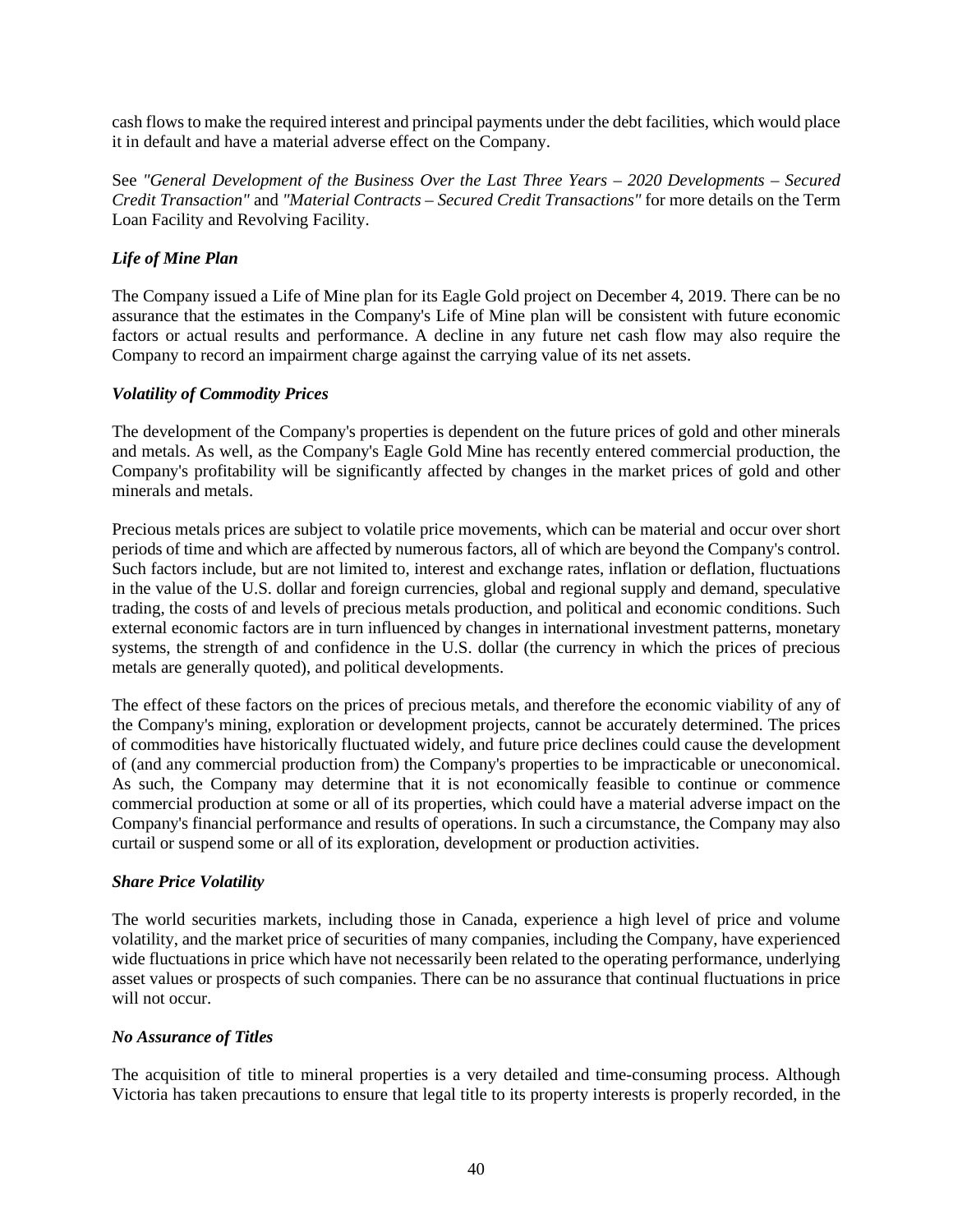name of Victoria or its subsidiaries, where possible, there can be no assurance that such title will ultimately be secured. Furthermore, there is no assurance that the interests of Victoria in any of its properties may not be challenged or impugned.

### *Environmental Regulations*

The operations of Victoria are subject to environmental regulations promulgated by government agencies from time to time. Environmental legislation provides for restrictions and prohibitions on spills, releases or emissions of various substances produced in association with certain mining industry operations, such as seepage from tailings disposal areas, which would result in environmental pollution. A breach of such legislation may result in the imposition of fines or penalties. In addition, certain types of operations require the submission and approval of environmental impact assessments. Environmental legislation is evolving in a manner that means stricter standards and enforcement and fines and penalties for non-compliance are more stringent. Environmental assessments of proposed projects carry a heightened degree of responsibility for companies and their directors, officers and employees. The costs of compliance with changes in governmental regulations may reduce the profitability of operations or cause such operations to become infeasible to continue.

### *Government Regulation*

The Company's mineral exploration, development or production activities are subject to various laws governing prospecting, mining, development, production, taxes, labour standards and occupational health, mine safety, toxic substances, land use, water use and other matters. No assurance can be given that new rules and regulations will not be enacted or that existing rules and regulations will not be applied in a manner which could limit or curtail exploration, development or production.

The Company's operations are subject to government approvals, licences and permits. The granting and enforcement of the terms of such approvals, licences and permits are, as a practical matter, subject to the discretion of the applicable governments or governmental officials. No assurance can be given that the Company will be successful in maintaining any or all of its various approvals, licences and permits in full force and effect without modification or revocation. To the extent such approvals, licenses or permits are required and not obtained, the Company may be curtailed or prohibited from continuing or proceeding with exploration or development of mineral properties.

Failure to comply with applicable laws, regulations and permitting requirements may result in enforcement actions thereunder, including orders issued by regulatory or judicial authorities causing operations to cease or be curtailed, and may include corrective measures requiring capital expenditures, installation of additional equipment, or remedial actions. Parties engaged in mining operations or in the exploration or development of mineral properties may be required to compensate those suffering loss or damage by reason of the mining activities and may have civil or criminal fines or penalties imposed for violations of applicable laws or regulations.

Amendments to current laws and regulations governing operations or more stringent implementation thereof could have a material adverse impact on the Company and cause increases in exploration expenses, capital expenditures or development costs or reductions in levels of production at producing properties, if any, or require abandonment or delays in development of new mining properties.

### *Permits*

Although Victoria has all required permits for its current operations, there is no assurance that delays will not occur in the renewal or amendment of certain permits and there is no assurance the Company will be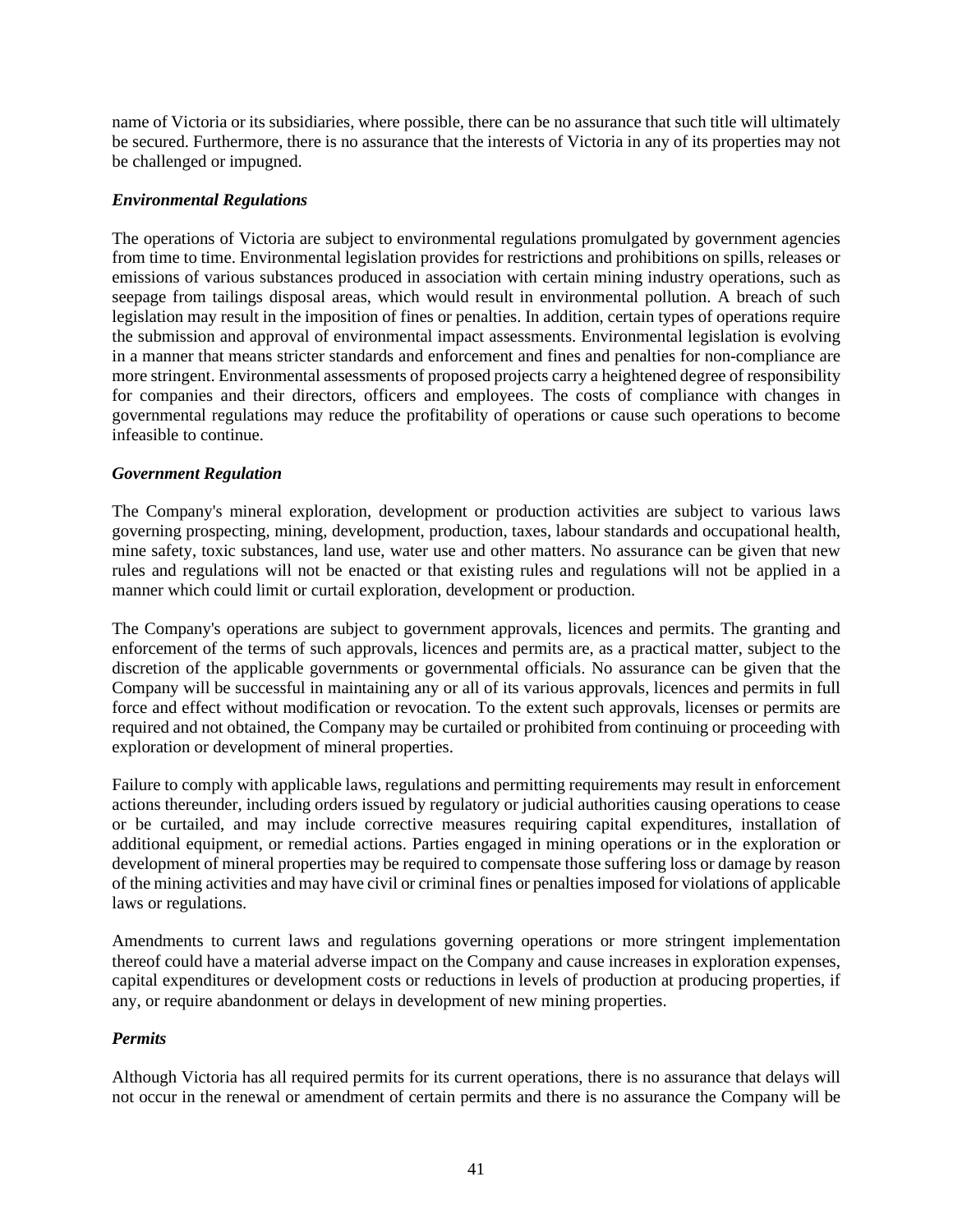able to obtain additional permits or amendments for permits for any possible future changes to operations, further development, or production at the Eagle Gold Mine and other projects on its portfolio of properties, including, for example, additional permits or amendments associated with new legislation. There is also no assurance that the Company can obtain, or that there will not be delays in obtaining, the environmental approval or permits necessary to develop any future projects. To the extent such approvals or consents are required and are delayed or not obtained, the Company may be curtailed or prohibited from continuing its operations or proceeding with any further development or production. Failure to comply with applicable laws, regulations and permitting requirements may result in enforcement actions thereunder, including orders issued by regulatory or judicial authorities causing operations to cease or be curtailed, and may include corrective measures requiring capital expenditures, installation of additional equipment, or remedial actions. Parties engaged in mining operations or in the exploration or development of mineral properties may be required to compensate those suffering loss or damage by reason of the mining activities and may have civil or criminal fines or penalties imposed for violations of applicable laws or regulations. Amendments to current laws, regulations and permits governing operations and activities of mining and exploration companies, or more stringent implementation thereof, could have a material adverse effect on the Company and cause increases in exploration expenses, capital expenditures or require abandonment or delays in development and production at mining properties.

### *Revenues*

Victoria has declared commercial production at the Eagle Gold Mine however, there can be no assurance that significant losses will not occur in the near future or that Victoria will be profitable in the future. Victoria's operating expenses and capital expenditures may increase in subsequent years as costs increase for the personnel, consumables, equipment and consultants associated with advancing exploration, development and production. Victoria may incur losses and there is no assurance the Company will be able to fund its continuing operations on an ongoing basis. There can be no assurance that Victoria will maintain long-term profitability.

### *Dilution and Future Sales of Common Shares*

The exercise of stock options and warrants already issued by the Company or any securities issued by the Company in the future that are convertible into or exchangeable for or carry the right or obligation to acquire equity securities of the Company and the issuance by the Company of additional equity securities in the future could result in dilution in the equity interests of holders of Common Shares.

### *Option and Joint Venture Agreements*

The Company has and may continue to enter into option agreements or joint ventures as a means of gaining property interests and raising funds. Any failure of any partner to meet its obligations to the Company or other third parties, or any disputes with respect to third parties' respective rights and obligations, could have a negative impact on the Company. Pursuant to the terms of certain of the Company's existing option agreements, the Company may be required to comply with exploration and community relations obligations, among others, any of which may adversely affect the Company's business, financial results and condition.

Under the terms of such option agreements or joint ventures the Company may be required to comply with applicable laws, which may require the payment of maintenance fees and corresponding royalties in the event of exploitation or production. The costs of complying with option agreements or joint ventures are difficult to predict with any degree of certainty; however, were the Company forced to suspend operations on any of its properties or pay any material fees, royalties or taxes, it could result in a material adverse effect to the Company's business, financial results and condition.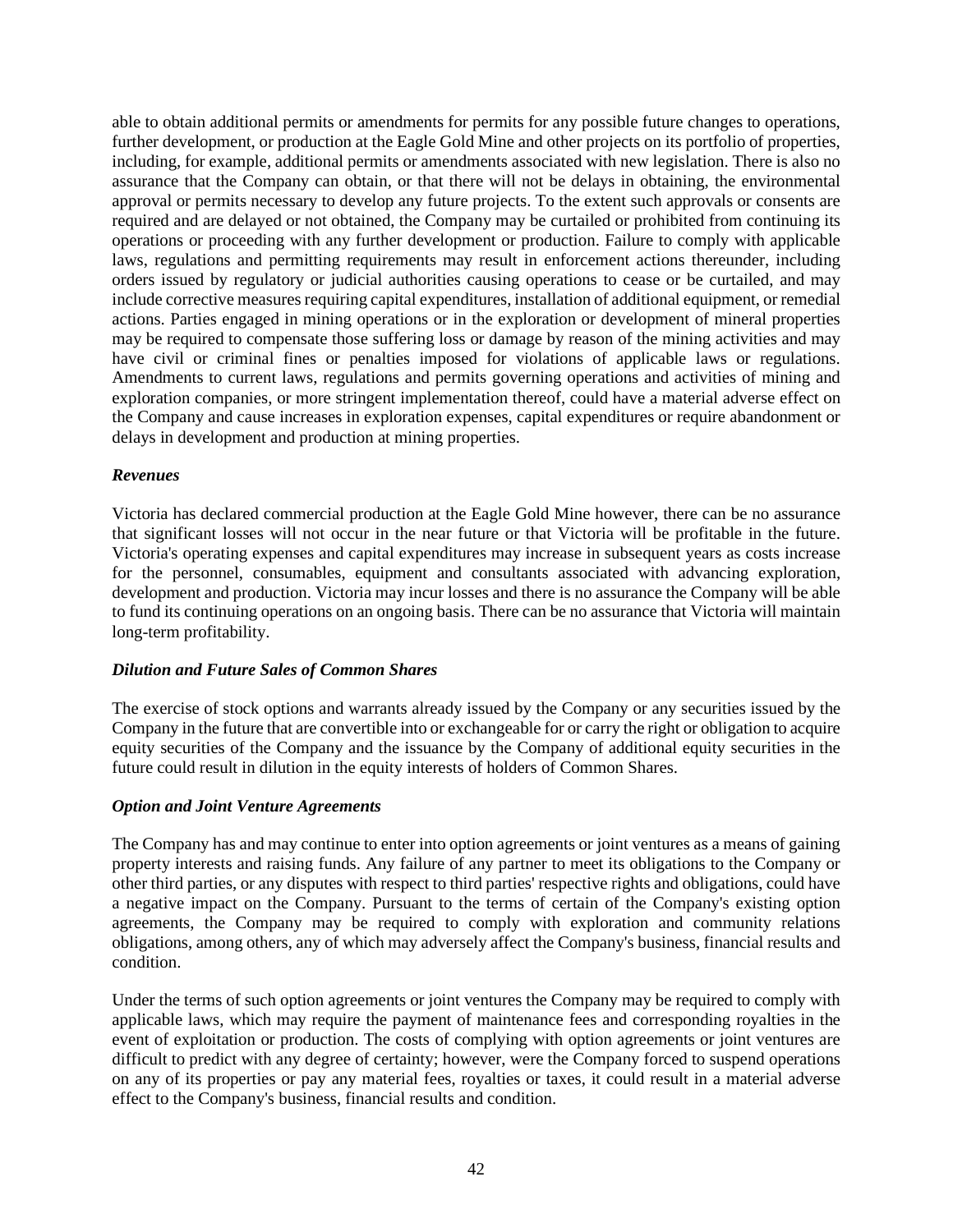The Company may be unable to exert direct influence over strategic decisions made in respect of properties that are subject to the terms of any option agreements or joint ventures to which the Company is a party or otherwise bound, and this may have a materially adverse impact on the strategic value of the underlying properties.

### *Aboriginal Claims and Consultation*

Aboriginal interests and rights as well as related consultation issues may impact the Company's ability to pursue exploration, development and mining at its properties. The Company has entered and intends to enter into agreements with First Nations and other Aboriginal communities in order to manage its relationship with those groups but there is no assurance that claims or other assertions of rights by Aboriginal communities or consultation issues will not arise on or with respect to the Company's properties or activities. These could result in significant costs and delays or materially restrict the Company's activities.

### *Infrastructure*

Mining, processing, development and exploration activities depend on adequate infrastructure. Reliable roads, bridges, power sources and water supply are important determinants, which affect capital and operating costs. Projects will need sufficient infrastructure to commence and continue mining operations, and will need access to start-up and ongoing capital to establish and maintain the infrastructure necessary to operate a mine on the Property. There is no assurance that such infrastructure can be put in place in order to build and maintain such infrastructure, which would have a material adverse effect on the Company's financial condition and results of operation. Unusual or infrequent weather phenomena, sabotage, government or other interference in the maintenance or provision of such infrastructure could also adversely affect the Company's operations, financial condition and results of operations.

### *Limited Operating History*

Victoria has recently commenced commercial production. There can be no assurance that Victoria will maintain profitability or that Victoria or any of the properties it may hereafter acquire or obtain an interest in will generate earnings, operate profitably or provide a return on investment in the future. There can be no assurance that the underlying assumed levels of expenses will prove to be accurate. There can be no assurance that significant losses will not occur in the near future or that Victoria will be profitable in the future. Victoria's operating expenses and capital expenditures may increase in subsequent years as the costs increase for the consultants, personnel and equipment associated with advancing exploration, development and production. The amount and timing of expenditures will depend on the progress of ongoing exploration, development and production, the results of consultants' analysis and recommendations, the rate at which operating losses are incurred, the execution of any joint venture agreements with strategic partners, Victoria's acquisition of additional properties and other factors, many of which are beyond Victoria's control.

### *Estimates of Mineral Resources and Mineral Reserves*

Although the mineral resource and mineral reserve estimates included herein have been carefully prepared, reviewed and verified by independent mining experts, these amounts are estimates only and no assurance can be given that any particular level of recovery of gold or other minerals from resources will in fact be realized. Additionally, no assurance can be given that the anticipated tonnages and grades will be achieved or that the indicated level of recovery will be realized. Estimates of mineral resources and mineral reserves can also be affected by factors, including but not limited to, environmental permitting regulations and requirements, weather, environmental factors, unforeseen technical difficulties, unusual or unexpected geological formations and work interruptions. In addition, the grade of ore ultimately mined may differ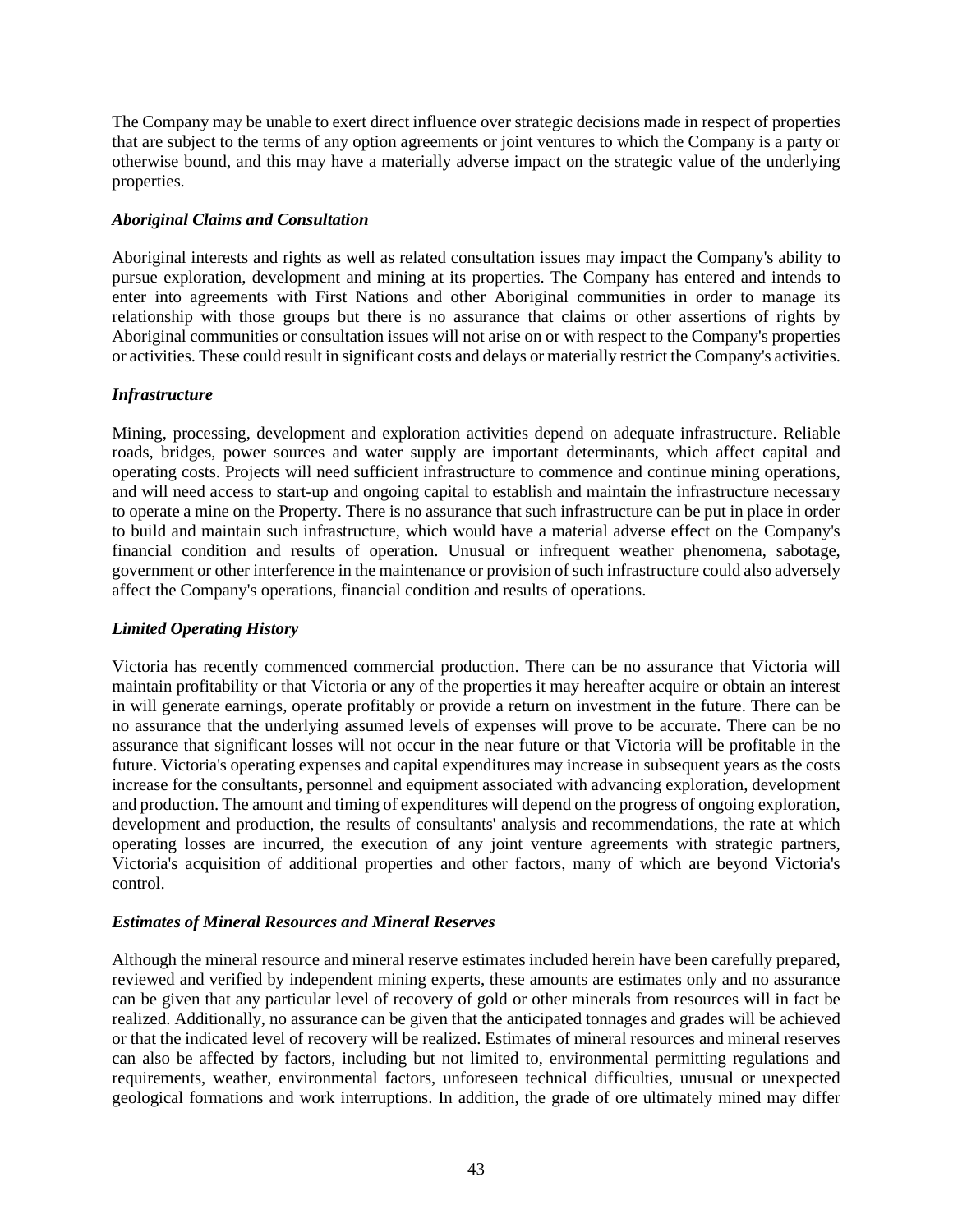dramatically from that indicated by results of drilling, sampling and other similar examinations. Short term factors relating to mineral resources or reserves, such as the need for orderly development of ore bodies or the processing of new or different grades, may also have an adverse effect on mining operations and on the results of operations. Material changes in mineral resources or reserves, grades, stripping ratios or recovery rates may affect the economic viability of projects. The quantity of mineral resources and mineral reserves may also vary depending on mineral prices. There can be no assurance that gold recoveries or other mineral recoveries in pilot plant tests will be duplicated during production.

Mineral resources are reported as general indicators of mine life. The existence of mineral resources in respect of a project should not be interpreted as an assurance of mine life or of the profitability of current or future operations. Furthermore, no assurances can be given that any mineral resource estimate will ultimately be reclassified as proven of provable mineral reserves. Until ore is actually mined and processed, mineral resources and grades must be considered as estimates only.

### *Dependence on Key Personnel*

Victoria is dependent on a relatively small number of key employees, the loss of any of whom could have an adverse effect on its operations. Victoria currently does not have key personnel insurance on these individuals.

### *Competition*

The mineral exploration and mining business is competitive in all of its phases. Victoria competes with numerous other companies and individuals, including competitors with greater financial, technical and other resources than Victoria, in the search for and acquisition of attractive mineral properties. The ability of Victoria to acquire properties in the future will depend not only on its ability to develop its present properties, but also on its ability to select and acquire suitable properties or prospects for mineral exploration. There is no assurance that Victoria will continue to be able to compete successfully with its competitors in acquiring such properties or prospects.

# *Conflicts of Interest*

The directors and officers of Victoria may serve as directors or officers of other public resource companies or have significant shareholdings in other public resource companies. Situations may arise in connection with potential acquisitions and investments where the other interests of these directors and officers may conflict with the interests of Victoria.

From time to time, several companies may participate in the acquisition, exploration or development of natural resource properties thereby allowing for their participation in larger programs, permitting involvement in a greater number of programs and reducing financial exposure in respect of any one program. It may also occur that a particular company will assign all or a portion of its interest in a particular program to another of these companies due to the financial position of the company making the assignment. In determining whether or not Victoria will participate in a particular program and the interest therein to be acquired by it, the directors, after all material interests in any relevant companies are disclosed in accordance with applicable laws, will primarily consider the degree of risk to which Victoria may be exposed and its financial position at that time.

### *Replacement of Depleted Reserves*

As mining operations have been established at the Eagle Gold project, the Company's mineral reserves must be replaced to maintain production levels over the long term. Mineral reserves can be replaced by expanding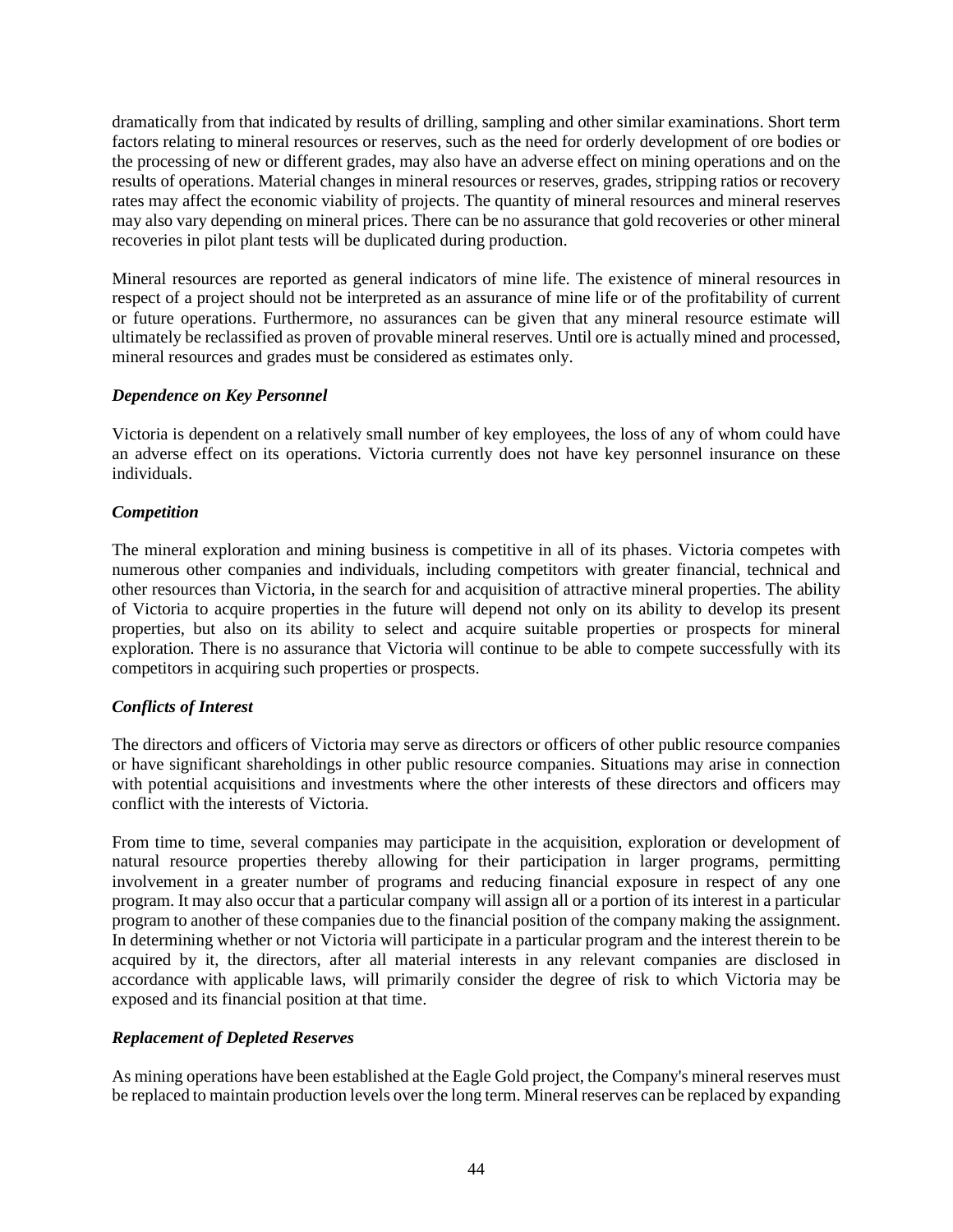known ore bodies, locating new deposits or making acquisitions. Exploration is highly speculative in nature. Exploration projects involve many risks and are frequently unsuccessful. Once a site with mineralization is discovered, it may take several years from the initial phases of drilling until production is possible, during which time the economic feasibility of production may change. Substantial expenditures are required to establish proven and probable reserves and to construct mining and processing facilities. As a result, there is no assurance that current or future exploration programs will be successful. Depletion of mineral reserves may not be offset by discoveries or acquisitions and divestitures of assets could lead to a lower reserve base. Mineral reserves estimated in accordance with NI 43-101 may also decrease due to economic factors such as the use of a lower metal price assumption.

### *Litigation Risks*

All industries, including the mining industry, are subject to legal claims, with and without merit. The Company may become involved in legal disputes in the future. Defence and settlement costs can be substantial, even with respect to claims that have no merit. Due to the inherent uncertainty of the litigation process, there can be no assurance that the solution of any particular legal proceeding will not have a material adverse effect on the Company's financial position or results of operations.

### *Insurance and Uninsurable Risks*

Mining operations, including, exploration, development and production operations on mineral properties, involve numerous risks, including, but not limited to, the risks described herein. It is not always possible to obtain insurance against all such risks and the Company may decide not to insure against certain risks because of high premiums or other reasons. Moreover, insurance against risks such as environmental pollution or other hazards as a result of exploration and production is not generally available to the Company or to other companies in the mining industry on acceptable terms. Although the Company maintains insurance to protect against certain risks in such amounts as it considers reasonable, its insurance will not cover all potential risks associated with its operations, and insurance coverage may not continue to be available or may not be adequate to cover any resulting liability. Should such liabilities arise, they could reduce or eliminate any further profitability and result in increasing costs and a decline in the value of the securities of the Company.

### *Taxation Considerations*

The Company is also subject to regulation by the relevant tax authorities. Risk exists with respect to tax audits and potential changes in and interpretation of tax regulations by the responsible tax authorities. Possible areas of tax audit and interpretation may include the Company's judgements in respect of qualifying Canadian exploration expenses and Canadian development expenses and the related tax deductions renounced to investors under flow-through common share financings.

### *Accounting Policies and Internal Controls*

The Company prepares its financial reports in accordance with International Financial Reporting Standards. In preparation of financial reports, management may need to rely upon assumptions, make estimates or use their best judgment in determining the financial condition of the Company. Significant accounting policies are described in more detail in the Company's audited financial statements. In order to have a reasonable level of assurance that financial transactions are properly authorized, assets are safeguarded against unauthorized or improper use, and transactions are properly recorded and reported, the Company has implemented and continues to analyze its internal control systems for financial reporting. Although the Company believes its financial reporting and financial statements are prepared with reasonable safeguards to ensure reliability, the Company cannot provide absolute assurance.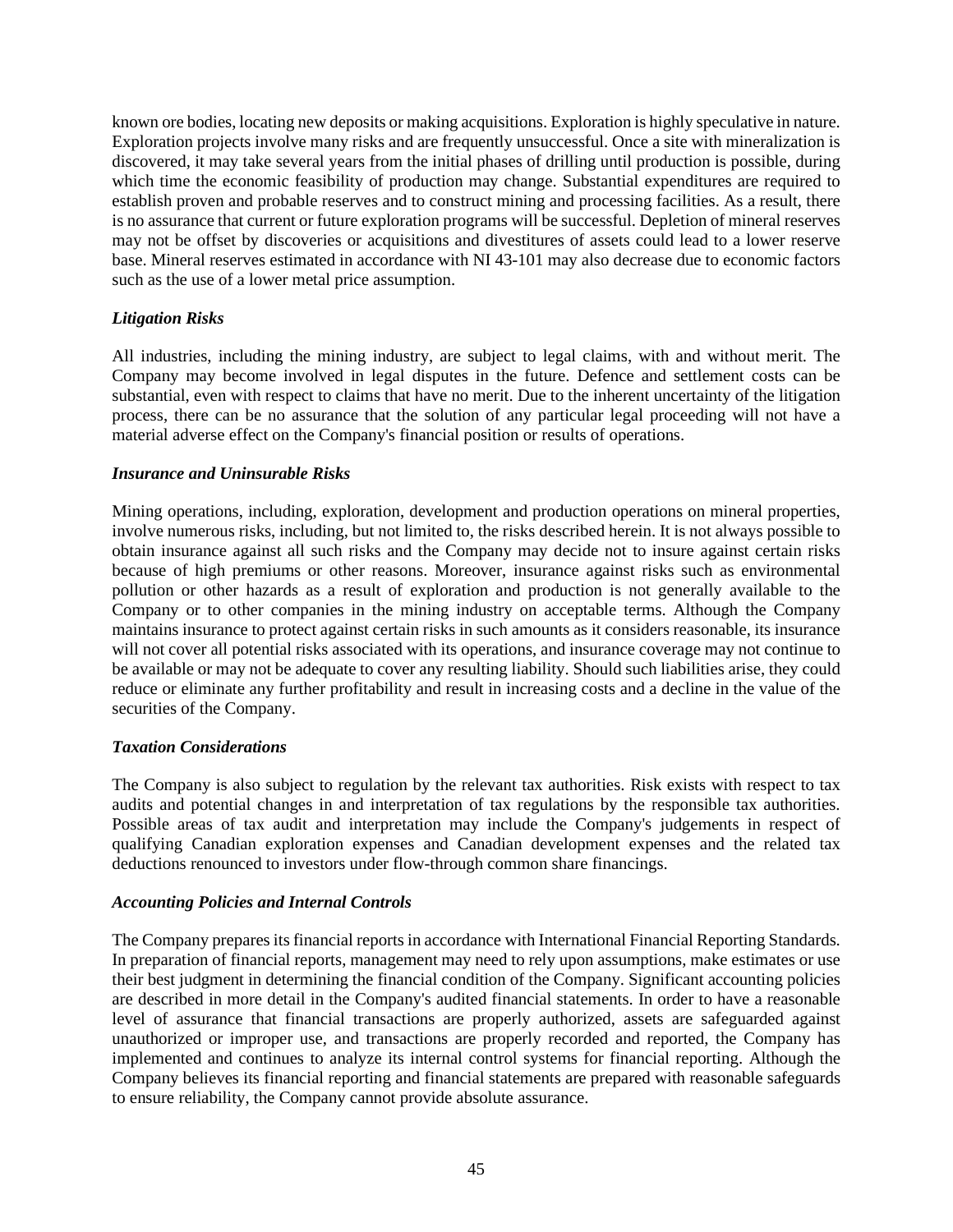#### **LEGAL PROCEEDINGS AND REGULATORY ACTIONS**

<span id="page-47-0"></span>Except as disclosed herein, the Company is not aware of any other actual or pending material legal proceedings or any regulatory actions to which Victoria or any of its property is or was a party.

On May 11, 2021, the Company received a Notice of Civil Claim in connection with an commenced pursuant to the *Class Proceedings Act* (British Columbia) by Caliban Investment LP #3 ("**Caliban**"), naming as defendants the Company, certain of its directors and officers, and the underwriters who participated in a secondary offering of securities of the Company that was completed in September 2021. The Notice of Civil Claim alleges that certain of Victoria's public disclosures contained misrepresentations and advances primary and secondary market claims in relation to the disclosures identified. The Company believes the allegations in the claim to be meritless and has retained Bennett Jones LLP as its legal counsel. The outcome is not determinable at this time, however, the Company intends to pursue a vigorous defense of such claim.

### **INTEREST OF MANAGEMENT AND OTHERS IN MATERIAL TRANSACTIONS**

<span id="page-47-1"></span>To the knowledge of management of Victoria, no director, executive officer or shareholder holding directly or indirectly, more than 10% of the outstanding Common Shares, or any associate or affiliate of any of them, has had any material interest, direct or indirect, in any transaction completed within the three financial years before the date hereof or during the current financial year or in any proposed transaction that has materially affected or would reasonably be expected to materially affect Victoria or any of its subsidiaries.

### **AUDITORS, TRANSFER AGENT AND REGISTRARS**

<span id="page-47-2"></span>The registrar and transfer agent for Victoria is Computershare Investor Services Inc., 100 University Ave, 8th Floor, Toronto, Ontario, M5J 2Y1.

The auditor for Victoria is Ernst & Young LLP, Chartered Accountants located at 100 Adelaide Street West, P.O. Box 1, Toronto, Ontario, M5H 0B3.

# **MATERIAL CONTRACTS**

<span id="page-47-3"></span>The following sets out the material contracts of Victoria.

### **Dickson Royalty Agreement**

The Eagle Zone deposit contained within the Property, as described under the heading *"Description of the Business - Eagle Gold Project"*, is currently subject to a royalty payment to Franco-Nevada Corporation.

### **Comprehensive Cooperation Benefits Agreement**

On October 14, 2011, the Company and the First Nation of Na-Cho Nyak Dun ("**NND**") announced the completion of a comprehensive cooperation benefits agreement (the "**Comprehensive Cooperation Benefits Agreement**") in respect of the Project. The Comprehensive Cooperation Benefits Agreement sets out, among other things, support for mine development and on-going exploration within the Traditional Territory of the NND south of the Werneke mountains, which encompasses all of Victoria's existing mineral exploration properties in the Yukon Territory, including the Property, Aurex and Clear Creek.

The Comprehensive Cooperation Benefits Agreement provides for the following key points and outcomes: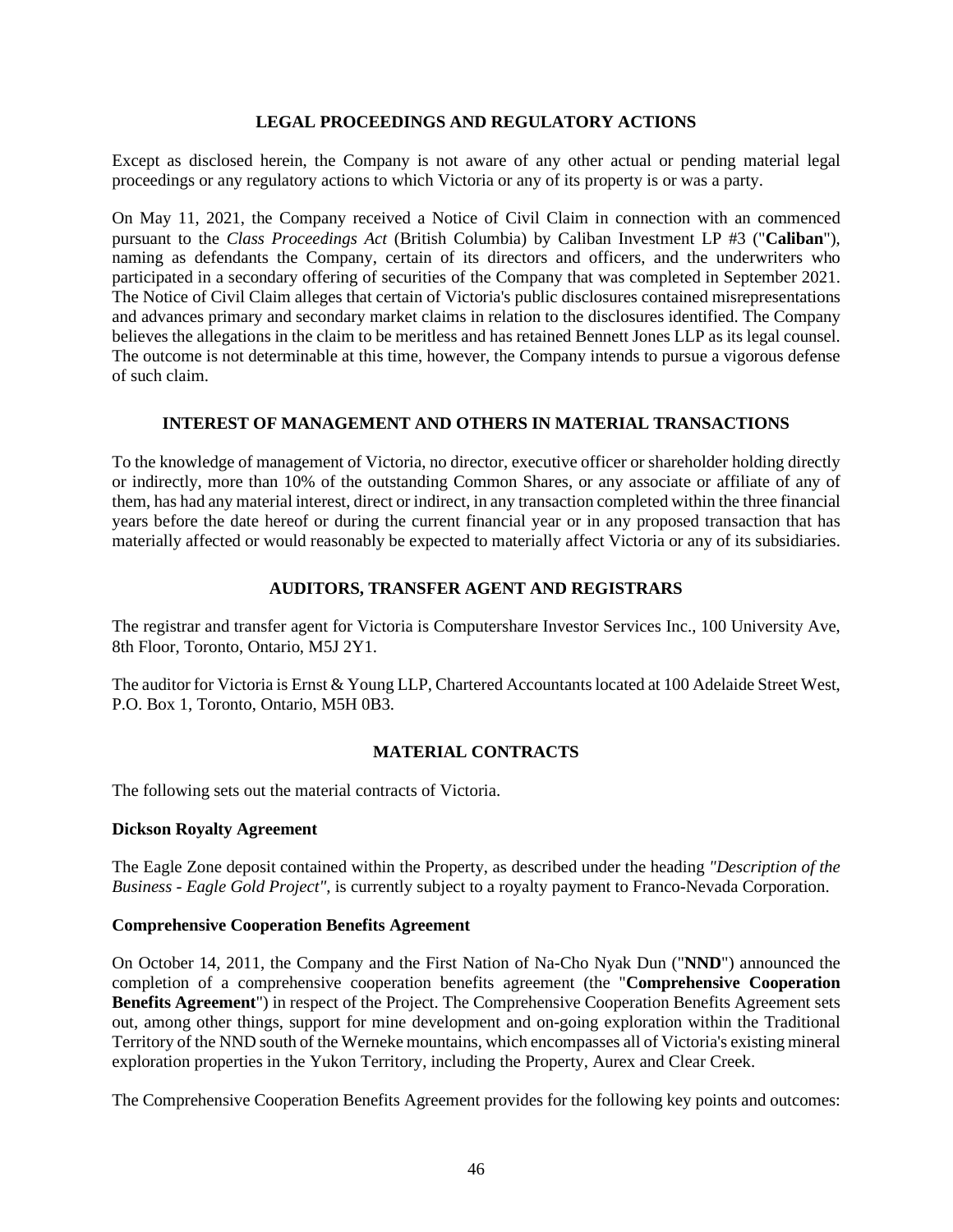- Certainty for development of the Project and on-going exploration;
- Economic development opportunities for the NND while respecting and promoting their desired environmental protection objectives;
- A process for ongoing communication between Victoria and the NND to enable both parties to identify and pursue contracting and partnering opportunities;
- Employment and training opportunities for the NND; and
- Financial support for the NND as well as profit sharing opportunities that may result from success at the Project.

### **Access and Exploration Agreement**

On September 13, 2012, Victoria and the NND announced the signing of an access and exploration agreement (the "**Access and Exploration Agreement**") on NND Category B Lands adjacent to the Project. The Access and Exploration Agreement allows Victoria to conduct exploration on certain NND Category B Lands.

The Access and Exploration Agreement provides certainty for on-going exploration, affords the NND with employment and economic opportunities while respecting and promoting NND's desired environmental protection objectives, establishes a process for ongoing communication between Victoria and the NND so both parties can identify and pursue contracting and partnering opportunities and provides financial support.

### **Secured Credit Transaction Agreement**

The Company (together, in certain cases, with its subsidiaries) entered into the Credit Agreement in connection with the Refinancing Facility of US\$200 million, comprising of a US\$100 million Term Loan Facility and a US\$100 million Revolving Loan Facility. The funding from the Refinancing Facility has been used to repay the previously outstanding indebtedness of the Company under the 2018 Financing Package. A master lease agreement between the Company and Caterpillar Financial Services Limited with respect to a US\$50 million equipment financing facility remains in place.

The Refinancing Facility is subject to customary mandatory prepayment requirements, including, but not limited to proceeds from certain debt issuances and insurance. Additionally, amounts drawn under the Refinancing Facility may be prepaid at any time, in whole or in part, at the option of the Company, upon notice and in agreed upon minimum principal amounts and in integral multiples thereof, without premium or penalty. The Refinancing Facility is guaranteed by the Company and its direct and indirect subsidiaries, other than Lahontan and any subsidiaries of Lahontan.

The Credit Agreement contains terms and conditions with respect to the Refinancing Facility customary for a transaction of this nature, including representations, warranties, borrower covenants, permitted encumbrances, assignment rights and events of default. Specifically, the Company is subject to covenants requiring it to produce quarterly and yearly financial statements, monthly operating reports and yearly corporate financial models and consolidated annual budgets. In addition, the Company agrees to pay all stamp or documentary taxes or any other excise or property taxes or similar levies in respect of payments.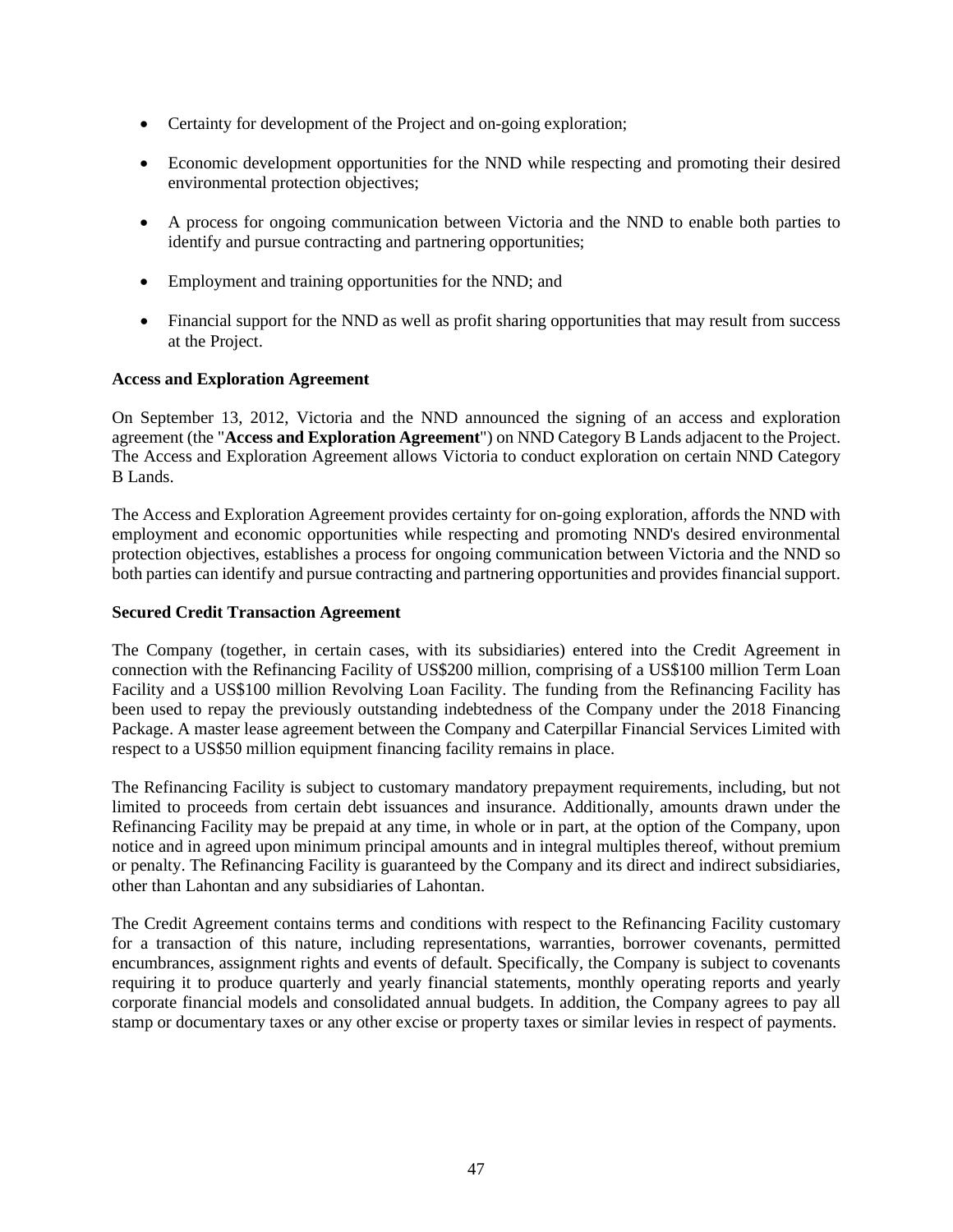#### **Royalty Purchase Agreement and Royalty Agreement**

On June 13, 2018, in connection with the Financing, the Company and the Company's subsidiary, StrataGold entered into a royalty purchase agreement with Osisko (the "**Royalty Purchase Agreement**"). Under the terms of the Royalty Purchase Agreement, StrataGold agreed to grant Osisko a 5% royalty on the Property until an aggregate of 97,000 ounces of refined gold have been delivered to Osisko out of the refined gold recovered from the property (the "**Threshold Royalty**"). After an aggregate of 97,500 ounces of refined gold have been delivered to Osisko, the royalty will be reduced to a 3% royalty on the property (the "**Tail Royalty**"). As consideration for the Threshold Royalty and the Tail Royalty (together, the "**Royalty**"), Osisko agreed to pay StrataGold an amount equal to \$98,000,000. The Royalty creates a direct real property interest in the Property and will be secured by a mortgage registered against the Property and the mining rights thereto.

Pursuant to the terms of the Royalty Purchase Agreement, on June 13, 2018 the company, StrataGold and Victoria entered into a royalty agreement pursuant to which, Stratagold granted Osisko the Royalty as set out in the Royalty Purchase Agreement.

Copies of the foregoing agreements may be inspected during regular business hours at the head office of Victoria in Toronto, Ontario.

### **INTERESTS OF EXPERTS**

#### <span id="page-49-0"></span>**Names of Experts**

The following persons and companies have been named (a) as having prepared or certified a report, valuation, statement or opinion described or included in a filing, or referred to in a filing, made under National Instrument 51-102 – *Continuous Disclosure Obligations* by Victoria during, or relating to, Victoria's most recently completed financial year; and (b) whose profession or business gives authority to the report, valuation, statement or opinion made by the person or company.

| <b>Name</b>                                                                                                                                                         | <b>Description</b>                                                                                                                                                                                                                                                                                                        |
|---------------------------------------------------------------------------------------------------------------------------------------------------------------------|---------------------------------------------------------------------------------------------------------------------------------------------------------------------------------------------------------------------------------------------------------------------------------------------------------------------------|
| Ernst & Young LLP, Chartered Accountants<br>Toronto                                                                                                                 | Provided the audit report dated March 24, 2022 on the<br>consolidated balance sheets of Victoria as at December<br>31, 2021 and December 31, 2020, and the consolidated<br>statements of loss and comprehensive loss and deficit<br>and cash flows for each of the years ended December<br>31, 2021 and December 31, 2020 |
| Richard Goodwin, P.Eng., Paul Gray, P.Geo., Marc<br>Jutras, P.Geo., Barry Carlson, P.E., P.Eng., Steve<br>Tang, P.Eng., Steve Wilbur, P.Geo., Michael Levy,<br>P.E. | Qualified Persons on the NI 43-101 Technical Report<br>for the Eagle Gold Mine, Yukon Territory, Canada -<br>December 6, 2019                                                                                                                                                                                             |

### **Interests of Experts**

Based on the information provided by the experts, none of the experts named in the foregoing section held, at the time they prepared or certified such statement, report or valuation, or received after such time or will receive any registered or beneficial interest, direct or indirect, in any of the securities or other property of Victoria or of one of the associates or affiliates of Victoria.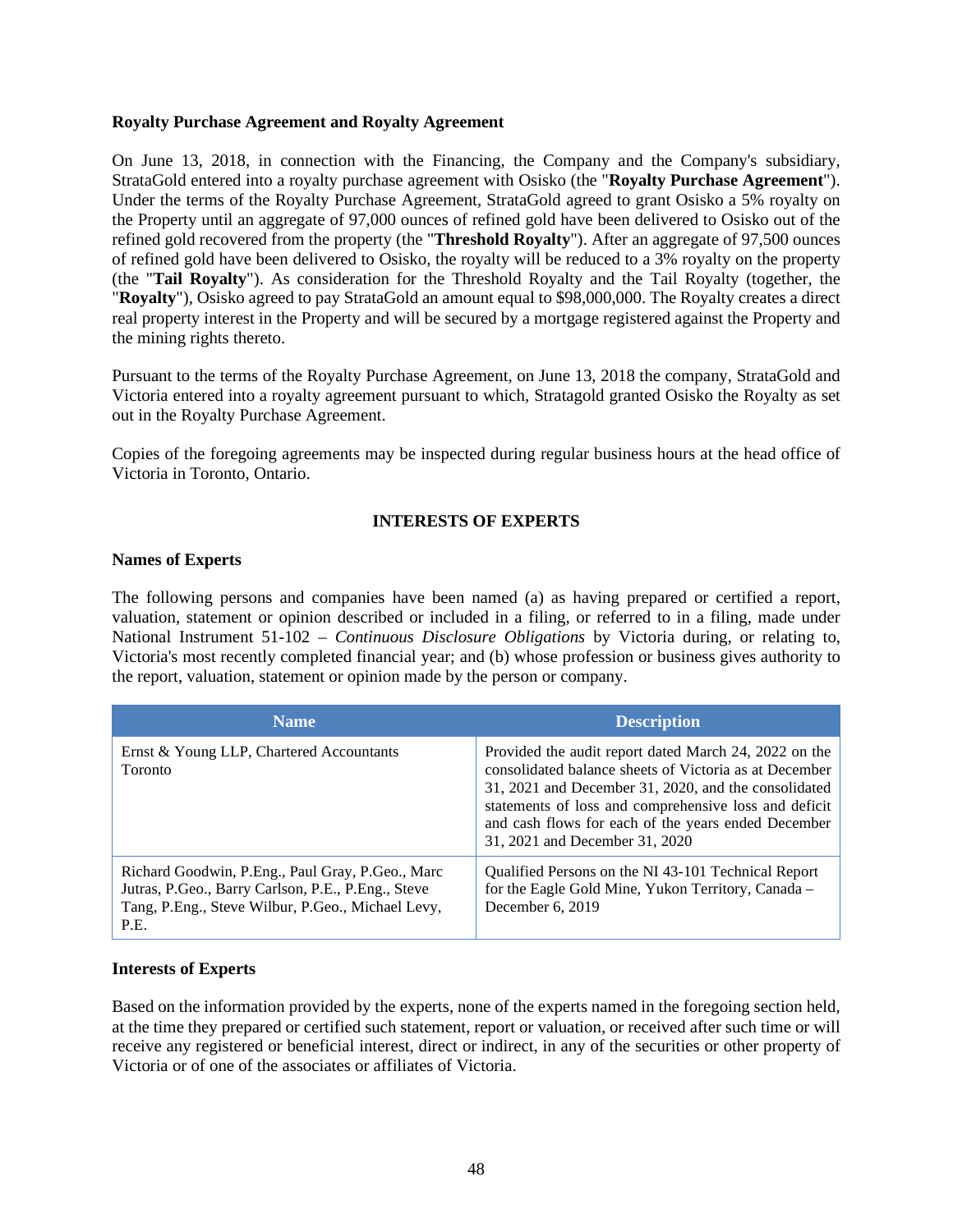The auditors of Victoria are Ernst & Young LLP, Chartered Accountants, of Toronto, Ontario. Ernst & Young LLP, Chartered Accountants, are independent with respect to Victoria within the meaning of the Rules of Professional Conduct of the Institute of Chartered Accountants of Ontario, Canada.

#### **ADDITIONAL INFORMATION**

<span id="page-50-0"></span>Additional information relating to Victoria is available on the internet on SEDAR at [www.sedar.com](http://www.sedar.com/) under the Company's profile. Victoria's shareholders may contact Victoria to request copies of Victoria's financial statements and management discussion and analysis by sending a written request to Victoria at Suite 204 - 80 Richmond Street West, Toronto, Ontario, M5H 2A4, Attention: Marty Rendall. Financial information is provided in Victoria's comparative financial statements and management discussion and analysis for the financial year ended December 31, 2021.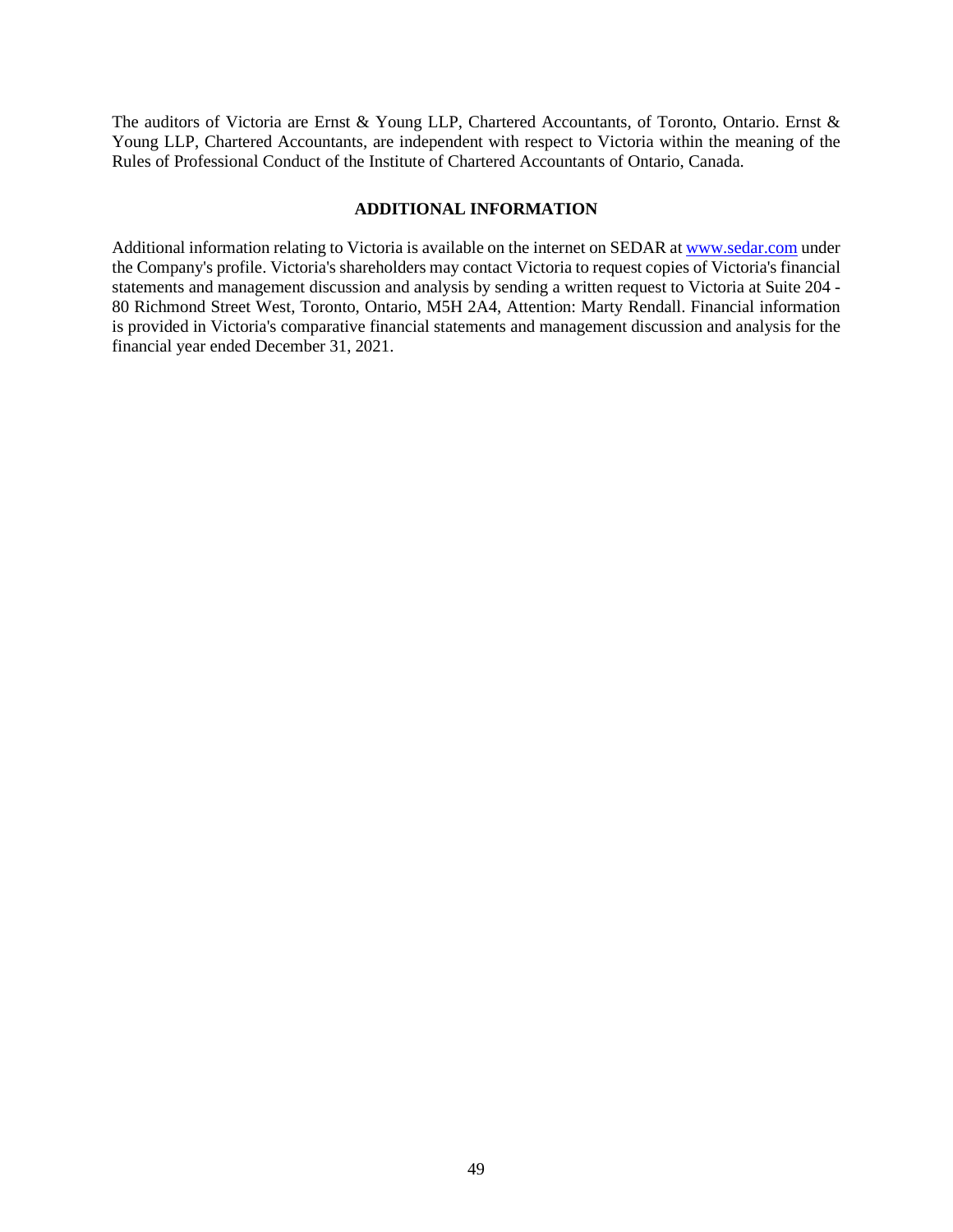### **SCHEDULE "A"**

### **MINERAL RESOURCE AND MINERAL RESOURCE CLASSIFICATIONS**

The classification of mineral resources and mineral reserves used in this AIF conforms with the definitions provided in NI 43-101. The guidelines adopted by the Council of the Canadian Institute of Mining, Metallurgy and Petroleum ("**CIM Standards**") were followed in arriving at the classifications in this AIF. The relevant definitions for the CIM Standards/NI 43-101 are as follows:

A "**mineral resource**" is a concentration or occurrence of diamonds, natural solid inorganic material, or natural solid fossilized organic material including base and precious metals, coal, and industrial minerals in or on the Earth's crust in such form and quantity and of such a grade or quality that it has reasonable prospects for economic extraction. The location, quantity, grade, geological characteristics and continuity of a mineral resource are known, estimated or interpreted from specific geological evidence and knowledge.

An "**indicated mineral resource**" is that part of a mineral resource for which quantity, grade or quality, densities, shape and physical characteristics, can be estimated with a level of confidence sufficient to allow the appropriate application of technical and economic parameters, to support mine planning and evaluation of the economic viability of the deposit. The estimate is based on detailed and reliable exploration and testing information gathered through appropriate techniques from locations such as outcrops, trenches, pits, workings and drill holes that are spaced closely enough for geological and grade continuity to be reasonably assumed.

An "**inferred mineral resource**" is that part of a mineral resource for which quantity and grade or quality can be estimated on the basis of geological evidence and limited sampling and reasonably assumed, but not verified, geological and grade continuity. The estimate is based on limited information and sampling gathered through appropriate techniques from locations such as outcrops, trenches, pits, workings and drill holes.

A "**measured mineral resource**" is that part of a mineral resource for which quantity, grade or quality, densities, shape, and physical characteristics are so well established that they can be estimated with confidence sufficient to allow the appropriate application of technical and economic parameters, to support production planning and evaluation of the economic viability of the deposit. The estimate is based on detailed and reliable exploration, sampling and testing information gathered through appropriate techniques from locations such as outcrops, trenches, pits, workings and drill holes that are spaced closely enough to confirm both geological and grade continuity.

A "**mineral reserve**" is the economically mineable part of a measured or indicated mineral resource demonstrated by at least a preliminary feasibility study. This study must include adequate information on mining, processing, metallurgical, economic and other relevant factors that demonstrate, at the time of reporting, that economic extraction can be justified. A mineral reserve includes diluting materials and allowances for losses that may occur when the material is mined.

A "**probable mineral reserve**" is the economically mineable part of an indicated and, in some circumstances, a measured mineral resource demonstrated by at least a preliminary feasibility study. This study must include adequate information on mining, processing, metallurgical, economic, and other relevant factors that demonstrate, at the time of reporting, that economic extraction can be justified.

A "**proven mineral reserve**" is the economically mineable part of a measured mineral resource demonstrated by at least a preliminary feasibility study. This study must include adequate information on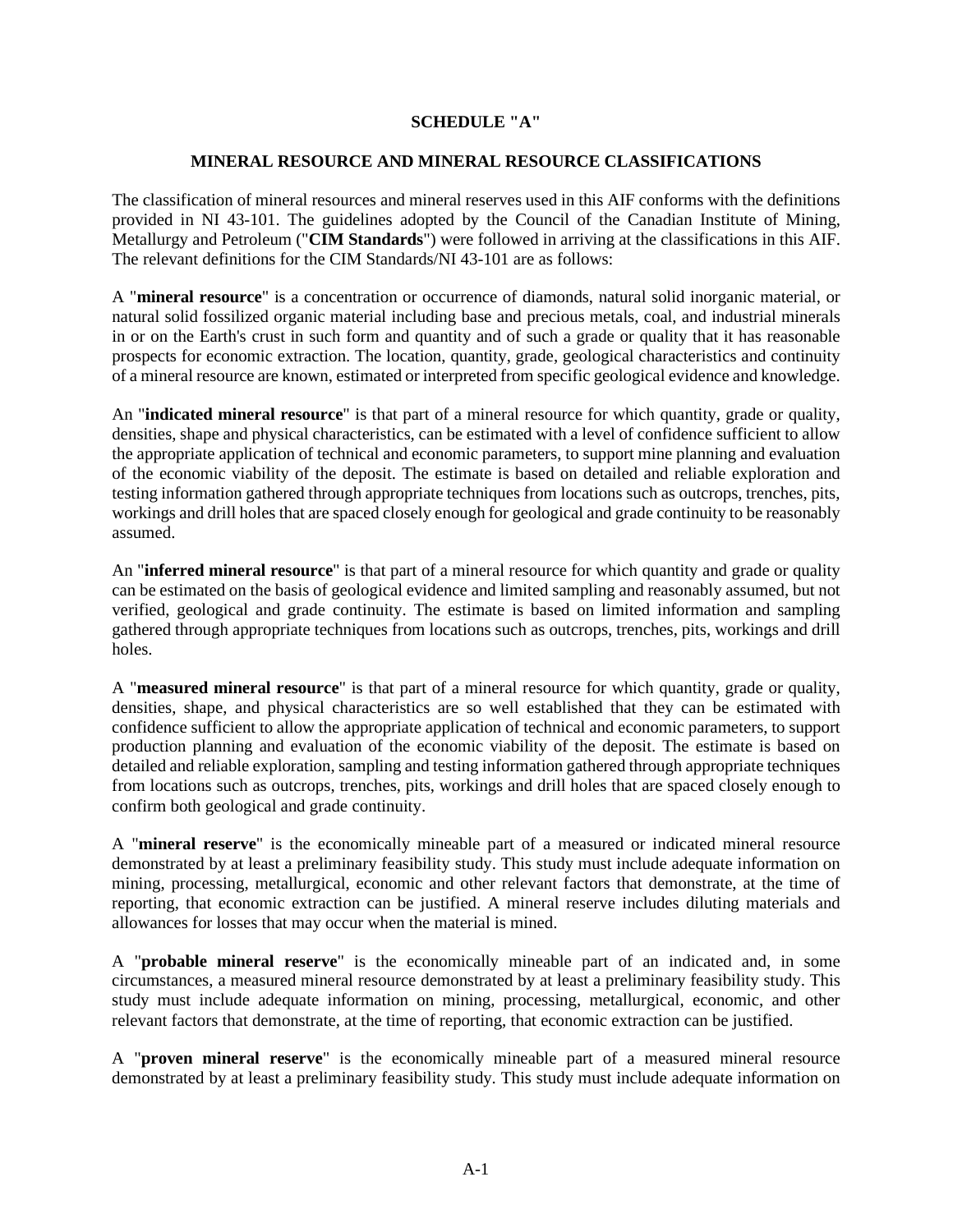mining, processing, metallurgical, economic, and other relevant factors that demonstrate, at the time of reporting, that economic extraction is justified.

Mineral resource classification is based on certainty and continuity of geology and grades. In most deposits, there are areas where the uncertainty is greater than in others. The majority of the time, this is directly related to the drilling density. Areas more densely drilled are usually better known and understood than areas with sparser drilling.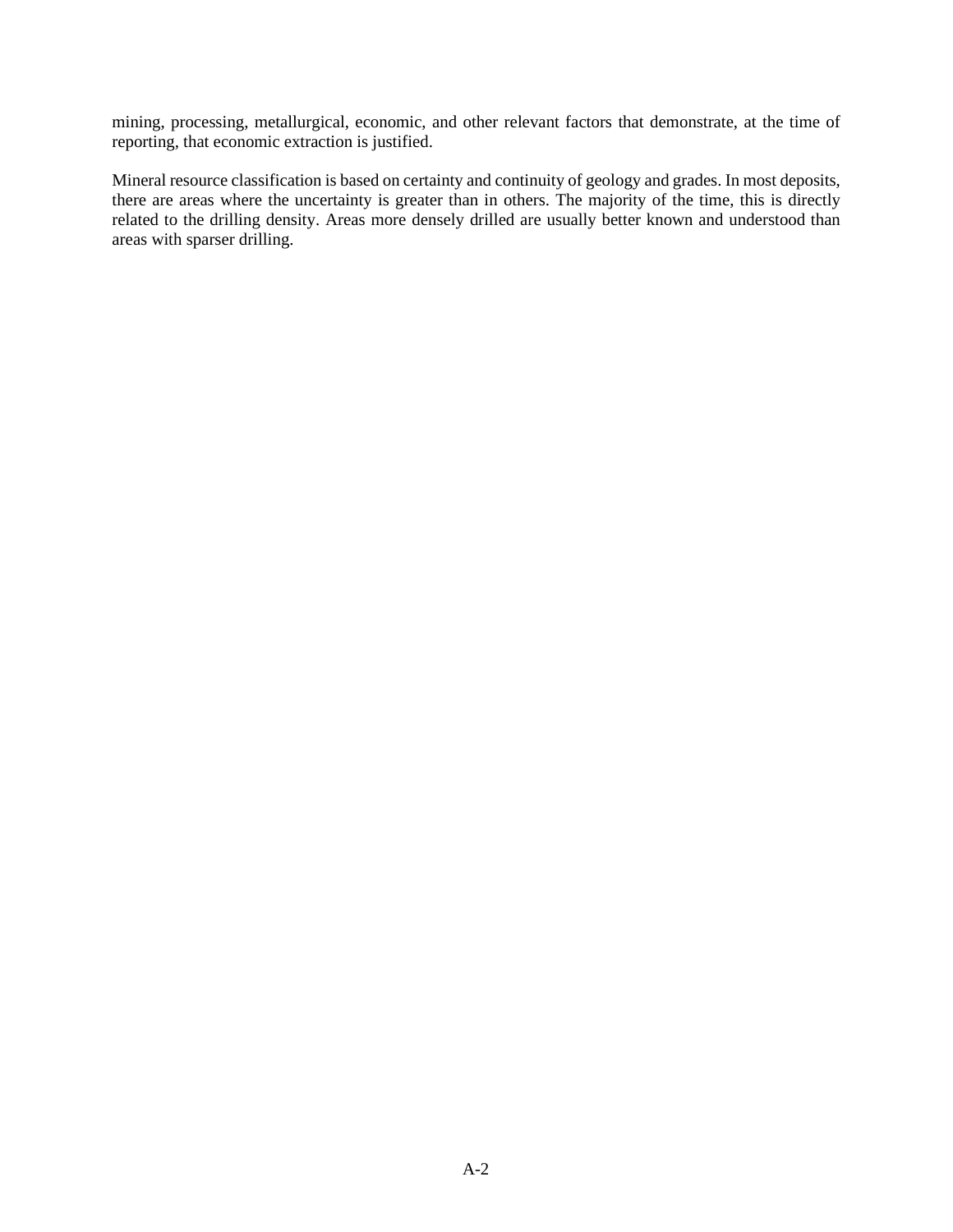#### **SCHEDULE "B"**

### **AUDIT & RISK COMMITTEE CHARTER**

#### *1. Overall Purpose/Objectives*

1.1 The Audit & Risk Committee will assist the Board of Directors in fulfilling its responsibilities. The Audit & Risk Committee will review the financial reporting process, the system of internal control and management of financial risks, the audit process, and the Company's process for monitoring compliance with laws and regulations and its own code of business conduct. In performing its duties, the committee will maintain effective working relationships with the Board of Directors, management, and the external auditors and monitor the independence of those auditors. To perform his or her role effectively, each committee member will obtain an understanding of the responsibilities of committee membership as well as the Company's business, operations and risks.

#### *2. Authority*

1.2 The Board authorizes the audit & risk committee, within the scope of its responsibilities, to seek any information it requires from any employee and from external parties, to obtain outside legal or professional advice, to set and pay the compensation for any advisors employed by the Audit  $\&$ Risk Committee, to ensure the attendance of Company officers at meetings as appropriate and to communicate directly with the Company's external auditors.

#### *3. Organization*

#### Membership

- 1.3 The Audit & Risk Committee will be comprised of at least three members, a majority of which are not officers or employees of the Company.
- 1.4 The chairman of the Audit & Risk Committee will be nominated by the Audit & Risk Committee from the members of the Audit & Risk Committee which are not officers or employees of the Company, or a company associated or affiliated with the Company, from time to time.
- 1.5 A quorum for any meeting will be two members.
- 1.6 The secretary of the Audit & Risk Committee will be the Company secretary, or such person as nominated by the Chairman.

#### Attendance at Meetings

- 1.7 The Audit & Risk Committee may invite such other persons (e.g. the President or Chief Financial Officer) to its meetings, as it deems appropriate.
- 1.8 Meetings shall be held not less than four times a year. Special meetings shall be convened as required. External auditors may convene a meeting if they consider that it is necessary.
- 1.9 The proceedings of all meetings will be minuted.

#### *4. Roles and Responsibilities*

The Audit & Risk Committee will: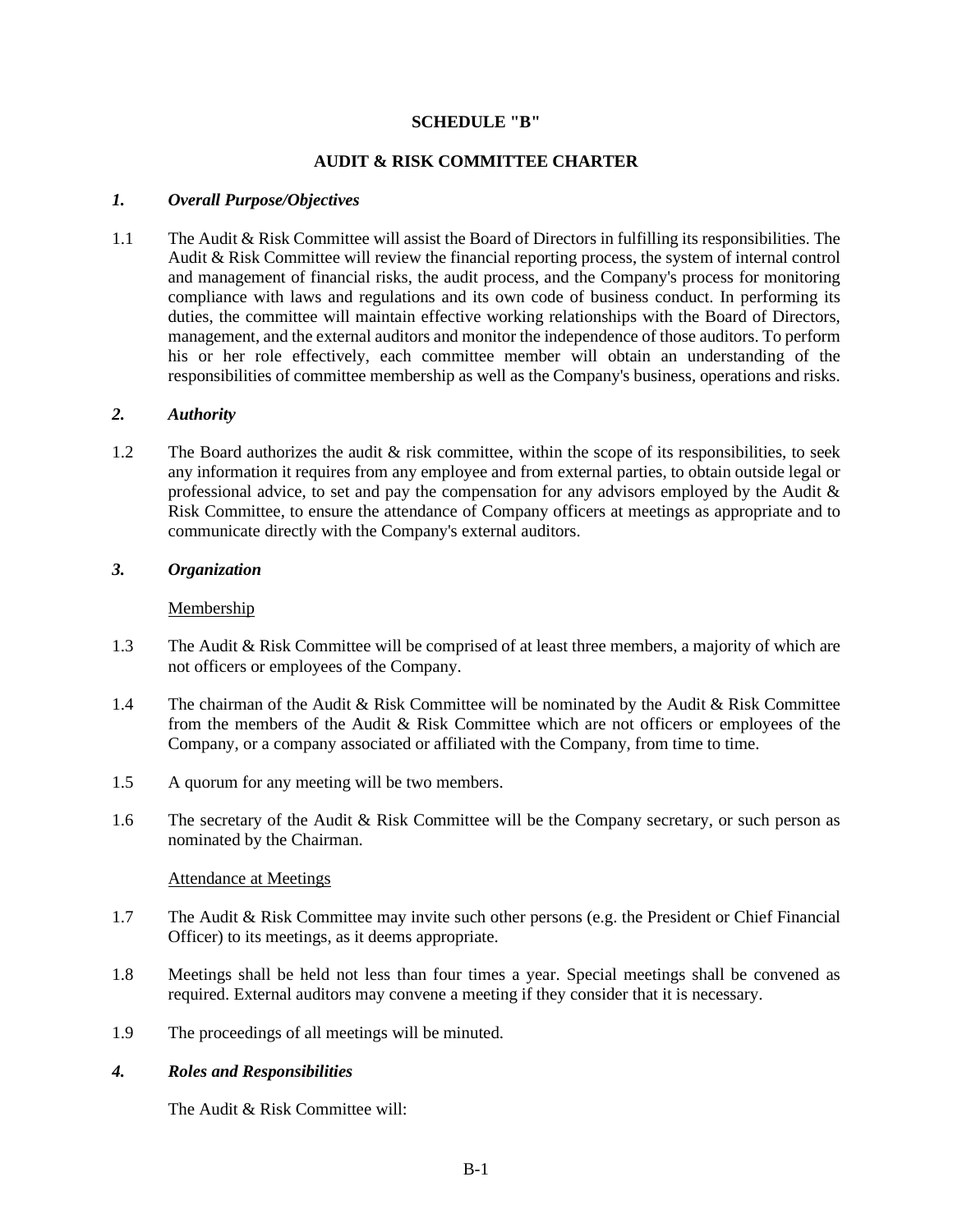- 1.10 Gain an understanding of whether internal control recommendations made by external auditors have been implemented by management.
- 1.11 Gain an understanding of the current areas of greatest financial risk and whether management is managing these effectively.
- 1.12 Review significant accounting and reporting issues, including recent professional and regulatory pronouncements, and understand their impact on the financial statements.
- 1.13 Review any legal matters which could significantly impact the financial statements as reported on by the general counsel and meet with outside counsel whenever deemed appropriate.
- 1.14 Review the annual and quarterly financial statements including Management's Discussion and Analysis and annual and interim earnings press releases prior to public dissemination, including any certification, report, opinion, or review rendered by the external auditors and determine whether they are complete and consistent with the information known to committee members; determine that the auditors are satisfied that the financial statements have been prepared in accordance with generally accepted accounting principles.
- 1.15 Pay particular attention to complex and/or unusual transactions such as those involving derivative instruments and consider the adequacy of disclosure thereof.
- 1.16 Focus on judgmental areas, for example those involving valuation of assets and liabilities and other commitments and contingencies.
- 1.17 Review audit issues related to the Company's material associated and affiliated companies that may have a significant impact on the Company's equity investment.
- 1.18 Meet with management and the external auditors to review the annual financial statements and the results of the audit.
- 1.19 Evaluate the fairness of the interim financial statements and disclosures, and obtain explanations from management on whether:
	- (a) actual financial results for the interim period varied significantly from budgeted or projected results;
	- (b) generally accepted accounting principles have been consistently applied;
	- (c) there are any actual or proposed changes in accounting or financial reporting practices;
	- (d) there are any significant or unusual events or transactions which require disclosure and, if so, consider the adequacy of that disclosure; and
	- (e) review the external auditors' proposed audit scope and approach and ensure no unjustifiable restriction or limitations have been placed on the scope.
- 1.20 Review the performance of the external auditors and approve in advance provision of services other than auditing. Consider the independence of the external auditors, including reviewing the range of services provided in the context of all consulting services bought by the company. The Board authorizes the Chairman of the Audit & Risk Committee to pre-approve any non-audit or additional